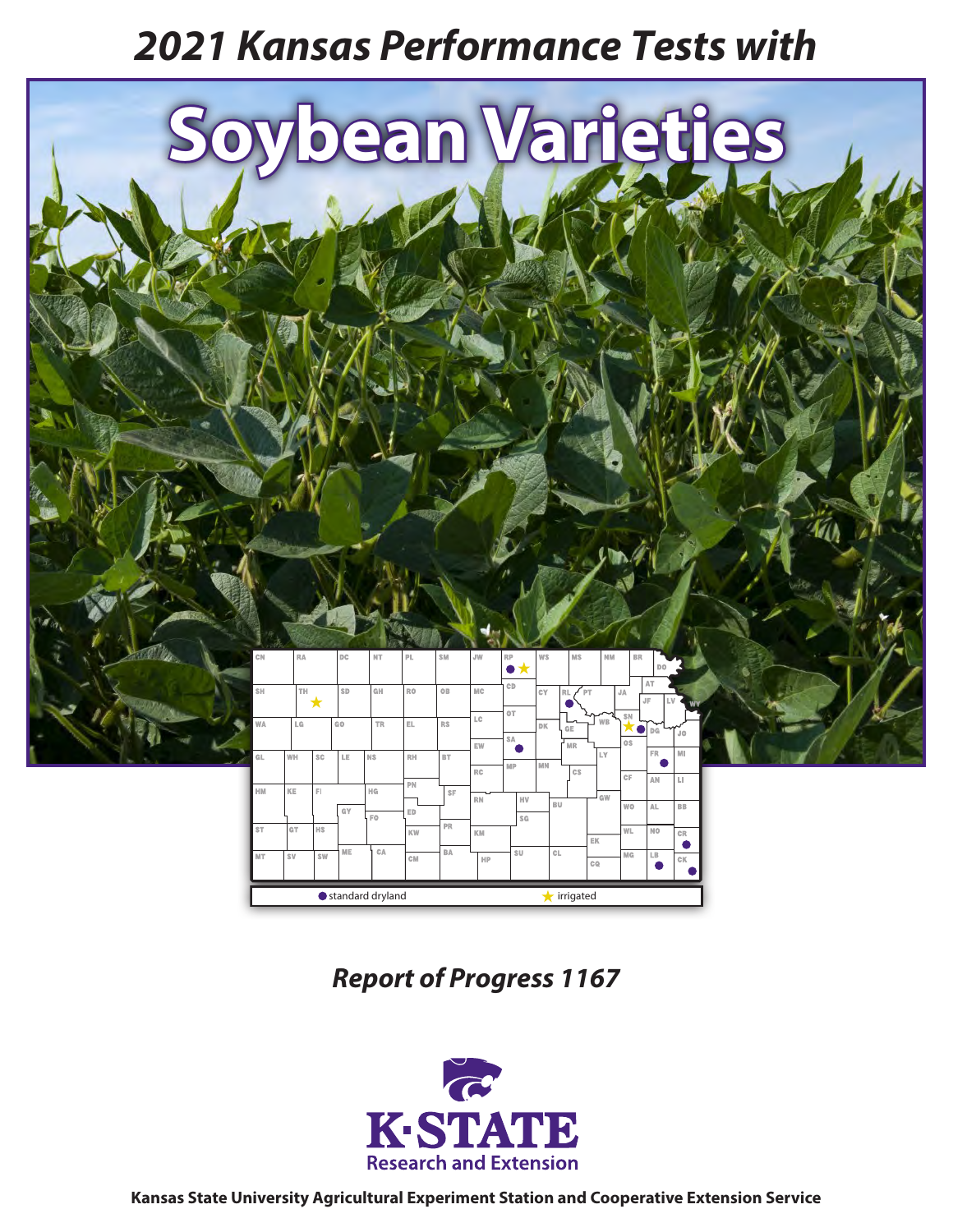# **CONTENTS**

## **INTRODUCTION**

| Statewide Growing Conditions, Diseases, Insects, Test Objectives and Procedures |  |
|---------------------------------------------------------------------------------|--|
|                                                                                 |  |
|                                                                                 |  |

# **PERFORMANCE TEST RESULTS**

# **YIELD SUMMARY**

## **APPENDIX**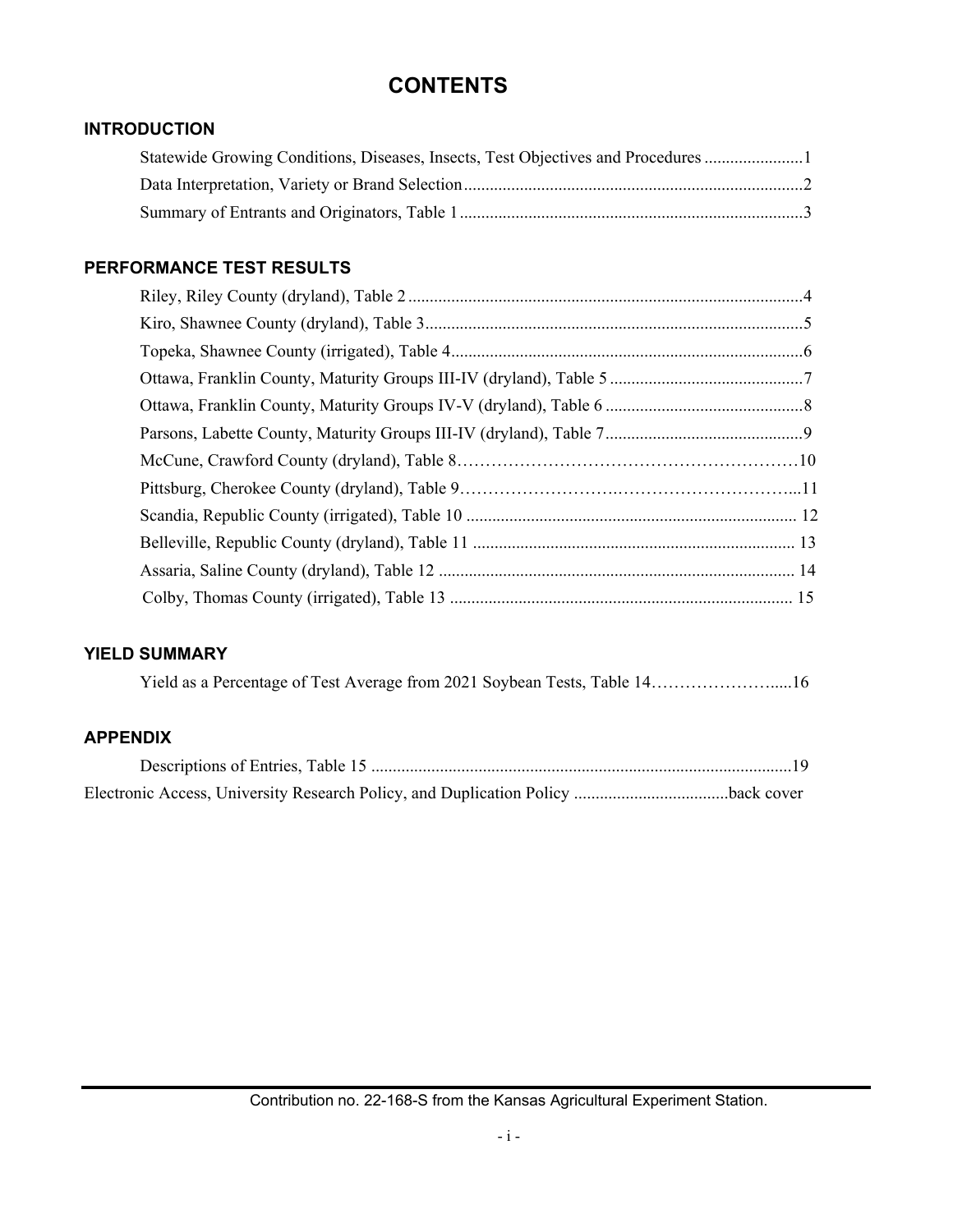# **2021 KANSAS SOYBEAN PERFORMANCE TESTS**

## **STATEWIDE GROWING CONDITIONS**

The 2021 soybean season had a varied but overall favorable weather pattern for the state, but was not without production challenges.

The primary challenge to the soybean crop in 2021 was saturated and over-saturated soils at the start of the growing season. In May, 97% of the state had adequate or surplus subsoil moisture, which delayed planting, slowed emergence, and caused poor stand uniformity. Soybeans can survive if submerged for less than 48 hours, or up to seven days if the temperature is below 80°F. This was often not the case, particularly in southeast Kansas, and many soybean fields in that area had to be replanted.

Wet soils are also susceptible to sidewall compaction and surface crusting when the soil is too wet at planting followed by dry periods, which were frequent issues in Kansas as the weather turned warmer and drier in June.

Dry conditions continued through July and August, and many soybean fields struggled with stress and nutrient deficiencies brought on by the wet start that hindered root and nodule development. Precipitation picked up again for many parts of the state in September and October, but was often too late to have a positive effect on grain fill. Consequently, soybean yield and quality varied across the state, but overall 2021 was a decent year for soybeans in Kansas.

#### **DISEASES**

In 2021, soybean disease reports were comparable to previous years. In general, very little frogeye leaf spot was reported. In northeast Kansas, sudden death syndrome was observed, but overall prevalence was low.

Charcoal rot was severe in some locations, particularly in the central part of the state and was likely due to dry weather during June and July.

Phytophthora root rot was present in eastern Kansas. This disease has been increasing in importance in recent years, particularly in soils with high clay content and poor drainage.

White mold, stem canker, pod and stem blight, and Septoria brown spot were occasionally present, but rarely at yield limiting levels. (Rodrigo Borba Onofre, Department of Plant Pathology)

#### **INSECTS**

Soybean defoliators were much less visible across the state in 2021 than in the past 3 years. Very few reports of green cloverworms or thistle caterpillars were noted in 2021 and these were the two main defoliators over the past 3 years. Bean leaf beetle populations were also considerably reduced in 2021.

However, a newer defoliator became much more problematic in 2021- Japanese beetles. These relatively large beetles have been quite common in the eastern quadrant of Kansas but have been slowly eating their way west in the state. In 2021, they caused considerable defoliation and thus considerable concern in several counties west of Interstate 35. This Japanese beetle infestation needs to be closely monitored in 2022 as these populations seem to be increasing faster than expected. (Jeff Whitworth, Department of Entomology)

## **TEST OBJECTIVES AND PROCEDURES**

Soybean performance tests are conducted each year to provide information on the relative performance of new and established varieties and brands at several locations in Kansas.

Seeds for tests are from private seed companies, certified growers, and agricultural experiment stations (Table 1). Seed quality, including factors such as purity and germination, can be important in determining the performance of a variety. Soybean seed used for private and public entries in the Kansas Crop Performance Tests is prepared professionally and usually meets or exceeds Kansas Crop Improvement Certification standards. Relative performance of a given variety comparable to that obtained in these tests is best assured under similar environmental conditions and cultural practices and with the use of certified or professionally prepared seed. All companies known to be developing and marketing soybean varieties or brands are invited to submit test seed; interested companies enter on a voluntary, fee-entry basis.

Entries were planted in four-row plots with rows 30 inches apart and were replicated three or four times each. Seeding rate ranged from 7 to 12 seeds per foot of row. The center two rows of each plot were harvested for yield. Harvested row lengths ranged from 11 to 33 feet, depending on location. Cultural practices and rainfall for each test location are presented with each table. Results from this year's tests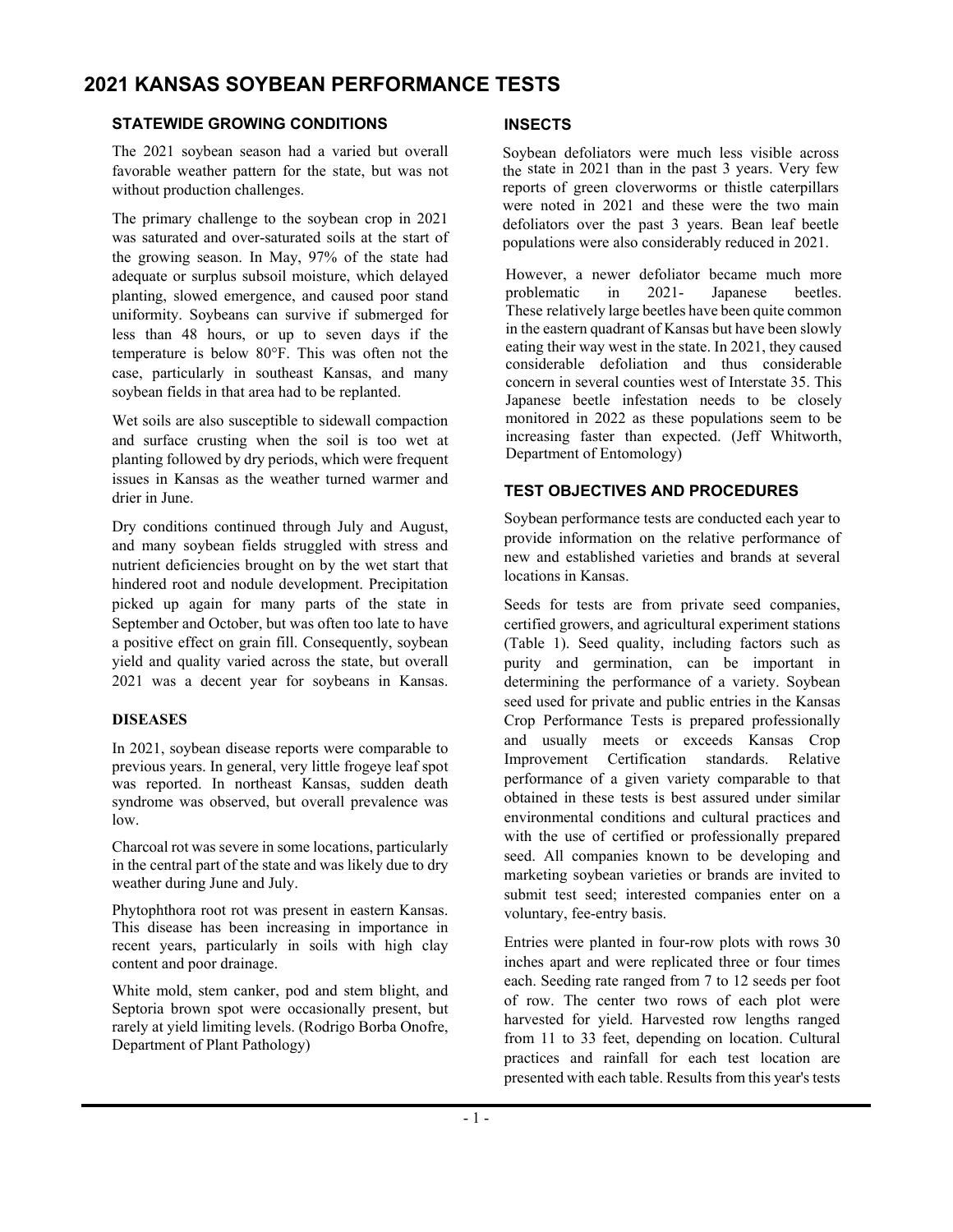are presented in Tables 2 through 15. Relative yields of each entry from all locations are shown in Table 16.

## **DATA INTERPRETATION**

**Yields** are recorded as bushels per acre (60 lb/bushel) adjusted to 13% moisture content, when moisture data are available. Seed yield also is expressed as a percentage of the test average to assist in identifying entries that consistently produce better than the average yield.

**Maturity** is the date on which 95% of the pods have ripened (browned). Delayed leaf drop and green stems are not considered when assigning maturity. About 1 week of good drying weather after maturing is needed before soybeans are ready to harvest.

**Lodging** is rated at maturity by the following scores:

- 1. Almost all plants erect
- 2. All plants slightly leaning or a few plants down
- 3. All plants leaning moderately (45%) or 25 to 50% of plants down
- 4. All plants leaning considerably or 50 to 80% plants down
- 5. Almost all plants down

**Height** is the average length from the soil surface to the top of the main stem of mature plants.

## **VARIETY OR BRAND SELECTION**

Performance of soybean varieties or brands varies from year to year and from location to location, depending on factors such as weather, management practices, and variety adaptation. When selecting varieties or brands, producers should carefully analyze variety performance for two or more years across locations. Performance averaged over several environments will provide a better estimate of genetic potential and stability than performance based on a few environments.

Small differences in yield between any two varieties or brands usually are not important. Within maturity groups at each location, a LSD (least significant difference) was calculated. The significance level used to calculate the LSD was 10%. Unless two varieties differ in yield by more than the LSD, genetic yield potential of one entry cannot be considered superior to that of another.

The coefficient of variability (CV) represents an estimate of the precision in the replicated yield trials. A CV of less than 10% indicates a good test with a high level of reliability. CVs ranging from 10 to 15% are usually acceptable for performance comparisons. CVs greater than 15% generally lack sufficient precision to provide any more than a rough guide to cultivar performance. For tests in which the precision was insufficient to statistically compare performance among the entries, the LSD value has been replaced with the designation NS, indicating that seed yields were not significantly different.

Test results also can be found online at: *http://www.agronomy.k-state.edu/services/cropperformance-tests/soybean*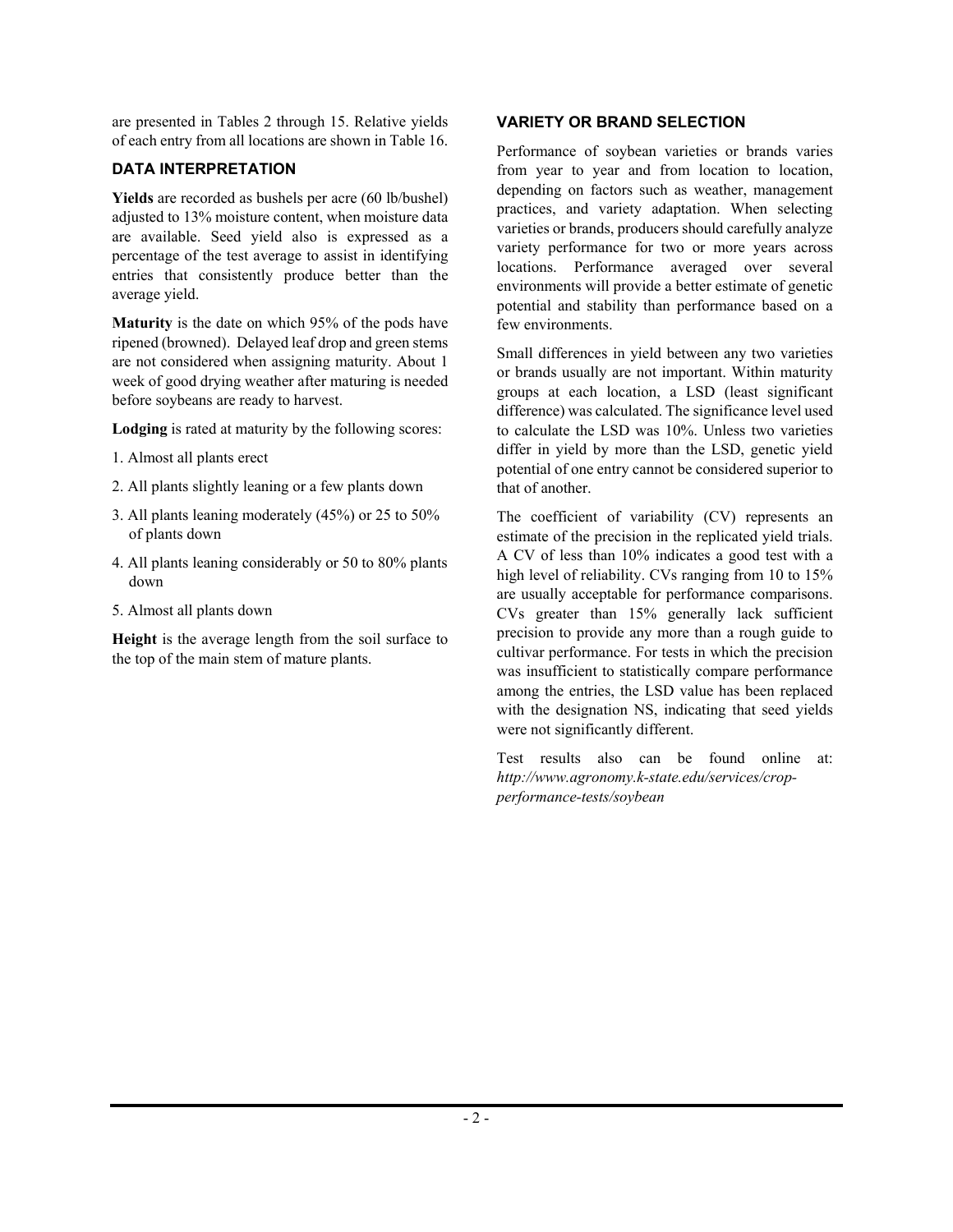## **Table 1. Entrants in the 2021 Kansas Soybean Performance Tests**

**Kansas Ag. Exp. Stn. (AES)** Manhattan, KS 785-532-7243

**University of Arkansas** Fayetteville, AR 479-575-6807

**Beck's Seed**

Atlanta, IN 800-937-2325 beckshybrids.com

**Biomineral Systems LLC** South Bend, IN 574-222-1332

**Corteva AgriSciences** Johnston, IA 800-233-7333 pioneer.com \* maturity checks

**GDM Seeds, Inc (DonMario, Virtue)** Gibson City, IL 217-784-8475

**Midland** Sylvester Seed Farm Ottawa, KS 800-819-7333 midlandgenetics.com

**University of Missouri** Portageville, MO 573-379-5431

## **Monsanto**

St. Louis, MO 800-768-6387 aganytime.com/asgrow \*maturity checks

**Nutrien (Dyna-Gro)** Goddard, KS 316-794-2231 nutrien.com

**Syngenta (NK Hybrids)** Greensboro, NC 800-334-9481 nkhybrids.com

**Willcross Seed**  Garden City, MO 816-802-8203 neroseed.com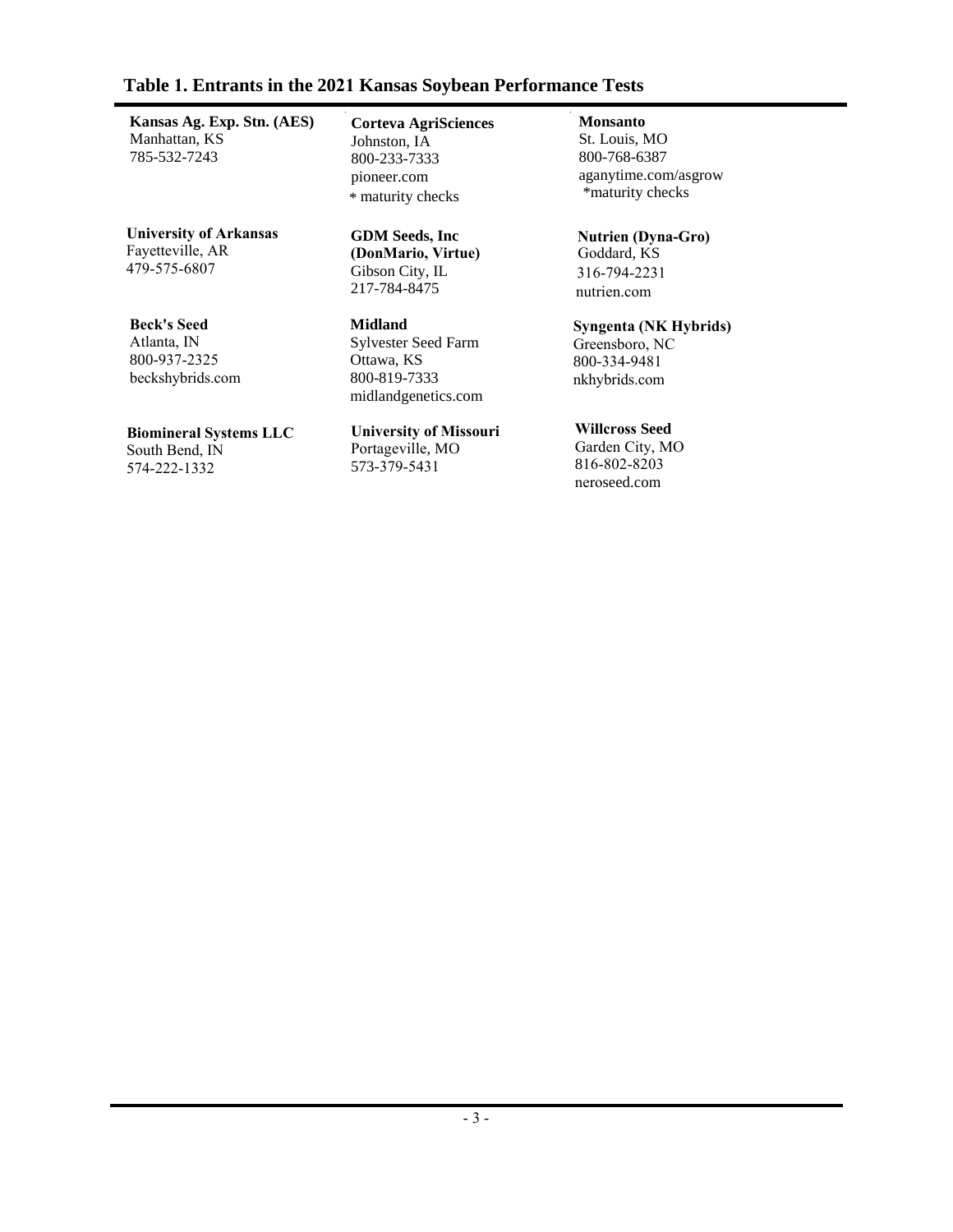#### **Dave Regher Farm, Riley, Riley County; Bill Schapaugh, agronomist**

Wabash silty clay

Good planting conditions. Planted into standing covercrop with some decomposition of the residue. Surface moisutre was fair with mellow top soil conditions.

Rainfall: April May June July Aug. Sept. Total 1.7 3.3 0.7 9.0 5.0 1.2 22.9

Planted 5/13/2021 at 155,000 seeds/ft; harvested 10/22/2021; 12 ft. by 4-row plot; pesticides: 4/30/2021 Roundup 1 qt/a; 2,4-D

12 oz/a; Dicamba 2 oz/a; Authority XL 3 oz/a. 5/13/21 Authority Supreme 8 oz/a; Sencor 4 oz/a

#### **Table 2. Riley, Riley County Dryland Soybean Performance Test, 2019-2021**

|                     |                 |                 | <b>ACRE YIELD, BUSHELS</b> |                                    |      |          | YIELD AS % OF<br><b>TEST AVERAGE</b> |      |                                                     | 2021                                                |      |       |      |
|---------------------|-----------------|-----------------|----------------------------|------------------------------------|------|----------|--------------------------------------|------|-----------------------------------------------------|-----------------------------------------------------|------|-------|------|
|                     |                 |                 |                            |                                    |      | $2-Yr$ . | $3-Yr$ .                             |      |                                                     |                                                     |      | Lodge | Ht   |
| <b>BRAND</b>        | <b>NAME</b>     | <b>TRAIT</b>    | 2021                       | 2020                               | 2019 | AVG.     | AVG.                                 | 2021 | 2020                                                | 2019                                                | Mat  | score | (in) |
| <b>ASGROW</b>       | AS37X71         | XF              | 64.7                       | --                                 | --   | --       | --                                   | 113  | $\overline{\phantom{a}}$                            | $\overline{\phantom{a}}$                            | 9/29 | 1.0   | 41   |
| <b>ASGROW</b>       | AS40XFO         | <b>XF/STS</b>   | 60.4                       |                                    |      |          | --                                   | 105  | --                                                  | $\overline{\phantom{a}}$                            | 10/2 | 1.0   | 39   |
| <b>BECKS</b>        | MG3.7           | Enlist          | 64.7                       | --                                 |      | --       | $\overline{\phantom{a}}$             | 113  | $\overline{\phantom{a}}$                            | $\overline{\phantom{a}}$                            | 9/28 | 1.0   | 35   |
| <b>BECKS</b>        | MG4.2           | Enlist          | 58.4                       | --                                 |      |          | $\overline{\phantom{a}}$             | 102  | $\overline{\phantom{a}}$                            | $\overline{\phantom{a}}$                            | 10/9 | 1.0   | 40   |
| <b>CHECK</b>        | 21MG3.1         | <b>RR</b>       | 65.1                       | 63.8                               | --   | 64.5     | $\overline{\phantom{a}}$             | 113  | 110                                                 | $\overline{\phantom{a}}$                            | 9/30 | 1.0   | 38   |
| <b>CHECK</b>        | 21MG3.9         | <b>RR</b>       | 54.3                       | 57.9                               | 55.5 | 56.1     | 55.9                                 | 95   | 99                                                  | 91                                                  | 10/5 | 1.0   | 38   |
| <b>DONMARIO</b>     | DM36F62S        | <b>XF/STS</b>   | 57.2                       | ⊷                                  | --   | --       | --                                   | 100  | $\hspace{0.05cm} -\hspace{0.05cm} -\hspace{0.05cm}$ | --                                                  | 10/3 | 1.0   | 38   |
| <b>DONMARIO</b>     | DM40E62         | E <sub>3</sub>  | 62.1                       | $\qquad \qquad -$                  | --   | --       | $\overline{\phantom{a}}$             | 108  | $\overline{\phantom{a}}$                            | $\overline{\phantom{a}}$                            | 10/6 | 1.0   | 41   |
| <b>KANSAS AES</b>   | K16-1729        | C               | 51.6                       | 55.3                               | --   | 53.5     | $\overline{\phantom{a}}$             | 90   | 95                                                  | $\overline{\phantom{a}}$                            | 9/29 | 1.0   | 37   |
| <b>KANSAS AES</b>   | K17-1532        | С               | 57.1                       | --                                 | --   | --       | $\overline{\phantom{a}}$             | 99   | $\overline{\phantom{a}}$                            | $\overline{\phantom{a}}$                            | 10/1 | 1.0   | 39   |
| <b>KANSAS AES</b>   | K17-6185        | C               | 67.0                       | --                                 | --   | --       | $\hspace{0.05cm} -\hspace{0.05cm}$   | 117  | $\overline{\phantom{a}}$                            | $\overline{\phantom{a}}$                            | 9/30 | 1.0   | 38   |
| <b>KANSAS AES</b>   | K17-6326        | C               | 56.3                       | --                                 | --   | --       | $\overline{\phantom{a}}$             | 98   | $\overline{\phantom{a}}$                            | $\overline{\phantom{a}}$                            | 10/1 | 1.0   | 35   |
| <b>KANSAS AES</b>   | K17-6388        | С               | 61.6                       | --                                 | --   | --       | $\overline{\phantom{a}}$             | 107  | $\overline{\phantom{a}}$                            | $\overline{\phantom{a}}$                            | 10/4 | 1.0   | 38   |
| <b>KANSAS AES</b>   | K17-6484        | C               | 58.2                       | --                                 | --   | --       | $\hspace{0.05cm} -\hspace{0.05cm}$   | 101  | $\overline{\phantom{a}}$                            | $\overline{\phantom{a}}$                            | 10/1 | 1.5   | 35   |
| <b>KANSAS AES</b>   | K18-6766 GT     | RR <sub>1</sub> | 54.6                       | --                                 | --   | --       | $\overline{\phantom{a}}$             | 95   | $\overline{\phantom{a}}$                            | $\overline{\phantom{a}}$                            | 10/3 | 1.0   | 31   |
| <b>KANSAS AES</b>   | K18-6776 GT     | RR <sub>1</sub> | 61.5                       | --                                 | --   |          | $\overline{\phantom{a}}$             | 107  | $\overline{\phantom{0}}$                            | $\overline{\phantom{a}}$                            | 10/2 | 1.0   | 35   |
| <b>KANSAS AES</b>   | K18-6777 GT     | RR <sub>1</sub> | 53.9                       | --                                 | --   | --       | $\overline{\phantom{a}}$             | 94   | $\overline{\phantom{a}}$                            | $\overline{\phantom{a}}$                            | 10/1 | 1.0   | 33   |
| <b>KANSAS AES</b>   | K18-6782 GT     | RR <sub>1</sub> | 46.5                       | --                                 | --   |          | $\overline{\phantom{a}}$             | 81   | $\overline{\phantom{a}}$                            | $\overline{\phantom{a}}$                            | 10/1 | 1.0   | 35   |
| <b>KANSAS AES</b>   | K18-6805 GT     | RR <sub>1</sub> | 51.8                       | --                                 | --   |          | --                                   | 90   | $\overline{\phantom{a}}$                            | $\overline{\phantom{a}}$                            | 10/3 | 1.0   | 39   |
| <b>KANSAS AES</b>   | K18-6812 GT     | RR <sub>1</sub> | 54.7                       | --                                 | --   |          | $\overline{\phantom{a}}$             | 95   | $\overline{\phantom{a}}$                            | $\overline{\phantom{a}}$                            | 10/1 | 1.0   | 32   |
| <b>KANSAS AES</b>   | K18-6860 GT     | RR <sub>1</sub> | 53.5                       | --                                 | --   | --       | $\overline{\phantom{a}}$             | 93   | $\overline{\phantom{a}}$                            | $\overline{\phantom{a}}$                            | 10/1 | 1.3   | 36   |
| <b>KANSAS AES</b>   | K18-6882 GT     | RR <sub>1</sub> | 55.0                       | --                                 | --   |          | --                                   | 96   | --                                                  | $\hspace{0.05cm} -\hspace{0.05cm} -\hspace{0.05cm}$ | 10/1 | 1.0   | 32   |
| <b>KANSAS AES</b>   | K18-6897 GT     | RR <sub>1</sub> | 52.7                       | --                                 | --   |          | $\overline{\phantom{a}}$             | 92   | $\overline{\phantom{0}}$                            | $\overline{\phantom{a}}$                            | 10/3 | 1.0   | 31   |
| <b>KANSAS AES</b>   | K18-6903 GT     | RR <sub>1</sub> | 53.3                       | --                                 | --   |          | $\overline{\phantom{a}}$             | 93   | --                                                  | $\overline{\phantom{a}}$                            | 10/7 | 1.0   | 33   |
| <b>KANSAS AES</b>   | K18-6908 GT     | RR <sub>1</sub> | 57.2                       | --                                 | --   | --       | $\hspace{0.05cm} -\hspace{0.05cm}$   | 100  | $\overline{\phantom{a}}$                            | $\overline{\phantom{a}}$                            | 10/2 | 1.0   | 33   |
| <b>KANSAS AES</b>   | K18-6974 GT     | RR <sub>1</sub> | 60.3                       | --                                 | --   | --       | --                                   | 105  | $\overline{\phantom{a}}$                            | --                                                  | 10/1 | 1.0   | 35   |
| <b>KANSAS AES</b>   | <b>KS4117NS</b> | C, STS          | 58.8                       | 62.0                               | 62.0 | 60.4     | 60.9                                 | 102  | 107                                                 | 101                                                 | 10/3 | 1.0   | 29   |
| <b>KANSAS AES</b>   | KS4120NSGT      | RR1, STS        | 59.3                       | 62.3                               | 57.4 | 60.8     | 59.6                                 | 103  | 107                                                 | 94                                                  | 10/4 | 1.0   | 34   |
| <b>KANSAS AES</b>   | <b>KS4520NS</b> | C, STS          | 51.7                       | 55.7                               | 58.4 | 53.7     | 55.3                                 | 90   | 96                                                  | 95                                                  | 10/3 | 1.0   | 38   |
| <b>VIRTUE SEEDS</b> | V4122S          | C/STS           | 59.9                       | $\hspace{0.05cm} -\hspace{0.05cm}$ | --   |          | --                                   | 104  | $\overline{\phantom{0}}$                            | --                                                  | 10/1 | 1.0   | 43   |
|                     | <b>AVERAGES</b> |                 | 57.4                       | 58.2                               | 61.3 |          |                                      |      |                                                     |                                                     |      |       |      |
|                     | CV (%)          |                 | 6.8                        | 6.9                                | 5.7  |          |                                      |      |                                                     |                                                     |      |       |      |
|                     | LSD(0.10)       |                 | 4.4                        | 4.6                                | 3.9  |          |                                      |      |                                                     |                                                     |      |       |      |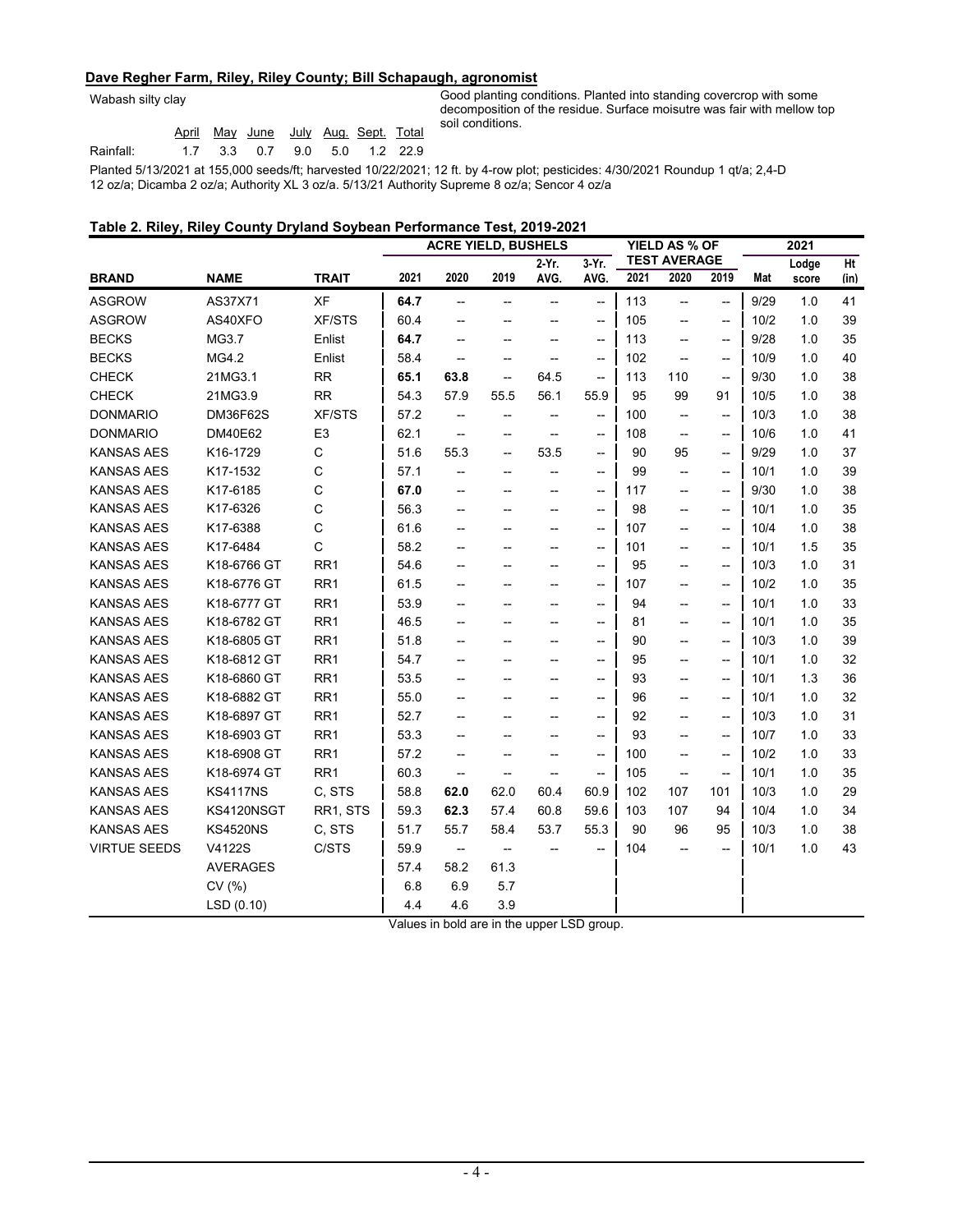#### **J.D. Hanna, Erma Harden Farm, Kiro, Shawnee County; Eric Adee, agronomist**

|           |                              | <u>April May June July Aug Sept. Total</u> |  |  |  |
|-----------|------------------------------|--------------------------------------------|--|--|--|
| Rainfall: | 2.7 6.8 2.8 3.3 2.2 2.7 20.5 |                                            |  |  |  |

Soil conditions were good, but it turned cold and wet a couple of days after planting, resulting in damping off. June was hot and relatively dry. July was a little cooler with some rain. August was warm with above average rain.

Planted 4/6/2021 at 100,000 seeds/ft; harvested 10/14/2021; 10 ft. by 4-row plot; pesticides: May 7: Authority Maxx 6 oz/a + Cinch 1.5 pt/a + RR Powermax 22 oz/a + Aim 1 oz/a +Enact; June 3: Anthem Maxx 3.25 oz/a + First Rate 0.3 oz/a + Pursuit 4 oz/a + Poast 1.5 pt/a + HSOC + AMS

#### **Table 3. Kiro, Shawnee County Dryland Soybean Performance Test, 2019-2021**

| <b>TEST AVERAGE</b><br>$3-Yr$ .<br>Ht<br>2-Yr.<br>Lodge<br>2021<br>2020<br>2019<br>2020<br><b>NAME</b><br><b>TRAIT</b><br>2021<br>AVG.<br>AVG.<br>2019<br>Mat<br><b>BRAND</b><br>(in)<br>score<br><b>XF</b><br><b>ASGROW</b><br>AS37X71<br>88.0<br>103<br>9/25<br>2.4<br>48<br>$\overline{\phantom{a}}$<br>$\overline{\phantom{a}}$<br>$\overline{\phantom{a}}$<br>--<br>$\overline{\phantom{a}}$<br>--<br><b>ASGROW</b><br>AS40XFO<br><b>XF/STS</b><br>86.4<br>0.9<br>43<br>101<br>9/25<br>--<br>--<br>$\hspace{0.05cm}$<br>--<br>--<br>--<br><b>BECKS</b><br>37<br>MG3.7<br>Enlist<br>94.2<br>9/21<br>1.4<br>111<br>$\overline{\phantom{a}}$<br>$\overline{\phantom{a}}$<br>$\overline{\phantom{a}}$<br>--<br><b>BECKS</b><br>MG4.2<br>75.2<br>88<br>4.8<br>42<br>Enlist<br>10/1<br>$\overline{\phantom{a}}$<br>--<br>$\overline{\phantom{a}}$<br>--<br><b>BIOMINERAL</b><br><b>BIOMINERAL-SO C</b><br>84.9<br>78.7<br>4.3<br>40<br>72.6<br>100<br>102<br>9/15<br>$\overline{\phantom{a}}$<br>$\overline{\phantom{a}}$<br>$\overline{\phantom{a}}$<br>76.5<br><b>BIOMINERAL</b><br>BIOMINERAL-SY C<br>84.9<br>68.0<br>95<br>9/23<br>4.0<br>43<br>100<br>--<br>$\overline{\phantom{a}}$<br>$\overline{\phantom{a}}$<br><b>CHECK</b><br>21MG3.1<br><b>RR</b><br>71.8<br>73.9<br>78.8<br>77.2<br>89<br>3.8<br>43<br>85.9<br>101<br>101<br>9/21<br><b>CHECK</b><br><b>RR</b><br>68.1<br>78.4<br>44<br>21MG3.9<br>88.8<br>66.1<br>74.3<br>95<br>80<br>9/30<br>1.7<br>104<br><b>CHECK</b><br>21MG4.8<br><b>RR</b><br>78.1<br>68.0<br>73.1<br>92<br>95<br>10/13<br>2.7<br>37<br>--<br>$\overline{\phantom{a}}$<br>$\overline{\phantom{a}}$<br><b>DONMARIO</b><br><b>DM38F42S</b><br><b>XF/STS</b><br>89.1<br>2.2<br>42<br>105<br>9/25<br>$\overline{\phantom{a}}$<br>--<br>$\overline{\phantom{a}}$<br>--<br>E <sub>3</sub><br>43<br><b>DONMARIO</b><br>DM40E62<br>92.8<br>109<br>10/1<br>1.7<br>$\overline{\phantom{a}}$<br>--<br>$\overline{\phantom{a}}$<br>−−<br>--<br>--<br>С<br><b>KANSAS AES</b><br>K16-1729<br>1.4<br>44<br>83.5<br>98<br>9/26<br>$\overline{\phantom{a}}$<br>--<br>--<br>$\overline{\phantom{a}}$<br>−−<br>--<br><b>KANSAS AES</b><br>82.7<br>87.6<br>9/26<br>KS4120NSGT<br>RR1, STS<br>74.0<br>78.4<br>81.4<br>97<br>104<br>106<br>1.1<br><b>KANSAS AES</b><br>C. STS<br>87.7<br>84.4<br><b>KS4520NS</b><br>72.4<br>93.2<br>80.1<br>103<br>101<br>112<br>9/29<br>2.5<br>39-62X<br>E <sub>3</sub><br>90.5<br><b>NK</b><br>106<br>9/27<br>1.8<br>51<br>--<br>$\overline{\phantom{a}}$<br>$\overline{\phantom{a}}$<br>--<br>--<br>--<br>39-82X<br>LL/GT27<br>82.1<br>2.0<br>46<br><b>NK</b><br>96<br>9/29<br>$\overline{\phantom{0}}$<br>--<br>$-$<br>--<br>$\overline{\phantom{a}}$<br>−−<br>C<br>73.3<br><b>VIRTUE SEEDS</b><br>V 4520S<br>68.6<br>96<br>1.8<br>47<br>78.1<br>92<br>10/2<br>--<br>$\overline{\phantom{a}}$<br>$\overline{\phantom{a}}$<br><b>VIRTUE SEEDS</b><br>V4122S<br>C/STS<br>79.8<br>2.8<br>44<br>94<br>9/25<br>--<br>--<br>--<br>$\overline{\phantom{a}}$<br>--<br><b>WILLCROSS</b><br>2.4<br>47<br>WX1038NGT/LL<br><b>RR</b><br>89.6<br>105<br>9/29<br>$\overline{\phantom{a}}$<br>$\overline{\phantom{0}}$<br>$\overline{\phantom{a}}$<br>-- |  |  |  | <b>ACRE YIELD, BUSHELS</b> |  |  |  |  | YIELD AS % OF |  |  | 2021 |    |  |
|--------------------------------------------------------------------------------------------------------------------------------------------------------------------------------------------------------------------------------------------------------------------------------------------------------------------------------------------------------------------------------------------------------------------------------------------------------------------------------------------------------------------------------------------------------------------------------------------------------------------------------------------------------------------------------------------------------------------------------------------------------------------------------------------------------------------------------------------------------------------------------------------------------------------------------------------------------------------------------------------------------------------------------------------------------------------------------------------------------------------------------------------------------------------------------------------------------------------------------------------------------------------------------------------------------------------------------------------------------------------------------------------------------------------------------------------------------------------------------------------------------------------------------------------------------------------------------------------------------------------------------------------------------------------------------------------------------------------------------------------------------------------------------------------------------------------------------------------------------------------------------------------------------------------------------------------------------------------------------------------------------------------------------------------------------------------------------------------------------------------------------------------------------------------------------------------------------------------------------------------------------------------------------------------------------------------------------------------------------------------------------------------------------------------------------------------------------------------------------------------------------------------------------------------------------------------------------------------------------------------------------------------------------------------------------------------------------------------------------------------------------------------------------------------------------------------------------------------------------------------------------------------------------------------------------------------------------------------------------------------------------------------------------------------------------------------------------------------------------------------------------------------------------------------------------------------|--|--|--|----------------------------|--|--|--|--|---------------|--|--|------|----|--|
|                                                                                                                                                                                                                                                                                                                                                                                                                                                                                                                                                                                                                                                                                                                                                                                                                                                                                                                                                                                                                                                                                                                                                                                                                                                                                                                                                                                                                                                                                                                                                                                                                                                                                                                                                                                                                                                                                                                                                                                                                                                                                                                                                                                                                                                                                                                                                                                                                                                                                                                                                                                                                                                                                                                                                                                                                                                                                                                                                                                                                                                                                                                                                                                            |  |  |  |                            |  |  |  |  |               |  |  |      |    |  |
|                                                                                                                                                                                                                                                                                                                                                                                                                                                                                                                                                                                                                                                                                                                                                                                                                                                                                                                                                                                                                                                                                                                                                                                                                                                                                                                                                                                                                                                                                                                                                                                                                                                                                                                                                                                                                                                                                                                                                                                                                                                                                                                                                                                                                                                                                                                                                                                                                                                                                                                                                                                                                                                                                                                                                                                                                                                                                                                                                                                                                                                                                                                                                                                            |  |  |  |                            |  |  |  |  |               |  |  |      |    |  |
|                                                                                                                                                                                                                                                                                                                                                                                                                                                                                                                                                                                                                                                                                                                                                                                                                                                                                                                                                                                                                                                                                                                                                                                                                                                                                                                                                                                                                                                                                                                                                                                                                                                                                                                                                                                                                                                                                                                                                                                                                                                                                                                                                                                                                                                                                                                                                                                                                                                                                                                                                                                                                                                                                                                                                                                                                                                                                                                                                                                                                                                                                                                                                                                            |  |  |  |                            |  |  |  |  |               |  |  |      |    |  |
|                                                                                                                                                                                                                                                                                                                                                                                                                                                                                                                                                                                                                                                                                                                                                                                                                                                                                                                                                                                                                                                                                                                                                                                                                                                                                                                                                                                                                                                                                                                                                                                                                                                                                                                                                                                                                                                                                                                                                                                                                                                                                                                                                                                                                                                                                                                                                                                                                                                                                                                                                                                                                                                                                                                                                                                                                                                                                                                                                                                                                                                                                                                                                                                            |  |  |  |                            |  |  |  |  |               |  |  |      |    |  |
|                                                                                                                                                                                                                                                                                                                                                                                                                                                                                                                                                                                                                                                                                                                                                                                                                                                                                                                                                                                                                                                                                                                                                                                                                                                                                                                                                                                                                                                                                                                                                                                                                                                                                                                                                                                                                                                                                                                                                                                                                                                                                                                                                                                                                                                                                                                                                                                                                                                                                                                                                                                                                                                                                                                                                                                                                                                                                                                                                                                                                                                                                                                                                                                            |  |  |  |                            |  |  |  |  |               |  |  |      |    |  |
|                                                                                                                                                                                                                                                                                                                                                                                                                                                                                                                                                                                                                                                                                                                                                                                                                                                                                                                                                                                                                                                                                                                                                                                                                                                                                                                                                                                                                                                                                                                                                                                                                                                                                                                                                                                                                                                                                                                                                                                                                                                                                                                                                                                                                                                                                                                                                                                                                                                                                                                                                                                                                                                                                                                                                                                                                                                                                                                                                                                                                                                                                                                                                                                            |  |  |  |                            |  |  |  |  |               |  |  |      |    |  |
|                                                                                                                                                                                                                                                                                                                                                                                                                                                                                                                                                                                                                                                                                                                                                                                                                                                                                                                                                                                                                                                                                                                                                                                                                                                                                                                                                                                                                                                                                                                                                                                                                                                                                                                                                                                                                                                                                                                                                                                                                                                                                                                                                                                                                                                                                                                                                                                                                                                                                                                                                                                                                                                                                                                                                                                                                                                                                                                                                                                                                                                                                                                                                                                            |  |  |  |                            |  |  |  |  |               |  |  |      |    |  |
|                                                                                                                                                                                                                                                                                                                                                                                                                                                                                                                                                                                                                                                                                                                                                                                                                                                                                                                                                                                                                                                                                                                                                                                                                                                                                                                                                                                                                                                                                                                                                                                                                                                                                                                                                                                                                                                                                                                                                                                                                                                                                                                                                                                                                                                                                                                                                                                                                                                                                                                                                                                                                                                                                                                                                                                                                                                                                                                                                                                                                                                                                                                                                                                            |  |  |  |                            |  |  |  |  |               |  |  |      |    |  |
|                                                                                                                                                                                                                                                                                                                                                                                                                                                                                                                                                                                                                                                                                                                                                                                                                                                                                                                                                                                                                                                                                                                                                                                                                                                                                                                                                                                                                                                                                                                                                                                                                                                                                                                                                                                                                                                                                                                                                                                                                                                                                                                                                                                                                                                                                                                                                                                                                                                                                                                                                                                                                                                                                                                                                                                                                                                                                                                                                                                                                                                                                                                                                                                            |  |  |  |                            |  |  |  |  |               |  |  |      |    |  |
|                                                                                                                                                                                                                                                                                                                                                                                                                                                                                                                                                                                                                                                                                                                                                                                                                                                                                                                                                                                                                                                                                                                                                                                                                                                                                                                                                                                                                                                                                                                                                                                                                                                                                                                                                                                                                                                                                                                                                                                                                                                                                                                                                                                                                                                                                                                                                                                                                                                                                                                                                                                                                                                                                                                                                                                                                                                                                                                                                                                                                                                                                                                                                                                            |  |  |  |                            |  |  |  |  |               |  |  |      |    |  |
|                                                                                                                                                                                                                                                                                                                                                                                                                                                                                                                                                                                                                                                                                                                                                                                                                                                                                                                                                                                                                                                                                                                                                                                                                                                                                                                                                                                                                                                                                                                                                                                                                                                                                                                                                                                                                                                                                                                                                                                                                                                                                                                                                                                                                                                                                                                                                                                                                                                                                                                                                                                                                                                                                                                                                                                                                                                                                                                                                                                                                                                                                                                                                                                            |  |  |  |                            |  |  |  |  |               |  |  |      |    |  |
|                                                                                                                                                                                                                                                                                                                                                                                                                                                                                                                                                                                                                                                                                                                                                                                                                                                                                                                                                                                                                                                                                                                                                                                                                                                                                                                                                                                                                                                                                                                                                                                                                                                                                                                                                                                                                                                                                                                                                                                                                                                                                                                                                                                                                                                                                                                                                                                                                                                                                                                                                                                                                                                                                                                                                                                                                                                                                                                                                                                                                                                                                                                                                                                            |  |  |  |                            |  |  |  |  |               |  |  |      |    |  |
|                                                                                                                                                                                                                                                                                                                                                                                                                                                                                                                                                                                                                                                                                                                                                                                                                                                                                                                                                                                                                                                                                                                                                                                                                                                                                                                                                                                                                                                                                                                                                                                                                                                                                                                                                                                                                                                                                                                                                                                                                                                                                                                                                                                                                                                                                                                                                                                                                                                                                                                                                                                                                                                                                                                                                                                                                                                                                                                                                                                                                                                                                                                                                                                            |  |  |  |                            |  |  |  |  |               |  |  |      |    |  |
|                                                                                                                                                                                                                                                                                                                                                                                                                                                                                                                                                                                                                                                                                                                                                                                                                                                                                                                                                                                                                                                                                                                                                                                                                                                                                                                                                                                                                                                                                                                                                                                                                                                                                                                                                                                                                                                                                                                                                                                                                                                                                                                                                                                                                                                                                                                                                                                                                                                                                                                                                                                                                                                                                                                                                                                                                                                                                                                                                                                                                                                                                                                                                                                            |  |  |  |                            |  |  |  |  |               |  |  |      |    |  |
|                                                                                                                                                                                                                                                                                                                                                                                                                                                                                                                                                                                                                                                                                                                                                                                                                                                                                                                                                                                                                                                                                                                                                                                                                                                                                                                                                                                                                                                                                                                                                                                                                                                                                                                                                                                                                                                                                                                                                                                                                                                                                                                                                                                                                                                                                                                                                                                                                                                                                                                                                                                                                                                                                                                                                                                                                                                                                                                                                                                                                                                                                                                                                                                            |  |  |  |                            |  |  |  |  |               |  |  |      | 37 |  |
|                                                                                                                                                                                                                                                                                                                                                                                                                                                                                                                                                                                                                                                                                                                                                                                                                                                                                                                                                                                                                                                                                                                                                                                                                                                                                                                                                                                                                                                                                                                                                                                                                                                                                                                                                                                                                                                                                                                                                                                                                                                                                                                                                                                                                                                                                                                                                                                                                                                                                                                                                                                                                                                                                                                                                                                                                                                                                                                                                                                                                                                                                                                                                                                            |  |  |  |                            |  |  |  |  |               |  |  |      | 40 |  |
|                                                                                                                                                                                                                                                                                                                                                                                                                                                                                                                                                                                                                                                                                                                                                                                                                                                                                                                                                                                                                                                                                                                                                                                                                                                                                                                                                                                                                                                                                                                                                                                                                                                                                                                                                                                                                                                                                                                                                                                                                                                                                                                                                                                                                                                                                                                                                                                                                                                                                                                                                                                                                                                                                                                                                                                                                                                                                                                                                                                                                                                                                                                                                                                            |  |  |  |                            |  |  |  |  |               |  |  |      |    |  |
|                                                                                                                                                                                                                                                                                                                                                                                                                                                                                                                                                                                                                                                                                                                                                                                                                                                                                                                                                                                                                                                                                                                                                                                                                                                                                                                                                                                                                                                                                                                                                                                                                                                                                                                                                                                                                                                                                                                                                                                                                                                                                                                                                                                                                                                                                                                                                                                                                                                                                                                                                                                                                                                                                                                                                                                                                                                                                                                                                                                                                                                                                                                                                                                            |  |  |  |                            |  |  |  |  |               |  |  |      |    |  |
|                                                                                                                                                                                                                                                                                                                                                                                                                                                                                                                                                                                                                                                                                                                                                                                                                                                                                                                                                                                                                                                                                                                                                                                                                                                                                                                                                                                                                                                                                                                                                                                                                                                                                                                                                                                                                                                                                                                                                                                                                                                                                                                                                                                                                                                                                                                                                                                                                                                                                                                                                                                                                                                                                                                                                                                                                                                                                                                                                                                                                                                                                                                                                                                            |  |  |  |                            |  |  |  |  |               |  |  |      |    |  |
|                                                                                                                                                                                                                                                                                                                                                                                                                                                                                                                                                                                                                                                                                                                                                                                                                                                                                                                                                                                                                                                                                                                                                                                                                                                                                                                                                                                                                                                                                                                                                                                                                                                                                                                                                                                                                                                                                                                                                                                                                                                                                                                                                                                                                                                                                                                                                                                                                                                                                                                                                                                                                                                                                                                                                                                                                                                                                                                                                                                                                                                                                                                                                                                            |  |  |  |                            |  |  |  |  |               |  |  |      |    |  |
|                                                                                                                                                                                                                                                                                                                                                                                                                                                                                                                                                                                                                                                                                                                                                                                                                                                                                                                                                                                                                                                                                                                                                                                                                                                                                                                                                                                                                                                                                                                                                                                                                                                                                                                                                                                                                                                                                                                                                                                                                                                                                                                                                                                                                                                                                                                                                                                                                                                                                                                                                                                                                                                                                                                                                                                                                                                                                                                                                                                                                                                                                                                                                                                            |  |  |  |                            |  |  |  |  |               |  |  |      |    |  |
| <b>WILLCROSS</b><br>WX1748NLL<br>LL<br>86.2<br>45<br>101<br>10/3<br>1.7<br>$\overline{\phantom{a}}$<br>--<br>--<br>--<br>--<br>-−                                                                                                                                                                                                                                                                                                                                                                                                                                                                                                                                                                                                                                                                                                                                                                                                                                                                                                                                                                                                                                                                                                                                                                                                                                                                                                                                                                                                                                                                                                                                                                                                                                                                                                                                                                                                                                                                                                                                                                                                                                                                                                                                                                                                                                                                                                                                                                                                                                                                                                                                                                                                                                                                                                                                                                                                                                                                                                                                                                                                                                                          |  |  |  |                            |  |  |  |  |               |  |  |      |    |  |
| <b>WILLCROSS</b><br><b>WX1839NLL</b><br>LL<br>90.2<br>1.0<br>42<br>106<br>9/27<br>$\overline{\phantom{a}}$<br>$\overline{\phantom{0}}$<br>--<br>$\overline{\phantom{a}}$<br>--<br>--                                                                                                                                                                                                                                                                                                                                                                                                                                                                                                                                                                                                                                                                                                                                                                                                                                                                                                                                                                                                                                                                                                                                                                                                                                                                                                                                                                                                                                                                                                                                                                                                                                                                                                                                                                                                                                                                                                                                                                                                                                                                                                                                                                                                                                                                                                                                                                                                                                                                                                                                                                                                                                                                                                                                                                                                                                                                                                                                                                                                       |  |  |  |                            |  |  |  |  |               |  |  |      |    |  |
| RR/LL<br><b>WILLCROSS</b><br><b>WXE8038NS</b><br>2.1<br>46<br>84.6<br>99<br>9/23<br>--<br>--<br>$\overline{\phantom{a}}$<br>--<br>--                                                                                                                                                                                                                                                                                                                                                                                                                                                                                                                                                                                                                                                                                                                                                                                                                                                                                                                                                                                                                                                                                                                                                                                                                                                                                                                                                                                                                                                                                                                                                                                                                                                                                                                                                                                                                                                                                                                                                                                                                                                                                                                                                                                                                                                                                                                                                                                                                                                                                                                                                                                                                                                                                                                                                                                                                                                                                                                                                                                                                                                       |  |  |  |                            |  |  |  |  |               |  |  |      |    |  |
| RR/LL<br><b>WILLCROSS</b><br><b>WXE8043NS</b><br>92.1<br>108<br>2.1<br>41<br>10/2<br>--<br>--<br>$\overline{\phantom{a}}$<br>$\overline{\phantom{a}}$<br>--                                                                                                                                                                                                                                                                                                                                                                                                                                                                                                                                                                                                                                                                                                                                                                                                                                                                                                                                                                                                                                                                                                                                                                                                                                                                                                                                                                                                                                                                                                                                                                                                                                                                                                                                                                                                                                                                                                                                                                                                                                                                                                                                                                                                                                                                                                                                                                                                                                                                                                                                                                                                                                                                                                                                                                                                                                                                                                                                                                                                                                |  |  |  |                            |  |  |  |  |               |  |  |      |    |  |
| <b>WILLCROSS</b><br><b>WXE8146NS</b><br>Enlist<br>82.7<br>10/3<br>3.0<br>48<br>97<br>--<br>$\overline{\phantom{a}}$<br>--<br>$\overline{\phantom{a}}$                                                                                                                                                                                                                                                                                                                                                                                                                                                                                                                                                                                                                                                                                                                                                                                                                                                                                                                                                                                                                                                                                                                                                                                                                                                                                                                                                                                                                                                                                                                                                                                                                                                                                                                                                                                                                                                                                                                                                                                                                                                                                                                                                                                                                                                                                                                                                                                                                                                                                                                                                                                                                                                                                                                                                                                                                                                                                                                                                                                                                                      |  |  |  |                            |  |  |  |  |               |  |  |      |    |  |
| <b>WILLCROSS</b><br><b>WXE8148NS</b><br>Enlist<br>71.6<br>84<br>10/7<br>2.6<br>44<br>--<br>÷<br>--<br>--<br>$\overline{\phantom{a}}$                                                                                                                                                                                                                                                                                                                                                                                                                                                                                                                                                                                                                                                                                                                                                                                                                                                                                                                                                                                                                                                                                                                                                                                                                                                                                                                                                                                                                                                                                                                                                                                                                                                                                                                                                                                                                                                                                                                                                                                                                                                                                                                                                                                                                                                                                                                                                                                                                                                                                                                                                                                                                                                                                                                                                                                                                                                                                                                                                                                                                                                       |  |  |  |                            |  |  |  |  |               |  |  |      |    |  |
| 83.0<br><b>AVERAGES</b><br>71.4<br>85.3                                                                                                                                                                                                                                                                                                                                                                                                                                                                                                                                                                                                                                                                                                                                                                                                                                                                                                                                                                                                                                                                                                                                                                                                                                                                                                                                                                                                                                                                                                                                                                                                                                                                                                                                                                                                                                                                                                                                                                                                                                                                                                                                                                                                                                                                                                                                                                                                                                                                                                                                                                                                                                                                                                                                                                                                                                                                                                                                                                                                                                                                                                                                                    |  |  |  |                            |  |  |  |  |               |  |  |      |    |  |
| 6.0<br>6.0<br>CV(% )<br>5.8                                                                                                                                                                                                                                                                                                                                                                                                                                                                                                                                                                                                                                                                                                                                                                                                                                                                                                                                                                                                                                                                                                                                                                                                                                                                                                                                                                                                                                                                                                                                                                                                                                                                                                                                                                                                                                                                                                                                                                                                                                                                                                                                                                                                                                                                                                                                                                                                                                                                                                                                                                                                                                                                                                                                                                                                                                                                                                                                                                                                                                                                                                                                                                |  |  |  |                            |  |  |  |  |               |  |  |      |    |  |
| 5.8<br>LSD(0.10)<br>5.3<br>6.0                                                                                                                                                                                                                                                                                                                                                                                                                                                                                                                                                                                                                                                                                                                                                                                                                                                                                                                                                                                                                                                                                                                                                                                                                                                                                                                                                                                                                                                                                                                                                                                                                                                                                                                                                                                                                                                                                                                                                                                                                                                                                                                                                                                                                                                                                                                                                                                                                                                                                                                                                                                                                                                                                                                                                                                                                                                                                                                                                                                                                                                                                                                                                             |  |  |  |                            |  |  |  |  |               |  |  |      |    |  |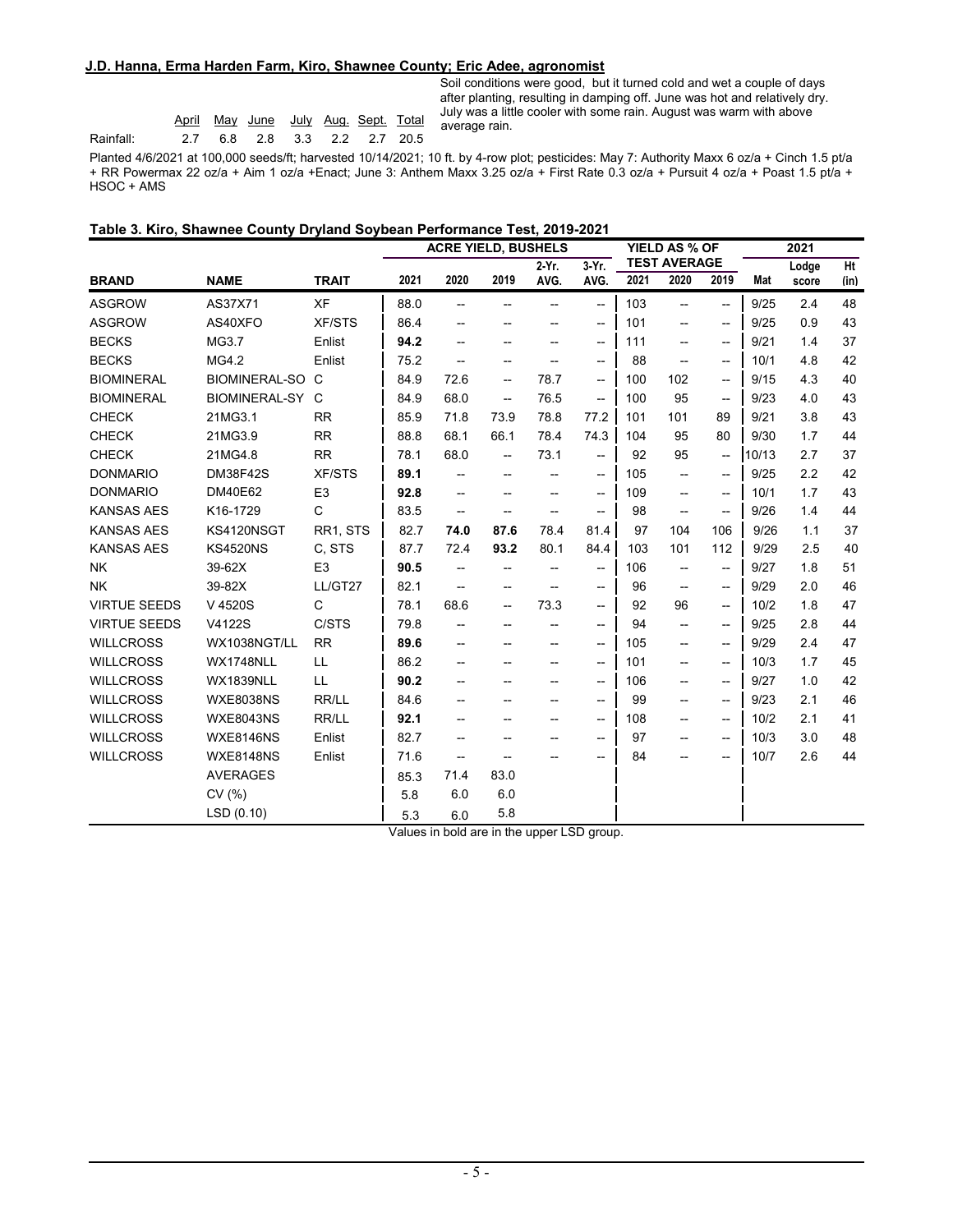#### **Kansas River Valley Experiment Field, Topeka, Shawnee County; Eric Adee, agronomist**

|           |  | April May June July Aug Sept Total |  |  |  |
|-----------|--|------------------------------------|--|--|--|
| Rainfall: |  | 2.7 5.9 3.3 3.0 3.1 2.7 25.0       |  |  |  |

Soil conditions were good, but it turned cold and wet a couple of days after planting, resulting in damping off. June was hot and relatively dry. July was a little cooler with some rain. August was warm with above normal rain.

Irrigation:

Planted 5/7/2021 at 140000 seeds/ft; harvested 10/7/2021; 10 ft. by 4-row plot; pesticides: May 7: Authority Maxx 6 oz/a + Cinch 1.5 pt/a + RR Powermax 22 oz/a + Aim 1 oz/a + Enact; June 3: Anthem Maxx 3.25 oz/a + First Rate 0.3 oz/a + Pursuit 4 oz/a + Poast 1.5 pt/a + HSOC + AMS

|  | Table 4. Topeka, Shawnee County Irrigated Soybean Performance Test, 2019-2021 |  |  |
|--|-------------------------------------------------------------------------------|--|--|
|  |                                                                               |  |  |

|                     |                  |                | <b>ACRE YIELD, BUSHELS</b> |      |      |          |                          | YIELD AS % OF |                          | 2021                     |      |       |      |
|---------------------|------------------|----------------|----------------------------|------|------|----------|--------------------------|---------------|--------------------------|--------------------------|------|-------|------|
|                     |                  |                |                            |      |      | $2-Yr$ . | $3-Yr$ .                 |               | <b>TEST AVERAGE</b>      |                          |      | Lodge | Ht   |
| <b>BRAND</b>        | <b>NAME</b>      | <b>TRAIT</b>   | 2021                       | 2020 | 2019 | AVG.     | AVG.                     | 2021          | 2020                     | 2019                     | Mat  | score | (in) |
| <b>ASGROW</b>       | AS37X71          | <b>XF</b>      | 81.4                       | --   | --   | --       | $\overline{\phantom{a}}$ | 105           | $\overline{\phantom{a}}$ | $\overline{\phantom{0}}$ | 9/27 | 2.3   | 44   |
| <b>ASGROW</b>       | AS40XFO          | <b>XF/STS</b>  | 82.7                       | --   | -−   |          | $\overline{\phantom{a}}$ | 107           | --                       | $\overline{\phantom{a}}$ | 9/25 | 1.0   | 42   |
| <b>BECKS</b>        | MG3.7            | Enlist         | 79.8                       | --   |      |          | $\overline{\phantom{a}}$ | 103           | $\overline{\phantom{a}}$ | $\overline{\phantom{a}}$ | 9/19 | 1.5   | 39   |
| <b>BECKS</b>        | MG4.2            | Enlist         | 68.5                       | --   | −−   | −−       | $\overline{\phantom{a}}$ | 89            | $\overline{\phantom{a}}$ | $\overline{\phantom{a}}$ | 9/27 | 2.3   | 46   |
| <b>CHECK</b>        | 21MG3.1          | <b>RR</b>      | 77.1                       | 54.4 | 63.4 | 65.8     | 65.0                     | 100           | 93                       | 102                      | 9/21 | 4.5   | 41   |
| <b>CHECK</b>        | 21MG3.9          | <b>RR</b>      | 76.7                       | 64.9 | 59.4 | 70.8     | 67.0                     | 99            | 111                      | 95                       | 9/29 | 1.0   | 41   |
| <b>CHECK</b>        | 21MG4.8          | <b>RR</b>      | 72.3                       | 56.5 | --   | 64.4     | $\overline{\phantom{a}}$ | 94            | 96                       | $\overline{\phantom{a}}$ | 10/4 | 2.8   | 41   |
| <b>DONMARIO</b>     | DM40E62          | E <sub>3</sub> | 68.8                       | --   | −−   |          | $\overline{\phantom{a}}$ | 89            | $\overline{\phantom{a}}$ | $\overline{\phantom{a}}$ | 9/26 | 2.5   | 42   |
| <b>DONMARIO</b>     | DM42F62          | <b>XF</b>      | 83.9                       | --   | --   |          | $\overline{\phantom{a}}$ | 109           | $\overline{\phantom{a}}$ | $\overline{\phantom{a}}$ | 9/29 | 2.3   | 47   |
| <b>KANSAS AES</b>   | K16-1729         | C              | 74.9                       | --   |      | --       | $\overline{\phantom{a}}$ | 97            | $\overline{\phantom{a}}$ | $\overline{\phantom{a}}$ | 9/27 | 2.8   | 39   |
| <b>KANSAS AES</b>   | KS4120NSGT       | RR1, STS       | 76.8                       | 60.1 | 62.2 | 68.4     | 66.3                     | 99            | 102                      | 100                      | 9/26 | 1.3   | 36   |
| <b>KANSAS AES</b>   | <b>KS4520NS</b>  | C, STS         | 83.3                       | 62.8 | 66.9 | 73.0     | 71.0                     | 108           | 107                      | 107                      | 9/26 | 2.5   | 41   |
| <b>NK</b>           | 39-62X           | E <sub>3</sub> | 84.7                       | --   | −−   |          | $\overline{\phantom{a}}$ | 110           | $\overline{\phantom{a}}$ | $\overline{\phantom{a}}$ | 9/27 | 2.3   | 44   |
| <b>NK</b>           | 39-82X           | LL/GT27        | 84.2                       | --   | --   | --       | $\overline{\phantom{a}}$ | 109           | $\overline{\phantom{a}}$ | $\overline{\phantom{a}}$ | 9/27 | 3.3   | 43   |
| <b>VIRTUE SEEDS</b> | V 4520S          | $\mathsf{C}$   | 80.2                       | 61.5 | --   | 70.9     | --                       | 104           | 105                      | --                       | 9/29 | 2.0   | 44   |
| <b>VIRTUE SEEDS</b> | V4122S           | C/STS          | 79.7                       | --   | --   | --       | $\overline{\phantom{a}}$ | 103           | $\overline{\phantom{a}}$ | $\overline{\phantom{a}}$ | 9/27 | 4.0   | 41   |
| <b>WILLCROSS</b>    | WX1038NGT/LL     | <b>RR</b>      | 73.6                       | --   | 69.0 | --       | $\overline{\phantom{a}}$ | 95            | $\overline{\phantom{a}}$ | 110                      | 9/27 | 3.5   | 45   |
| <b>WILLCROSS</b>    | WX1748NLL        | LL             | 83.2                       | --   |      |          | $\overline{\phantom{a}}$ | 108           | $\overline{\phantom{a}}$ | $\overline{\phantom{a}}$ | 9/28 | 1.3   | 43   |
| <b>WILLCROSS</b>    | <b>WX1839NLL</b> | LL             | 78.4                       | --   | −−   | −−       | $\overline{\phantom{a}}$ | 102           | $\overline{\phantom{a}}$ | $\overline{\phantom{a}}$ | 9/25 | 1.5   | 42   |
| <b>WILLCROSS</b>    | <b>WXE8038NS</b> | RR/LL          | 74.2                       | --   | 61.0 | −−       | $\overline{\phantom{a}}$ | 96            | $\overline{\phantom{a}}$ | 98                       | 9/21 | 2.5   | 42   |
| <b>WILLCROSS</b>    | <b>WXE8043NS</b> | RR/LL          | 87.2                       | −−   | 76.3 | −−       | $\overline{\phantom{a}}$ | 113           | $\overline{\phantom{a}}$ | 122                      | 9/29 | 2.0   | 42   |
| <b>WILLCROSS</b>    | <b>WXE8146NS</b> | Enlist         | 63.7                       | --   |      |          | --                       | 83            | --                       | --                       | 9/29 | 4.0   | 46   |
| <b>WILLCROSS</b>    | <b>WXE8148NS</b> | Enlist         | 60.2                       | --   | --   |          | --                       | 78            | --                       | --                       | 9/29 | 3.8   | 43   |
|                     | <b>AVERAGES</b>  |                | 77.2                       | 58.7 | 62.5 |          |                          |               |                          |                          |      |       |      |
|                     | CV(%)            |                | 6.7                        | 9.5  | 8.2  |          |                          |               |                          |                          |      |       |      |
|                     | LSD(0.10)        |                | 7.2                        | 7.8  | 6.0  |          |                          |               |                          |                          |      |       |      |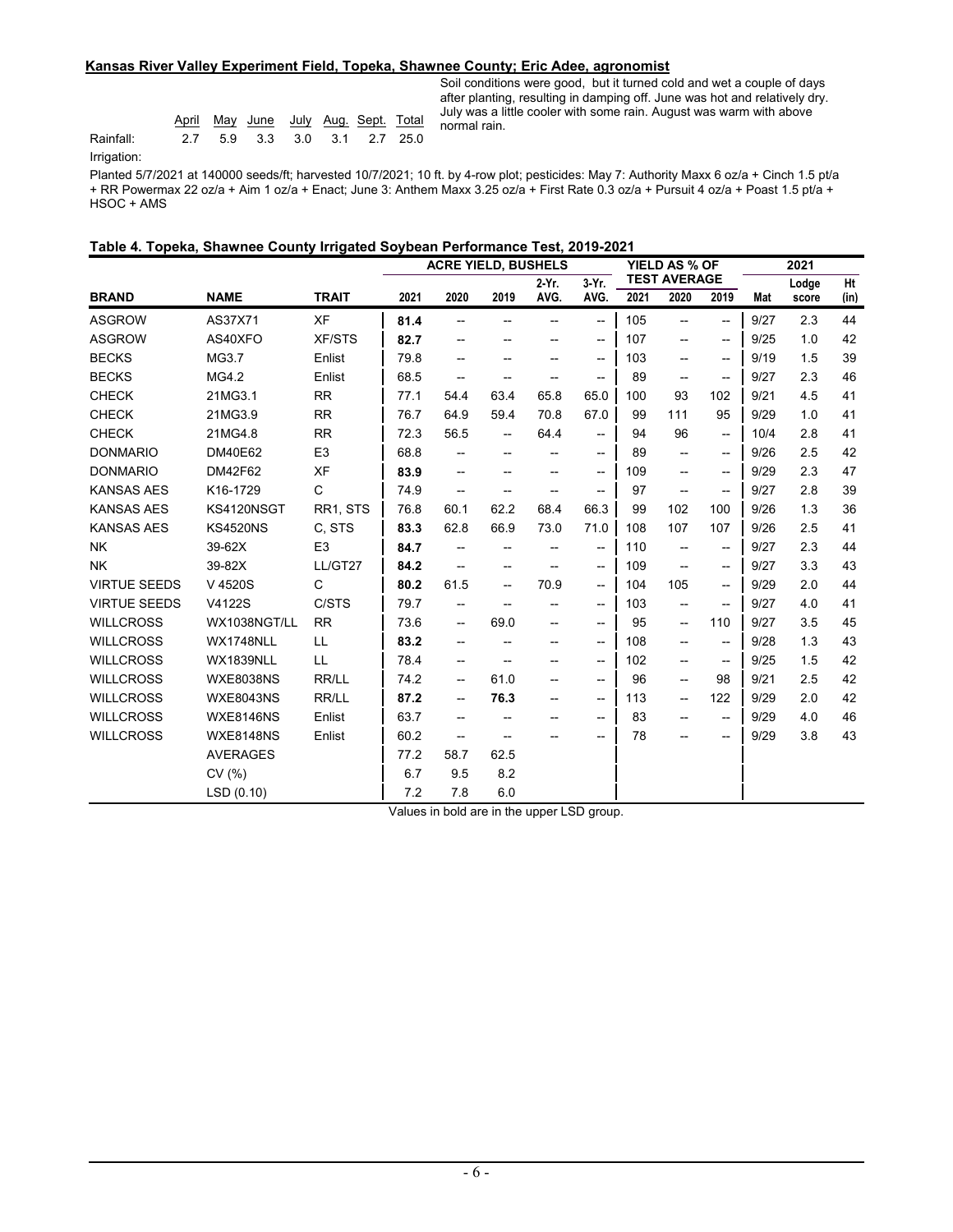#### **East Central Kansas Experiment Field, Ottawa, Franklin County; Eric Adee, agronomist; Jim Kimball, research techn**

Vertical tilled shallow on May 7th. Planted into stale seed bed. Sprayed burn down June 7th. Very favorable yields.

|           |  | <u>April May June July Aug Sept. Total</u> |  |  |
|-----------|--|--------------------------------------------|--|--|
| Rainfall: |  | 3.2 12.1 5.5 4.7 2.7 2.7 35.5              |  |  |

Planted 6/7/2021 at 140000 seeds/ft; harvested 10/15/2021; 26 ft. by 4-row plot; pesticides: June 7 RoundUp PowerMax 1 qt/a, Glory (Metribuzin) 5 oz/a, Authority Max 7 oz/a, Dual ll; Post sprayed July 21 with Assure 10 oz/a, Zidua 3 oz/a, NIS at 1 qt/100

| Table 5. Ottawa, Franklin County Dryland Soybean Performance Test, Maturity Groups III-IV, 2019-2021 |  |  |
|------------------------------------------------------------------------------------------------------|--|--|
|                                                                                                      |  |  |

|                     |                  |                | <b>ACRE YIELD, BUSHELS</b> |      |      |          |          | <b>YIELD AS % OF</b> |                          | 2021                     |      |       |      |
|---------------------|------------------|----------------|----------------------------|------|------|----------|----------|----------------------|--------------------------|--------------------------|------|-------|------|
|                     |                  |                |                            |      |      | $2-Yr$ . | $3-Yr$ . |                      | <b>TEST AVERAGE</b>      |                          |      | Lodge | Ht   |
| <b>BRAND</b>        | <b>NAME</b>      | <b>TRAIT</b>   | 2021                       | 2020 | 2019 | AVG.     | AVG.     | 2021                 | 2020                     | 2019                     | Mat  | score | (in) |
| <b>ASGROW</b>       | AS37X71          | <b>XF</b>      | 65.2                       |      |      |          | --       | 108                  | $\overline{\phantom{a}}$ | $\overline{\phantom{a}}$ | 9/29 | 1.0   | 26   |
| <b>ASGROW</b>       | AS40XFO          | <b>XF/STS</b>  | 60.0                       | --   | --   |          | --       | 100                  | $\overline{\phantom{a}}$ | $\overline{\phantom{a}}$ | 9/27 | 1.0   | 22   |
| <b>BECKS</b>        | MG3.7            | Enlist         | 59.1                       | --   |      |          | --       | 98                   | $\overline{\phantom{a}}$ | --                       | 9/26 | 1.0   | 19   |
| <b>BECKS</b>        | MG4.2            | Enlist         | 63.0                       | --   | --   |          | --       | 105                  | $\overline{\phantom{a}}$ | $\overline{\phantom{a}}$ | 10/1 | 1.0   | 29   |
| <b>CHECK</b>        | 21MG3.1          | <b>RR</b>      | 59.1                       | 57.3 | 72.5 | 58.2     | 63.0     | 98                   | 119                      | 99                       | 9/27 | 1.0   | 26   |
| <b>CHECK</b>        | 21MG3.9          | <b>RR</b>      | 59.5                       | 51.3 | 72.4 | 55.4     | 61.1     | 99                   | 107                      | 99                       | 10/2 | 1.0   | 29   |
| <b>DONMARIO</b>     | <b>DM40E62</b>   | E <sub>3</sub> | 57.5                       |      |      |          | --       | 96                   | --                       | --                       | 9/29 | 1.0   | 24   |
| <b>DONMARIO</b>     | DM42F62          | XF             | 62.3                       | --   | --   |          | --       | 103                  | --                       | --                       | 10/4 | 1.0   | 24   |
| <b>KANSAS AES</b>   | K16-1729         | C              | 57.5                       | --   |      |          | --       | 96                   | --                       | $\overline{\phantom{a}}$ | 9/25 | 1.0   | 26   |
| <b>KANSAS AES</b>   | KS4120NSGT       | RR1, STS       | 54.1                       | 50.7 | 75.1 | 52.4     | 60.0     | 90                   | 105                      | 103                      | 9/28 | 1.0   | 24   |
| <b>KANSAS AES</b>   | <b>KS4520NS</b>  | C, STS         | 57.3                       | 44.4 | 71.3 | 50.9     | 57.7     | 95                   | 92                       | 98                       | 9/29 | 1.0   | 25   |
| <b>NK</b>           | 39-62X           | E <sub>3</sub> | 62.7                       |      |      |          | --       | 104                  | $\overline{\phantom{a}}$ | --                       | 9/29 | 1.0   | 29   |
| <b>NK</b>           | 39-82X           | LL/GT27        | 63.7                       |      |      |          | --       | 106                  | $\overline{\phantom{a}}$ | $\overline{\phantom{a}}$ | 9/29 | 1.0   | 26   |
| <b>VIRTUE SEEDS</b> | V4122S           | C/STS          | 57.3                       |      |      |          | --       | 95                   | $\overline{\phantom{a}}$ | --                       | 9/27 | 1.0   | 27   |
| <b>WILLCROSS</b>    | <b>WXE8146NS</b> | Enlist         | 65.2                       |      |      |          | --       | 108                  | --                       | --                       | 10/5 | 1.0   | 27   |
|                     | <b>AVERAGES</b>  |                | 60.2                       | 48.0 | 73.0 |          |          |                      |                          |                          |      |       |      |
|                     | CV(%)            |                | 5.9                        | 6.8  | 5.5  |          |          |                      |                          |                          |      |       |      |
|                     | LSD (0.10)       |                | 4.2                        | 4.6  | 4.6  | $\sim$   |          |                      |                          |                          |      |       |      |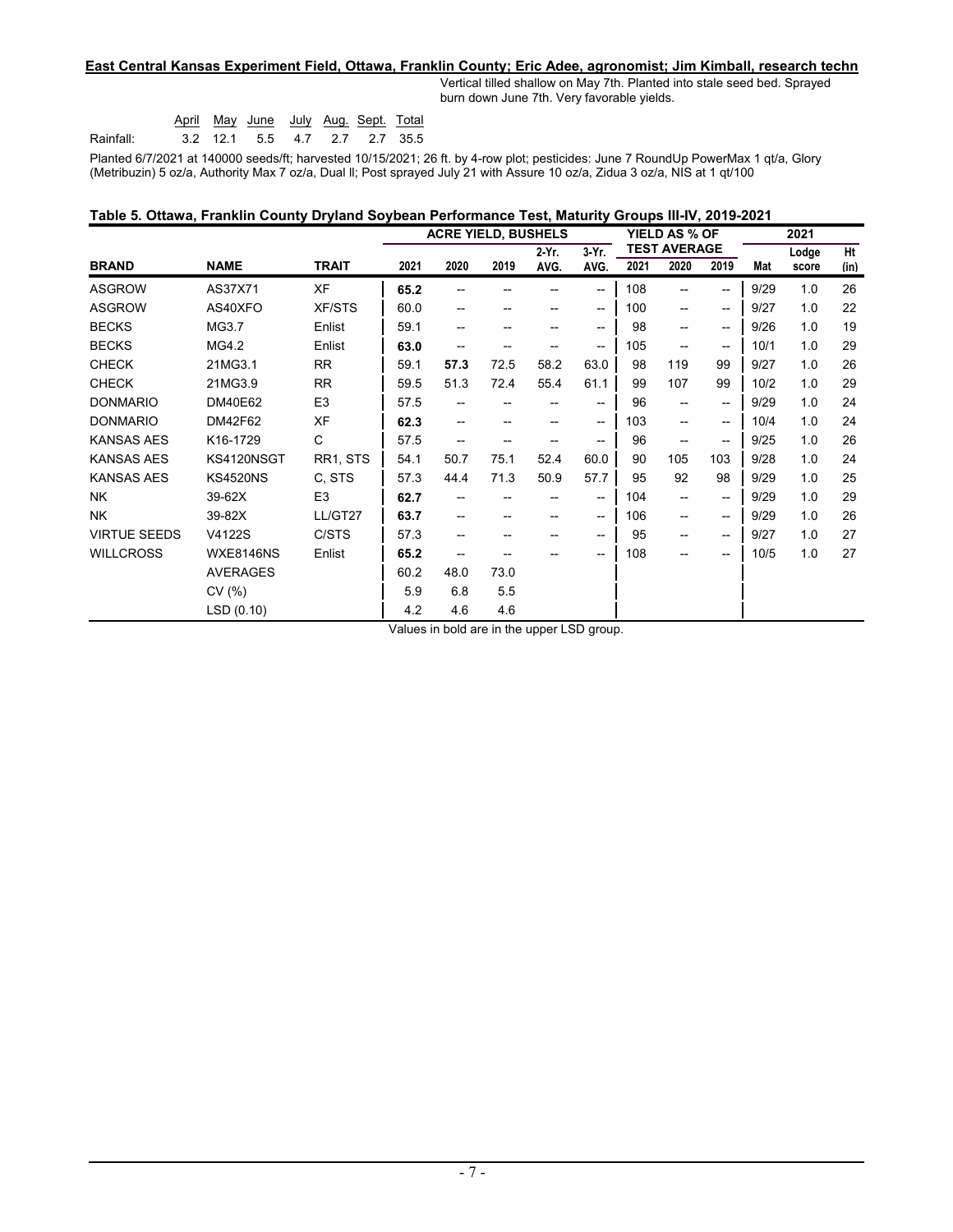#### **East Central Kansas Experiment Field, Ottawa, Franklin County; Eric Adee, agronomist; Jim Kimball, research techn**

Vertical tilled shallow on May 7th. Planted into stale seed bed. Sprayed burn down June 7th. Very favorable yields.

|           |  | <u>April May June July Aug. Sept. Total</u> |  |  |
|-----------|--|---------------------------------------------|--|--|
| Rainfall: |  | 3.2 12.1 5.5 4.7 2.7 2.7 35.5               |  |  |

Planted 6/7/2021 at 140,000 seeds/ft; harvested 10/14/2021; 26 ft. by 4-row plot; pesticides: June 7: RoundUp PowerMax 1 qt/a, Glory (Metribuzin) 5 oz/a, Authority Max 7 oz/a, Dual ll; Post sprayed July 21 with Assure 10 oz/a, Zidua 3 oz/a, NIS at 1 qt/100

| Table 6. Ottawa, Franklin County Dryland Soybean Performance Test, Maturity Groups IV-V, 2019-2021 |  |  |
|----------------------------------------------------------------------------------------------------|--|--|
|                                                                                                    |  |  |

|                   |                  |              | <b>ACRE YIELD, BUSHELS</b> |      |                     |               |      | YIELD AS % OF |       |      | 2021  |       |      |
|-------------------|------------------|--------------|----------------------------|------|---------------------|---------------|------|---------------|-------|------|-------|-------|------|
|                   |                  |              | $3-Yr$ .<br>2-Yr.          |      | <b>TEST AVERAGE</b> |               |      |               | Lodge | Ht   |       |       |      |
| <b>BRAND</b>      | <b>NAME</b>      | <b>TRAIT</b> | 2021                       | 2020 | 2019                | AVG.          | AVG. | 2021          | 2020  | 2019 | Mat   | score | (in) |
| <b>BECKS</b>      | MG4.8            | Enlist       | 65.0                       |      |                     |               | --   | 105           | --    | --   | 10/8  | 1.0   | 27   |
| <b>BECKS</b>      | MG5.1            |              | 64.4                       | --   |                     |               | --   | 104           | --    | --   | 10/7  | 1.0   | 28   |
| <b>CHECK</b>      | 21MG4.8          | <b>RR</b>    | 63.2                       | 54.6 | 72.0                | 58.9          | 63.2 | 102           | 112   | 104  | 10/12 | 1.0   | 29   |
| <b>KANSAS AES</b> | K15-1809         | C. STS       | 64.3                       | 58.8 | 75.4                | 61.5          | 66.2 | 104           | 121   | 109  | 10/11 | 1.0   | 29   |
| <b>KANSAS AES</b> | K15-1874         | C, STS       | 58.3                       | 50.1 | 67.0                | 54.2          | 58.5 | 94            | 103   | 97   | 10/7  | 1.0   | 26   |
| <b>KANSAS AES</b> | <b>KS4919N</b>   | С            | 57.6                       | 46.3 | 64.6                | 51.9          | 56.2 | 93            | 95    | 94   | 10/12 | 1.0   | 29   |
| <b>KANSAS AES</b> | <b>KS5120NS</b>  | C, STS       | 59.0                       | 53.1 | 70.0                | 56.0          | 60.7 | 95            | 109   | 101  | 10/12 | 1.0   | 26   |
| VIRTUE SEEDS      | V4720S           | C/STS        | 61.5                       |      |                     |               | --   | 99            | --    | --   | 10/7  | 1.0   | 37   |
| <b>WILLCROSS</b>  | WX1748NLL        | LL           | 61.2                       | --   | 70.7                | --            | --   | 99            | --    | --   | 10/3  | 1.0   | 26   |
| <b>WILLCROSS</b>  | <b>WXE8043NS</b> | RR/LL        | 63.5                       |      |                     |               | --   | 102           | --    | --   | 10/4  | 1.0   | 27   |
| <b>WILLCROSS</b>  | <b>WXE8148NS</b> | Enlist       | 63.5                       | --   |                     |               | --   | 103           | --    | --   | 10/9  | 1.0   | 27   |
|                   | <b>AVERAGES</b>  |              | 62.0                       | 48.6 | 69.1                |               |      |               |       |      |       |       |      |
|                   | CV(%)            |              | 5.6                        | 7.0  | 4.4                 |               |      |               |       |      |       |       |      |
|                   | LSD(0.10)        |              | 4.2                        | 4.1  | 3.6                 |               |      |               |       |      |       |       |      |
|                   |                  |              | $\cdots$                   |      | $\sim$              | $\sim$ $\sim$ |      |               |       |      |       |       |      |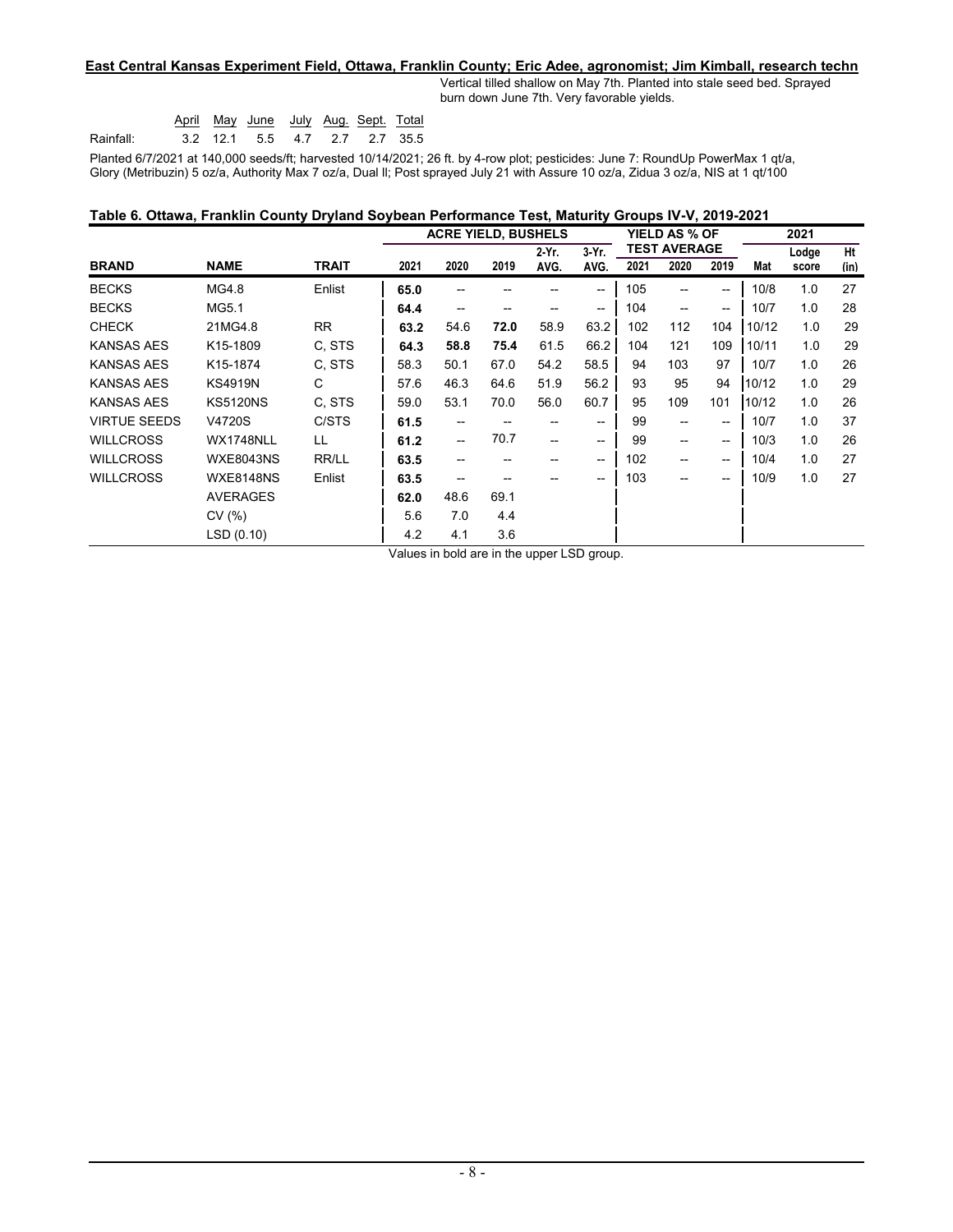#### **Southeast Agricultural Research Center, Parsons, Labette County; Gretchen Sassenrath, agronomist; Lonnie Mengarelli, tech.**

|           |                              | April May June July Aug Sept. Total |  |  |
|-----------|------------------------------|-------------------------------------|--|--|
| Rainfall: | 2.3 5.9 7.5 9.9 4.1 1.9 36.1 |                                     |  |  |

Warm and great moisture at planting. Full season had an established root system and was able to come throught the dry summer very well. High humidity in the fall slowed down the drying process but harvest went very well.

Planted 6/8/2021 at seeds/ft; harvested 11/9/2021; 14 ft. by 4-row plot; pesticides: 1.5 qt/a glyphosate; 2 pt/a Dual II Mag; .5 lb/a metribuzin; 6 oz/a Authority XL

| Table 7. Parsons, Labette County Dryland Soybean Performance Test, Maturity Groups III-V, 2019-2021 |  |
|-----------------------------------------------------------------------------------------------------|--|
|-----------------------------------------------------------------------------------------------------|--|

|                     |                  |                   |      | <b>ACRE YIELD, BUSHELS</b> |      |                  |                  |      | YIELD AS % OF               |      |     | 2021  |      |
|---------------------|------------------|-------------------|------|----------------------------|------|------------------|------------------|------|-----------------------------|------|-----|-------|------|
| <b>BRAND</b>        | <b>NAME</b>      | <b>TRAIT</b>      | 2021 | 2020                       | 2019 | $2-Yr$ .<br>AVG. | $3-Yr$ .<br>AVG. | 2021 | <b>TEST AVERAGE</b><br>2020 | 2019 |     | Lodge | Ht   |
|                     |                  |                   |      |                            |      |                  |                  |      |                             |      | Mat | score | (in) |
| <b>ARKANSAS</b>     | R13-13997        | $\mathsf C$       | 29.2 | --                         | --   |                  | --               | 83   | --                          | --   | --  |       | $-$  |
| <b>ARKANSAS</b>     | R15-1587         | C                 | 35.8 |                            |      |                  | --               | 102  | --                          |      |     |       |      |
| <b>ARKANSAS</b>     | R15-2422         | C                 | 32.4 | 58.3                       | --   | 45.4             | --               | 92   | 99                          | --   | --  | --    |      |
| <b>ARKANSAS</b>     | R16-253          | C                 | 32.1 |                            | --   |                  | --               | 91   | --                          | --   | --  | --    |      |
| <b>ARKANSAS</b>     | <b>UA46i20C</b>  | E <sub>3</sub>    | 38.8 | --                         | --   | --               | --               | 110  | --                          | --   | --  | --    |      |
| <b>ARKANSAS</b>     | <b>UA54i19GT</b> | $\mathsf C$       | 35.0 | --                         |      |                  | --               | 100  | --                          | --   | --  | --    |      |
| <b>BECKS</b>        | MG4.2            | Enlist            | 32.2 | --                         |      |                  | --               | 92   | --                          | -−   | --  | --    |      |
| <b>BECKS</b>        | MG4.8            | Enlist            | 36.6 |                            |      |                  | --               | 104  |                             | --   | --  | --    |      |
| <b>BECKS</b>        | MG5.1            |                   | 35.0 | --                         |      | --               | --               | 100  | --                          | --   | --  | --    |      |
| <b>CHECK</b>        | 21MG3.9          | <b>RR</b>         | 37.8 | --                         | --   | --               | --               | 108  | --                          | --   | --  |       |      |
| <b>CHECK</b>        | 21MG4.8          | <b>RR</b>         | 34.7 | 59.8                       | 51.9 | 47.3             | 48.8             | 99   | 102                         | 101  |     |       |      |
| <b>DONMARIO</b>     | DM46E62          | E <sub>3</sub>    | 35.2 | --                         |      |                  | --               | 100  | --                          | --   | --  |       |      |
| <b>DONMARIO</b>     | DM46F62          | <b>XF</b>         | 34.7 | --                         |      |                  | --               | 99   | --                          | --   | --  | --    |      |
| <b>KANSAS AES</b>   | K16-1729         | C                 | 35.4 | --                         |      | --               | --               | 101  | $\overline{\phantom{a}}$    | --   | --  | --    |      |
| <b>KANSAS AES</b>   | <b>KS4117NS</b>  | C, STS            | 34.2 | 29.1                       |      |                  | --               | 97   | 91                          | --   | --  | --    |      |
| <b>KANSAS AES</b>   | KS4120NSGT       | RR1, STS          | 36.5 | 33.0                       | --   | --               | --               | 104  | 103                         | --   | --  | --    |      |
| <b>KANSAS AES</b>   | <b>KS4520NS</b>  | C, STS            | 34.8 | 28.7                       |      |                  | --               | 99   | 88                          | --   | --  | --    |      |
| <b>MIDLAND</b>      | 4412E3S          | E <sub>3</sub>    | 35.8 | --                         |      |                  | --               | 102  | --                          | --   | --  | --    |      |
| <b>MIDLAND</b>      | 4602E3S          | E <sub>3</sub>    | 41.1 |                            |      |                  | --               | 117  | --                          | --   |     |       |      |
| <b>MIDLAND</b>      | 4621XFS          | <b>XF</b>         | 35.9 | --                         |      |                  | --               | 102  |                             | --   |     |       |      |
| <b>MIDLAND</b>      | 4677NXS          | RR2X/STS          | 38.1 | 29.5                       |      |                  | --               | 108  | 92                          | --   |     | --    |      |
| <b>MIDLAND</b>      | 4821XFS          | <b>XF</b>         | 30.4 |                            | --   |                  | --               | 86   | $\overline{\phantom{a}}$    | --   | --  | --    |      |
| <b>MIDLAND</b>      | 4880E3S          | RR <sub>2</sub> X | 37.6 | 59.5                       | --   | 48.6             | --               | 107  | 101                         | --   | --  | --    |      |
| <b>MIDLAND</b>      | 4922XFS          | XH                | 37.5 | --                         | --   |                  | --               | 107  | --                          | --   | --  | --    |      |
| <b>MISSOURI</b>     | S09-13608C       | $\mathsf C$       | 35.9 | --                         | --   | --               | --               | 102  | $\overline{\phantom{a}}$    | --   | --  | --    |      |
| <b>MISSOURI</b>     | S16-11644C       | C                 | 35.3 | 58.3                       | --   | 46.8             | --               | 100  | 99                          | --   | --  | --    |      |
| <b>MISSOURI</b>     | S16-14801C       | C                 | 32.6 | --                         | --   |                  | --               | 93   | --                          | -−   | --  | --    |      |
| <b>VIRTUE SEEDS</b> | V4720S           | C/STS             | 33.7 | --                         |      |                  | --               | 96   |                             | --   |     |       |      |
|                     | <b>AVERAGES</b>  |                   | 35.2 | 58.8                       | 51.3 |                  |                  |      |                             |      |     |       |      |
|                     | CV(%)            |                   | 8.0  | 4.9                        | 6.6  |                  |                  |      |                             |      |     |       |      |
|                     | LSD (0.10)       |                   | 3.2  | 3.4                        | 4.0  |                  |                  |      |                             |      |     |       |      |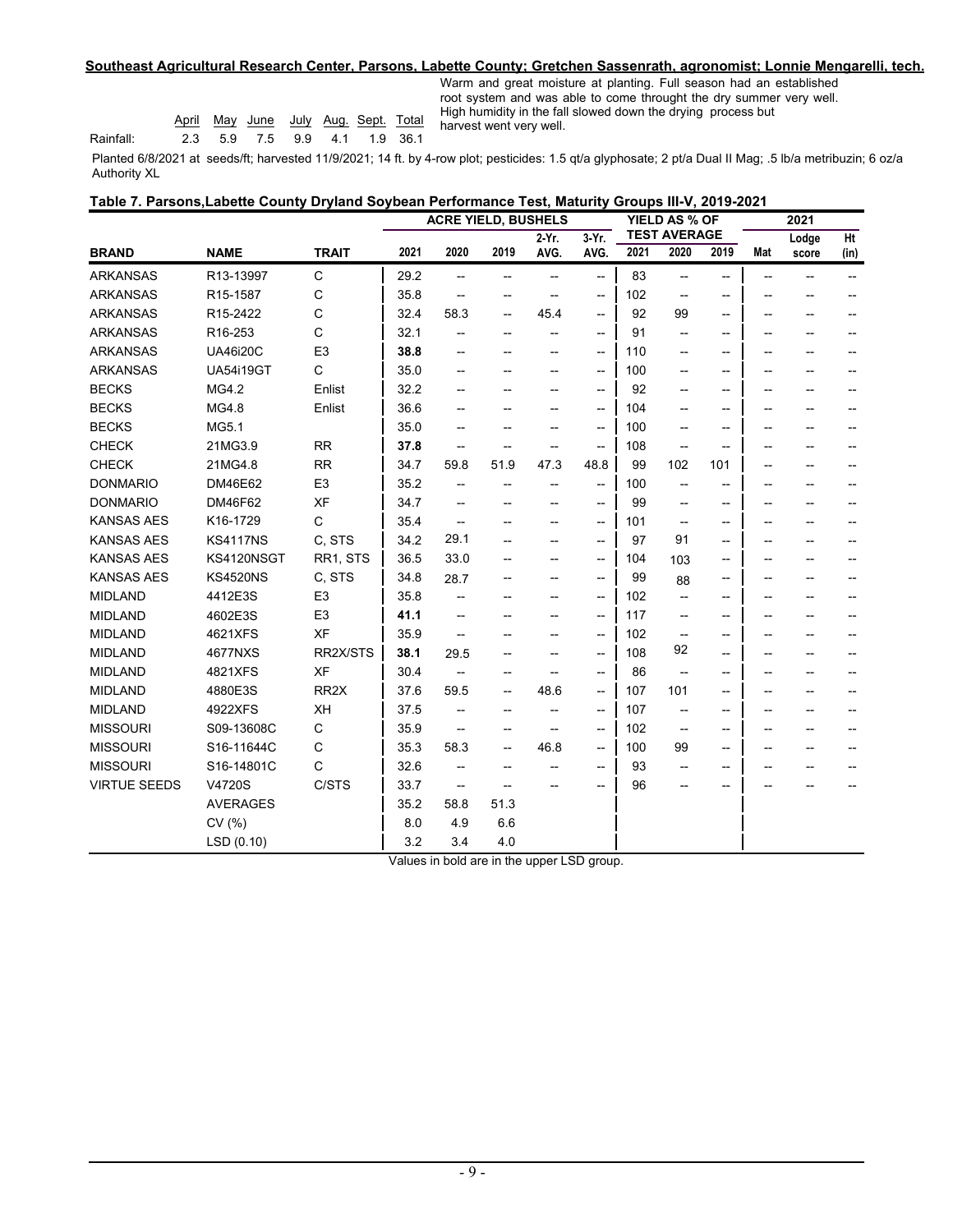#### **Vernon Egbert Farm, McCune, Crawford County; Bill Schapaugh, agronomist**

|           |  | <u>April May June July Aug Sept. Total</u> |  |  |  |
|-----------|--|--------------------------------------------|--|--|--|
| Rainfall: |  | 2.0 5.3 8.1 6.2 2.9 2.6 32.6               |  |  |  |
|           |  |                                            |  |  |  |

Ideal planting conditions were observed with light residue and moist consistent top soil. Normal to above normal rainfall carried through the growing season with only light moisture stress appearing in early August.

Planted 6/16/2021 at seeds/ft; harvested 11/5/2021; 12 ft. by 4-row plot; pesticides: 6/19/2021 Authority Supreme 6 oz/a

#### **Table 8. McCune, Crawford County Dryland Soybean Performance Test, 2019-2021**

|                     |                       |                   |      | <b>ACRE YIELD, BUSHELS</b> |                          |                |                                    |      | YIELD AS % OF            |                                    |       |       |      |
|---------------------|-----------------------|-------------------|------|----------------------------|--------------------------|----------------|------------------------------------|------|--------------------------|------------------------------------|-------|-------|------|
|                     |                       |                   |      |                            |                          | 2-Yr.          | 3-Yr.                              |      | <b>TEST AVERAGE</b>      |                                    |       | Lodge | Ht   |
| <b>BRAND</b>        | <b>NAME</b>           | <b>TRAIT</b>      | 2021 | 2020                       | 2019                     | AVG.           | AVG.                               | 2021 | 2020                     | 2019                               | Mat   | score | (in) |
| <b>ARKANSAS</b>     | R13-13997             | С                 | 52.5 | --                         | --                       | --             | --                                 | 101  | $\overline{\phantom{a}}$ | --                                 | 10/13 | 1.3   | 36   |
| <b>ARKANSAS</b>     | R <sub>15</sub> -1587 | C                 | 56.4 | --                         | --                       | --             | --                                 | 108  | --                       | $\overline{\phantom{a}}$           | 10/12 | 1.0   | 33   |
| <b>ARKANSAS</b>     | R15-2422              | С                 | 49.8 | 38.7                       | --                       | 44.2           | $\overline{\phantom{a}}$           | 96   | --                       | --                                 | 10/6  | 1.8   | 35   |
| <b>ARKANSAS</b>     | R <sub>16</sub> -253  | C                 | 50.8 | --                         | --                       | --             | --                                 | 98   | $\overline{\phantom{a}}$ | $\overline{\phantom{a}}$           | 10/7  | 1.0   | 33   |
| <b>ARKANSAS</b>     | <b>UA46i20C</b>       | E <sub>3</sub>    | 53.9 | --                         | --                       | --             | $\overline{\phantom{a}}$           | 103  | $\overline{\phantom{a}}$ | $\overline{\phantom{a}}$           | 10/7  | 1.0   | 32   |
| <b>ARKANSAS</b>     | UA54i19GT             | С                 | 54.3 | --                         | --                       | --             | --                                 | 104  | $\overline{\phantom{a}}$ | $\overline{\phantom{a}}$           | 10/12 | 1.0   | 37   |
| <b>BECKS</b>        | MG4.2                 | Enlist            | 52.5 | --                         | --                       | --             | --                                 | 101  | --                       | --                                 | 10/1  | 1.0   | 34   |
| <b>BECKS</b>        | MG4.8                 | Enlist            | 52.6 | --                         | --                       | --             | --                                 | 101  | $\overline{\phantom{a}}$ | $\overline{\phantom{a}}$           | 10/8  | 1.0   | 36   |
| <b>BECKS</b>        | MG5.1                 |                   | 48.7 | --                         | --                       | --             | --                                 | 94   | --                       | $\overline{\phantom{a}}$           | 10/7  | 1.0   | 31   |
| <b>CHECK</b>        | 21MG3.9               | <b>RR</b>         | 52.8 | 41.7                       | --                       | 47.2           | --                                 | 101  | --                       | $\overline{\phantom{a}}$           | 10/5  | 1.0   | 32   |
| <b>CHECK</b>        | 21MG4.8               | <b>RR</b>         | 53.8 | 43.8                       | $\overline{a}$           | 48.8           | $\overline{\phantom{a}}$           | 103  | $\overline{\phantom{a}}$ | $\overline{\phantom{a}}$           | 10/13 | 1.0   | 29   |
| <b>DONMARIO</b>     | DM46E62               | E <sub>3</sub>    | 51.5 | −−                         | $\overline{a}$           | --             | --                                 | 99   | $\overline{\phantom{a}}$ | $\overline{\phantom{a}}$           | 10/7  | 1.0   | 32   |
| <b>DONMARIO</b>     | DM46F62               | XF                | 49.4 | $\overline{\phantom{a}}$   | --                       | --             | --                                 | 95   | $\overline{\phantom{a}}$ | $\overline{\phantom{a}}$           | 10/4  | 1.0   | 34   |
| <b>KANSAS AES</b>   | K15-1809              | C, STS            | 54.1 | 46.1                       | --                       | 50.1           | $\overline{\phantom{a}}$           | 104  | --                       | $\overline{\phantom{a}}$           | 10/13 | 1.0   | 25   |
| KANSAS AES          | K15-1874              | C, STS            | 53.2 | 43.9                       | --                       | 48.5           | $\overline{\phantom{a}}$           | 102  | --                       | $\overline{\phantom{a}}$           | 10/9  | 1.0   | 27   |
| <b>KANSAS AES</b>   | K17-4406              | C                 | 50.6 | --                         | --                       | --             | --                                 | 97   | --                       | --                                 | 10/13 | 1.0   | 29   |
| <b>KANSAS AES</b>   | K17-4973              | С                 | 49.3 | --                         | --                       | --             | --                                 | 95   | $\overline{\phantom{a}}$ | --                                 | 10/12 | 1.0   | 28   |
| <b>KANSAS AES</b>   | K179236-1 GT          | RR <sub>1</sub>   | 50.9 | --                         | --                       | --             | $\overline{\phantom{a}}$           | 98   | $\overline{\phantom{a}}$ | $\overline{\phantom{a}}$           | 10/12 | 1.0   | 30   |
| <b>KANSAS AES</b>   | K179247-8 GT          | RR <sub>1</sub>   | 54.0 | --                         | --                       | --             | $\hspace{0.05cm} -\hspace{0.05cm}$ | 104  | $\overline{\phantom{a}}$ | $\hspace{0.05cm} -\hspace{0.05cm}$ | 10/12 | 1.0   | 38   |
| <b>KANSAS AES</b>   | K18-6996 GT           | RR <sub>1</sub>   | 47.0 | --                         | --                       | $\overline{a}$ | --                                 | 90   | $\overline{\phantom{a}}$ | $\overline{\phantom{a}}$           | 10/11 | 1.0   | 21   |
| <b>KANSAS AES</b>   | K18-7024 GT           | RR <sub>1</sub>   | 50.9 | --                         | --                       | --             | --                                 | 98   | --                       | --                                 | 10/9  | 1.3   | 29   |
| <b>KANSAS AES</b>   | K18-7069 GT           | RR <sub>1</sub>   | 49.3 | $\overline{\phantom{a}}$   | --                       | --             | --                                 | 95   | $\overline{\phantom{a}}$ | $\overline{\phantom{a}}$           | 10/13 | 1.0   | 30   |
| <b>KANSAS AES</b>   | <b>KS4520NS</b>       | C, STS            | 51.6 | 36.4                       | --                       | 44.0           | --                                 | 99   | --                       | --                                 | 9/30  | 1.0   | 28   |
| <b>KANSAS AES</b>   | <b>KS4919N</b>        | С                 | 50.5 | 46.1                       | --                       | 48.3           | --                                 | 97   | $\overline{\phantom{a}}$ | $\overline{\phantom{a}}$           | 10/12 | 1.0   | 29   |
| <b>KANSAS AES</b>   | <b>KS5120NS</b>       | C, STS            | 55.1 | 44.6                       | $\overline{\phantom{a}}$ | 49.9           | $\overline{\phantom{a}}$           | 106  | $\overline{\phantom{a}}$ | $\overline{\phantom{a}}$           | 10/12 | 1.0   | 25   |
| <b>MIDLAND</b>      | 4412E3S               | E <sub>3</sub>    | 52.3 | --                         | --                       | --             | --                                 | 100  | $\overline{\phantom{a}}$ | $\overline{\phantom{a}}$           | 9/30  | 1.0   | 30   |
| <b>MIDLAND</b>      | 4602E3S               | E <sub>3</sub>    | 49.1 | --                         | --                       | --             | --                                 | 94   | --                       | $\overline{\phantom{a}}$           | 10/6  | 1.0   | 34   |
| <b>MIDLAND</b>      | 4621XFS               | XF                | 55.3 | --                         | --                       | --             | --                                 | 106  | --                       | $\overline{\phantom{a}}$           | 10/7  | 1.0   | 35   |
| <b>MIDLAND</b>      | 4677NXS               | RR2X/STS          | 53.1 | --                         | --                       | --             | $\overline{\phantom{a}}$           | 102  | $\overline{\phantom{a}}$ | $\overline{\phantom{a}}$           | 10/10 | 1.0   | 38   |
| <b>MIDLAND</b>      | 4821XFS               | XF                | 48.2 | --                         | --                       | --             | $\overline{\phantom{a}}$           | 93   | $\overline{\phantom{a}}$ | $\overline{\phantom{a}}$           | 10/4  | 1.0   | 31   |
| <b>MIDLAND</b>      | 4880E3S               | RR <sub>2</sub> X | 54.6 | $\overline{\phantom{a}}$   | --                       | $\overline{a}$ | --                                 | 105  | --                       | $\overline{\phantom{a}}$           | 10/11 | 1.0   | 41   |
| <b>MIDLAND</b>      | 4922XFS               | XН                | 53.3 | --                         | --                       | --             | --                                 | 102  | --                       | --                                 | 10/10 | 1.0   | 31   |
| <b>MISSOURI</b>     | S09-13608C            | С                 | 49.3 | --                         | --                       | --             | --                                 | 95   | --                       | $\overline{\phantom{a}}$           | 10/2  | 1.0   | 34   |
| <b>MISSOURI</b>     | S16-11644C            | С                 | 55.2 | 45.0                       | --                       | 50.1           | --                                 | 106  | --                       | $\overline{a}$                     | 10/12 | 2.0   | 35   |
| <b>MISSOURI</b>     | S16-14801C            | С                 | 54.2 | --                         | --                       | --             | --                                 | 104  | --                       | --                                 | 10/13 | 2.5   | 35   |
| <b>VIRTUE SEEDS</b> | V4720S                | C/STS             | 54.8 | --                         | $\overline{a}$           |                | --                                 | 105  | $\overline{\phantom{a}}$ | --                                 | 10/2  | 1.0   | 33   |
|                     | <b>AVERAGES</b>       |                   | 52.1 | 41.2                       | --                       |                |                                    |      |                          |                                    |       |       |      |
|                     | CV(%)                 |                   | 6.0  | 6.2                        |                          |                |                                    |      |                          |                                    |       |       |      |
|                     | LSD(0.10)             |                   | 3.6  | 2.9                        | --                       |                |                                    |      |                          |                                    |       |       |      |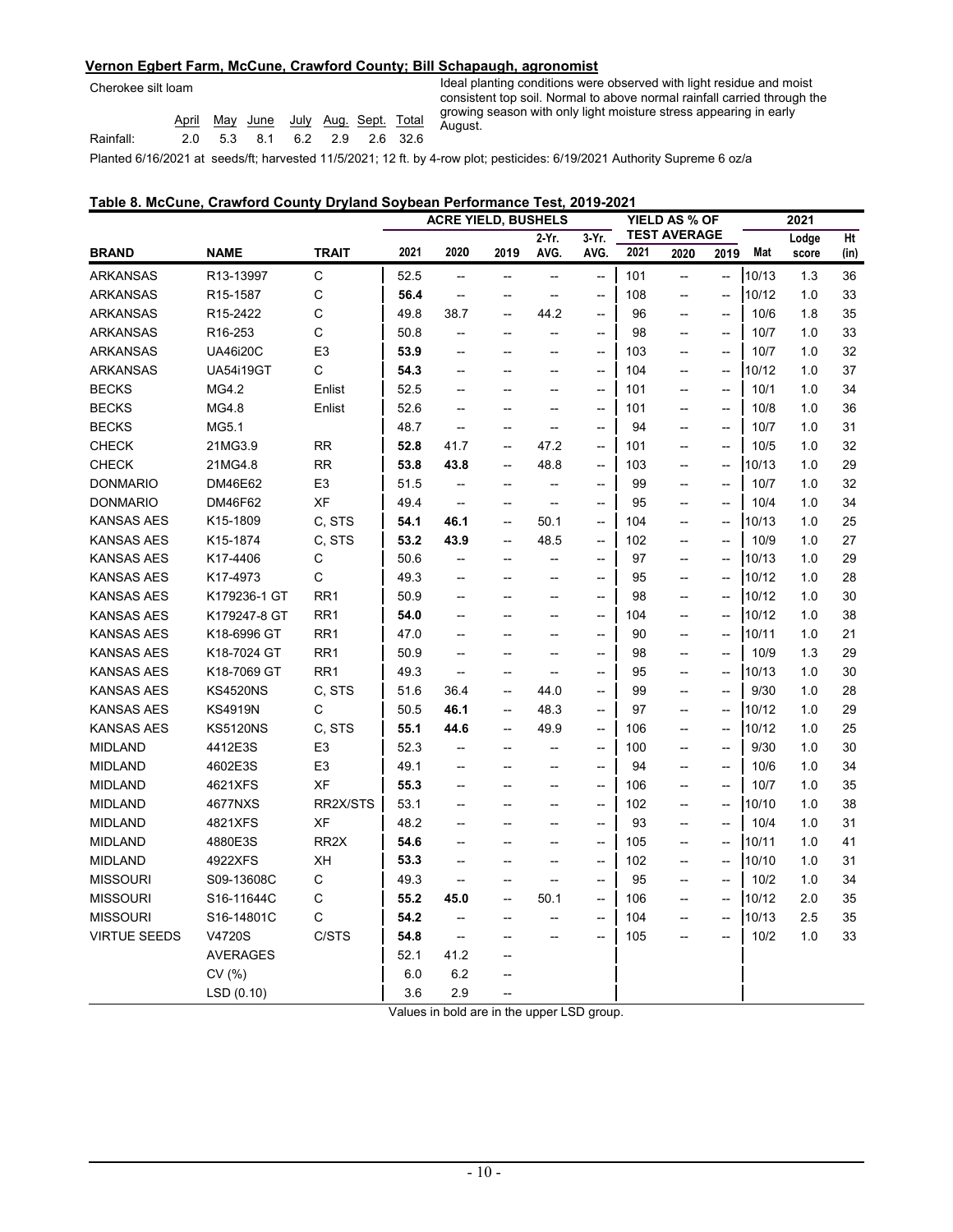#### **Dale Roberds Farm, Pittsburg, Cherokee County; Bill Schapaugh, agronomist**

Parsons Silt Loam

|           |  | <u>April May June July Aug Sept Total</u> |  |  |
|-----------|--|-------------------------------------------|--|--|
| Rainfall: |  | 2.8 4.7 8.3 4.6 2.4 2.8 31.9              |  |  |

The planting conditions were typical double crop conditions with very heavy standing wheat stubble. Planted into harvest tracks which created a variable stand. The moisture conditions were at the saturation point which created some hairpinning of the heavy residue. Early in the growing season we observed some deer feeding on the plot. The plot had ample moisture throughout the growing season.

Planted 7/8/2021 at 155,000 seeds/ft; harvested 11/9/2021; 24 ft. by 4-row plot; pesticides: 7/3/21 Trivence 6 oz/a; Paraquat 32 oz/a; 9/28/21 Select 12 oz/a spot application

#### **Table 9. Pittsburg, Cherokee County No-Till Soybean Performance Test, Maturity Groups III-V, 2019-2021**

|                     |                  |                   | <b>ACRE YIELD, BUSHELS</b> |                                    |      |       |                          | YIELD AS % OF |                                    | 2021                     |       |       |      |
|---------------------|------------------|-------------------|----------------------------|------------------------------------|------|-------|--------------------------|---------------|------------------------------------|--------------------------|-------|-------|------|
|                     |                  |                   |                            |                                    |      | 2-Yr. | $3-Yr$ .                 |               | <b>TEST AVERAGE</b>                |                          |       | Lodge | Ht   |
| <b>BRAND</b>        | <b>NAME</b>      | <b>TRAIT</b>      | 2021                       | 2020                               | 2019 | AVG.  | AVG.                     | 2021          | 2020                               | 2019                     | Mat   | score | (in) |
| <b>ARKANSAS</b>     | R13-13997        | C                 | 49.2                       | --                                 | --   | --    | --                       | 102           | --                                 | --                       | 10/29 | 1.0   | 31   |
| <b>ARKANSAS</b>     | R15-1587         | С                 | 47.0                       | --                                 | --   | --    | --                       | 97            | $\overline{\phantom{a}}$           | $\overline{\phantom{a}}$ | 10/29 | 1.8   | 27   |
| <b>ARKANSAS</b>     | R15-2422         | C                 | 45.3                       | 42.0                               | --   | 43.7  | --                       | 94            | 83                                 | $\overline{\phantom{a}}$ | 10/20 | 1.0   | 32   |
| <b>ARKANSAS</b>     | <b>UA46i20C</b>  | E <sub>3</sub>    | 41.9                       | --                                 | --   | --    | --                       | 87            | --                                 | --                       | 10/19 | 1.0   | 28   |
| <b>ARKANSAS</b>     | <b>UA54i19GT</b> | C                 | 45.0                       | --                                 | --   | --    | --                       | 93            | --                                 | --                       | 10/25 | 1.0   | 34   |
| <b>BECKS</b>        | MG3.7            | Enlist            | 47.1                       | --                                 | --   | --    | --                       | 97            | --                                 | --                       | 10/14 | 1.0   | 23   |
| <b>BECKS</b>        | MG4.2            | Enlist            | 49.7                       | --                                 | --   | --    | --                       | 103           | --                                 | --                       | 10/19 | 1.0   | 31   |
| <b>BECKS</b>        | MG4.8            | Enlist            | 52.9                       | --                                 | --   | --    | --                       | 110           | --                                 | --                       | 10/24 | 1.0   | 32   |
| <b>BECKS</b>        | MG5.1            |                   | 49.7                       | --                                 | --   | --    | --                       | 103           | $\overline{\phantom{a}}$           | --                       | 10/21 | 1.0   | 32   |
| <b>CHECK</b>        | 21MG3.1          | <b>RR</b>         | 46.2                       | 52.0                               | --   | 49.1  | --                       | 96            | 102                                | --                       | 10/14 | 1.0   | 25   |
| <b>CHECK</b>        | 21MG3.9          | <b>RR</b>         | 51.8                       | 53.4                               | --   | 52.6  | --                       | 107           | 105                                |                          | 10/20 | 1.0   | 25   |
| <b>CHECK</b>        | 21MG4.8          | <b>RR</b>         | 49.9                       | 48.2                               | --   | 49.0  | --                       | 103           | 95                                 | --                       | 10/27 | 1.0   | 26   |
| <b>DONMARIO</b>     | DM46E62          | E <sub>3</sub>    | 49.8                       | --                                 | --   | --    | --                       | 103           | $\overline{\phantom{a}}$           | --                       | 10/22 | 1.0   | 27   |
| <b>DONMARIO</b>     | DM46F62          | XF                | 47.6                       | --                                 | --   | --    | --                       | 99            | $\overline{\phantom{a}}$           | --                       | 10/21 | 1.0   | 26   |
| <b>KANSAS AES</b>   | K15-1809         | C, STS            | 51.2                       | 54.3                               | --   | 52.7  | $\overline{\phantom{a}}$ | 106           | 107                                | --                       | 10/30 | 1.0   | 25   |
| <b>KANSAS AES</b>   | K15-1874         | C, STS            | 46.2                       | 54.7                               | --   | 50.4  | $\overline{\phantom{a}}$ | 96            | 107                                | --                       | 10/24 | 1.0   | 24   |
| KANSAS AES          | K17-4406         | С                 | 48.8                       | --                                 | --   | --    | --                       | 101           | --                                 | --                       | 10/23 | 1.0   | 29   |
| KANSAS AES          | K17-4973         | С                 | 47.8                       | ⊷                                  | --   | --    | --                       | 99            | --                                 | --                       | 10/23 | 1.0   | 24   |
| KANSAS AES          | K179236-1 GT     | RR <sub>1</sub>   | 47.5                       |                                    |      | --    | --                       | 98            | --                                 | --                       | 10/25 | 1.0   | 27   |
| KANSAS AES          | K179247-8 GT     | RR <sub>1</sub>   | 49.4                       | --                                 |      | --    | --                       | 102           | --                                 | --                       | 10/30 | 1.5   | 32   |
| <b>KANSAS AES</b>   | K18-6996 GT      | RR <sub>1</sub>   | 40.0                       | --                                 | --   | --    | --                       | 83            | --                                 | --                       | 10/18 | 1.0   | 20   |
| <b>KANSAS AES</b>   | K18-7024 GT      | RR <sub>1</sub>   | 43.2                       | --                                 | --   | --    | --                       | 90            | --                                 | --                       | 10/21 | 1.0   | 26   |
| KANSAS AES          | K18-7069 GT      | RR <sub>1</sub>   | 46.0                       | --                                 | --   | --    | --                       | 95            | $\overline{\phantom{a}}$           | --                       | 10/25 | 1.0   | 26   |
| KANSAS AES          | <b>KS4919N</b>   | С                 | 47.9                       | 57.6                               | --   | 52.8  | --                       | 99            | 113                                | --                       | 10/25 | 1.0   | 27   |
| <b>KANSAS AES</b>   | <b>KS5120NS</b>  | C, STS            | 50.1                       | 59.8                               | --   | 55.0  | $\overline{\phantom{a}}$ | 104           | 117                                | --                       | 10/27 | 1.0   | 23   |
| <b>MIDLAND</b>      | 4412E3S          | E <sub>3</sub>    | 47.1                       | --                                 | --   | --    | --                       | 98            | --                                 | --                       | 10/17 | 1.0   | 27   |
| <b>MIDLAND</b>      | 4602E3S          | E <sub>3</sub>    | 48.0                       | --                                 | ⊷    | --    | --                       | 99            | --                                 | --                       | 10/18 | 1.0   | 28   |
| <b>MIDLAND</b>      | 4621XFS          | XF                | 53.8                       | --                                 | ⊷    | --    | --                       | 111           | $\hspace{0.05cm} -\hspace{0.05cm}$ | --                       | 10/24 | 1.0   | 31   |
| <b>MIDLAND</b>      | 4677NXS          | RR2X/STS          | 53.1                       | 55.9                               | --   | 54.5  | --                       | 110           | 110                                | --                       | 10/22 | 1.0   | 34   |
| <b>MIDLAND</b>      | 4821XFS          | XF                | 51.1                       | $\hspace{0.05cm} -\hspace{0.05cm}$ | --   | --    | --                       | 106           | $\overline{\phantom{a}}$           | --                       | 10/22 | 1.0   | 31   |
| <b>MIDLAND</b>      | 4880E3S          | RR <sub>2</sub> X | 47.3                       | 44.5                               | --   | 45.9  | $\overline{\phantom{a}}$ | 98            | 87                                 | --                       | 10/24 | 1.0   | 38   |
| <b>MIDLAND</b>      | 4922XFS          | XН                | 49.5                       | --                                 | --   | --    | --                       | 103           | --                                 | --                       | 10/26 | 1.0   | 27   |
| <b>MISSOURI</b>     | S09-13608C       | C                 | 47.5                       | --                                 | --   | --    | --                       | 98            | --                                 | --                       | 10/21 | 1.0   | 28   |
| <b>MISSOURI</b>     | S16-11644C       | С                 | 49.6                       | --                                 | --   | --    | --                       | 103           | --                                 | --                       | 10/26 | 1.0   | 28   |
| <b>MISSOURI</b>     | S16-14801C       | С                 | 49.5                       |                                    |      |       |                          | 103           |                                    |                          | 10/29 | 2.5   | 33   |
| <b>NK</b>           | 39-82X           | LL/GT27           | 49.0                       | --                                 |      |       | --                       | 102           | --                                 |                          | 10/24 | 1.0   | 26   |
| <b>VIRTUE SEEDS</b> | V 4921S          | C                 | 55.0                       | 47.8                               | --   | 51.4  | --                       | 114           | 94                                 | --                       | 10/21 | 1.0   | 26   |
| <b>WILLCROSS</b>    | WX1748NLL        | LL                | 46.6                       |                                    |      |       | --                       | 97            | --                                 | --                       | 10/21 | 1.0   | 28   |
| <b>WILLCROSS</b>    | <b>WXE8146NS</b> | Enlist            | 44.3                       |                                    |      |       |                          | 92            | --                                 |                          | 10/21 | 1.0   | 29   |
| <b>WILLCROSS</b>    | <b>WXE8148NS</b> | Enlist            | 45.3                       |                                    |      |       |                          | 94            |                                    |                          | 10/25 | 1.0   | 27   |
| <b>WILLCROSS</b>    | <b>WXR7878NS</b> | RR                | 53.0                       | --                                 |      |       |                          | 110           |                                    |                          | 10/24 | 1.0   | 32   |
|                     | <b>AVERAGES</b>  |                   | 48.3                       | 50.9                               |      |       |                          |               |                                    |                          |       |       |      |
|                     | CV(%)            |                   | 5.3                        | 6.9                                |      |       |                          |               |                                    |                          |       |       |      |
|                     | LSD (0.10)       |                   | 3.0                        | 4.1                                |      |       |                          |               |                                    |                          |       |       |      |
|                     |                  |                   |                            |                                    |      |       |                          |               |                                    |                          |       |       |      |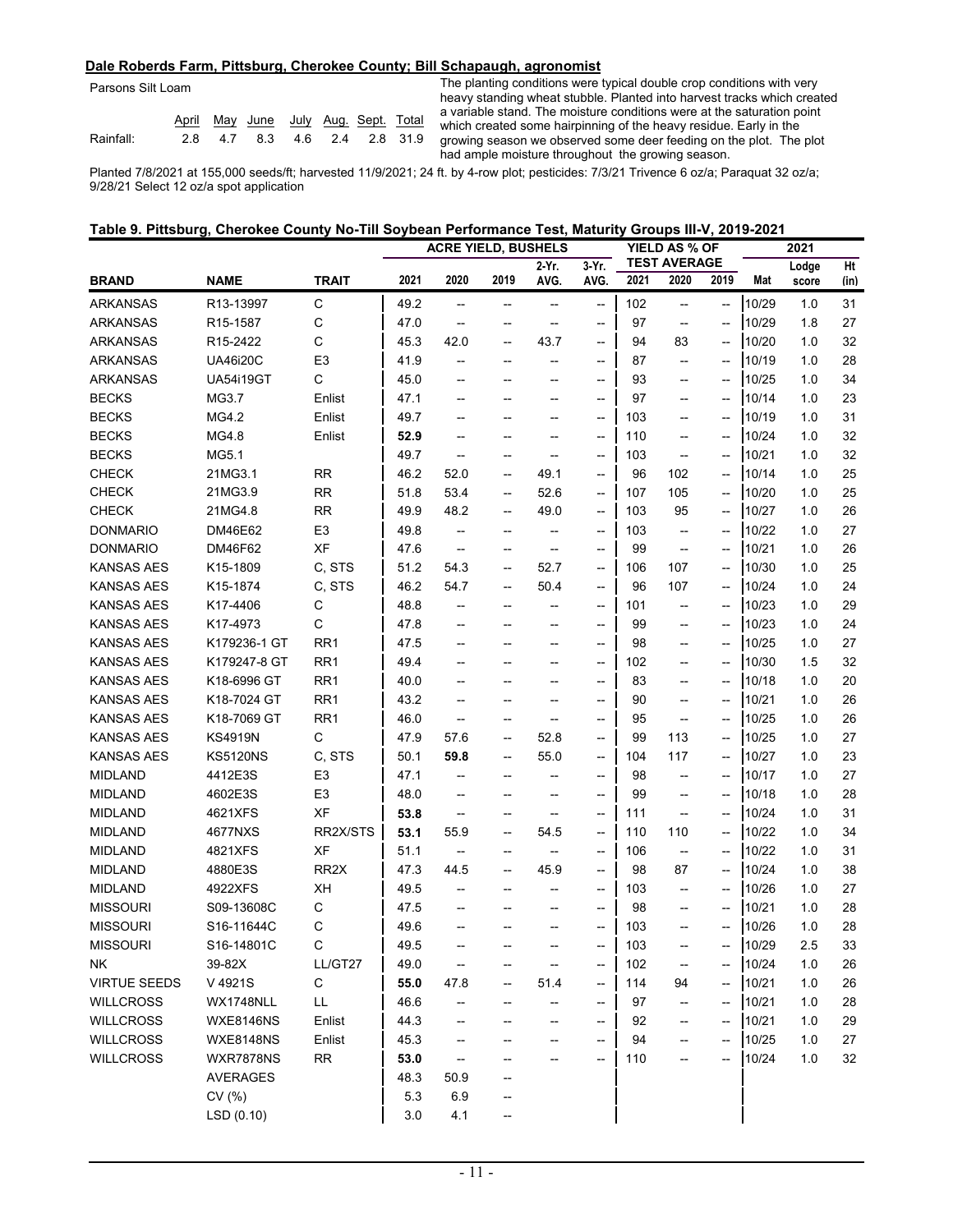#### **North Central Experiment Field, Scandia, Republic County; Scott Dooley, agronomist**

Crete silt loam

|             |  |             |  |      | and in<br>April May June July Aug Sept. Total amou |
|-------------|--|-------------|--|------|----------------------------------------------------|
| Rainfall:   |  |             |  |      | 1.4 3.1 0.8 1.7 3.4 1.3 14.2 plots.                |
| Irrigation: |  | 2.5 5.0 2.5 |  | 10.0 |                                                    |
|             |  |             |  |      |                                                    |

Planted into challenging no-till conditions and completed in the rain. Crusting was observed and affected final plot lengths. June was very dry and irrigation supported crop condition throughout the summer. A minor amount of shattering was observed and lodging was severe only in a few

Planted 5/24/2021 at 167000 seeds/ft; harvested 10/19/2021; 26 ft. by 2-row plot; pesticides: 5/13/2021: 1.5 qt/a Makaze, 3.75 oz/a Fierce; 6/15/2021: 16 oz/a Intensity One; 7/13/2021: 16 oz/a Intensity One

### **Table 10. Scandia, Republic County Irrigated Soybean Performance Test, 2019-2021**

|                   |                 |                |      |      | <b>ACRE YIELD, BUSHELS</b> |               |                   |      | <b>YIELD AS % OF</b>        |                          |      | 2021           |            |
|-------------------|-----------------|----------------|------|------|----------------------------|---------------|-------------------|------|-----------------------------|--------------------------|------|----------------|------------|
| <b>BRAND</b>      | <b>NAME</b>     | <b>TRAIT</b>   | 2021 | 2020 | 2019                       | 2-Yr.<br>AVG. | $3-Yr$ .<br>AVG.  | 2021 | <b>TEST AVERAGE</b><br>2020 | 2019                     | Mat  | Lodge<br>score | Ht<br>(in) |
| <b>ASGROW</b>     | AS37X71         | <b>XF</b>      | 59.2 |      |                            |               | --                | 94   | --                          | $\overline{\phantom{a}}$ | 9/29 | 1.0            | 45         |
| <b>ASGROW</b>     | AS40XFO         | <b>XF/STS</b>  | 59.1 |      |                            |               | --                | 94   | --                          | $\overline{\phantom{a}}$ | 9/29 | 1.0            | 44         |
| <b>BECKS</b>      | MG3.7           | Enlist         | 69.5 |      |                            |               | $- -$             | 110  | --                          | --                       | 9/28 | 1.0            | 39         |
| <b>BECKS</b>      | MG4.2           | Enlist         | 60.4 |      |                            |               | --                | 96   | --                          | $- -$                    | 10/2 | 1.0            | 49         |
| <b>CHECK</b>      | 21MG3.9         | <b>RR</b>      | 65.5 | 57.7 | 62.4                       | 61.6          | 61.9              | 104  | 96                          | 98                       | 10/5 | 1.0            | 41         |
| <b>DONMARIO</b>   | <b>DM38F42S</b> | <b>XF/STS</b>  | 67.4 |      |                            |               | $\hspace{0.05cm}$ | 107  | --                          | --                       | 9/28 | 2.0            | 39         |
| <b>DONMARIO</b>   | DM40E62         | E <sub>3</sub> | 59.8 | --   | --                         |               | $\hspace{0.05cm}$ | 95   | $\overline{\phantom{a}}$    | $\overline{\phantom{a}}$ | 10/2 | 1.0            | 39         |
| <b>KANSAS AES</b> | K16-1729        | C              | 62.5 | --   | --                         |               | --                | 99   | --                          | --                       | 9/27 | 1.0            | 39         |
| <b>KANSAS AES</b> | KS4120NSGT      | RR1, STS       | 63.8 | 55.3 | 61.4                       | 59.5          | 60.2              | 101  | 92                          | 97                       | 9/29 | 1.0            | 35         |
| <b>KANSAS AES</b> | <b>KS4520NS</b> | C. STS         | 58.4 | 49.7 | 64.4                       | 54.1          | 57.5              | 93   | 83                          | 101                      | 10/2 | 2.7            | 37         |
| <b>NK</b>         | 39-62X          | E <sub>3</sub> | 61.9 |      |                            |               | $\hspace{0.05cm}$ | 98   | --                          | $\hspace{0.05cm}$        | 9/27 | 1.0            | 37         |
| <b>NK</b>         | 39-82X          | LL/GT27        | 69.9 |      |                            |               | $\hspace{0.05cm}$ | 111  | $-$                         | --                       | 9/26 | 1.7            | 44         |
|                   | <b>AVERAGES</b> |                | 63.1 | 60.3 | 63.5                       |               |                   |      |                             |                          |      |                |            |
|                   | CV(%)           |                | 4.0  | 10.6 | 4.7                        |               |                   |      |                             |                          |      |                |            |
|                   | LSD (0.10)      |                | 3.5  | 9.0  | 4.1                        |               |                   |      |                             |                          |      |                |            |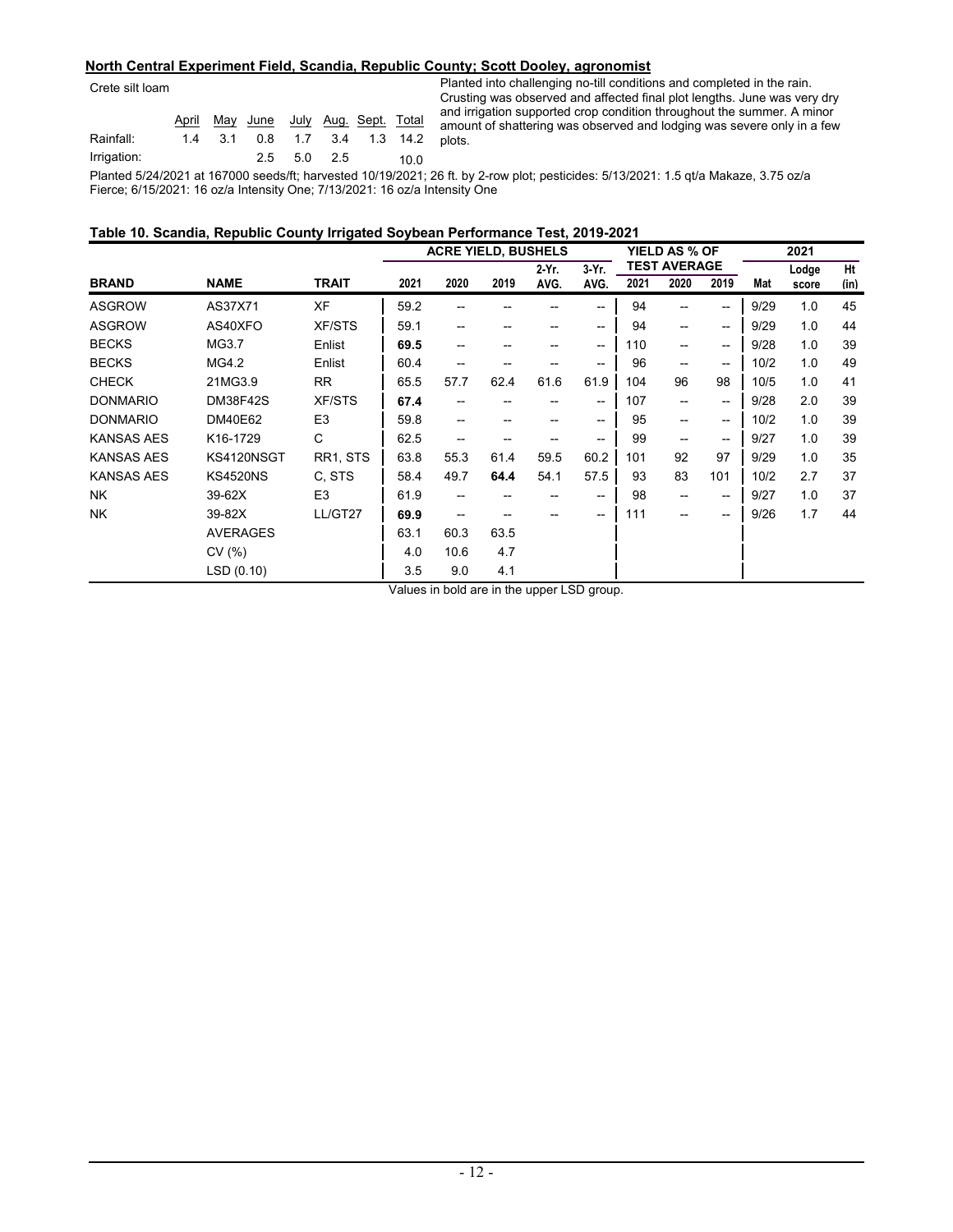#### **North Central Kansas Experiment Field, Belleville, Republic County; Scott Dooley, agronomist**

Crete silt loam

|           |  | April May June July Aug Sept Total |  |  |
|-----------|--|------------------------------------|--|--|
| Rainfall: |  | 1.5 3.5 0.5 4.8 5.7 2.1 20.3       |  |  |

Good planting conditions in May. Heavy Bean Leaf Beetle feeding in late May and early June, but no impact to final yield. Overall excellent yields considering the dry conditions in June and early July. Observed a small amount of shattering and lodging. Dicamba damage noted in the middle of the season. The late maturity check plots were not harvested at this location as they were still green.

Planted at 142,000 seeds/ft; harvested 10/20/2021; 23 ft. by 4-row plot; pesticides: 5/7/21: 1.5 qt/a Makaze, 3.75 oz/a Fierce; 6/15/21: 16 oz/a Intensity One

#### **Table 11. Belleville, Republic County Dryland Soybean Performance Test, 2019-2021**

|                   |                 |                |                  | <b>ACRE YIELD, BUSHELS</b> |      |                |               |      | <b>YIELD AS % OF</b>        |                          |      | 2021           |            |
|-------------------|-----------------|----------------|------------------|----------------------------|------|----------------|---------------|------|-----------------------------|--------------------------|------|----------------|------------|
| <b>BRAND</b>      | <b>NAME</b>     | <b>TRAIT</b>   | 2021             | 2020                       | 2019 | $2-Yr$<br>AVG. | 3-Yr.<br>AVG. | 2021 | <b>TEST AVERAGE</b><br>2020 | 2019                     | Mat  | Lodge<br>score | Ht<br>(in) |
|                   |                 |                |                  |                            |      |                |               |      |                             |                          |      |                |            |
| <b>ASGROW</b>     | AS37X71         | <b>XF</b>      | 85.9             |                            |      |                | --            | 118  |                             | --                       | 9/26 | 1.0            | 41         |
| <b>ASGROW</b>     | AS40XFO         | <b>XF/STS</b>  | 76.5             | --                         |      |                | --            | 105  | --                          | --                       | 9/28 | 1.3            | 37         |
| <b>BECKS</b>      | MG3.7           | Enlist         | 89.7             |                            |      |                | --            | 123  | --                          | --                       | 9/25 | 1.0            | 33         |
| <b>BECKS</b>      | MG4.2           | Enlist         | 49.7             |                            | --   |                | --            | 68   | --                          | --                       | 9/28 | 1.2            | 43         |
| <b>CHECK</b>      | 21MG3.1         | <b>RR</b>      | 80.6             | 72.4                       | --   | 76.5           | --            | 111  | 116                         | --                       | 9/27 | 1.3            | 41         |
| <b>CHECK</b>      | 21MG3.9         | <b>RR</b>      | 50.4             | 73.1                       | --   | 61.8           | --            | 69   | 117                         | $\overline{\phantom{a}}$ | 10/7 | 1.0            | 42         |
| <b>DONMARIO</b>   | <b>DM36F62S</b> | <b>XF/STS</b>  | 79.9             | --                         |      |                | --            | 110  | --                          | --                       | 10/1 | 1.3            | 39         |
| <b>DONMARIO</b>   | DM40E62         | E <sub>3</sub> | 65.2             | $\hspace{0.05cm}$          | --   |                | --            | 90   | --                          | --                       | 10/9 | 1.0            | 34         |
| <b>KANSAS AES</b> | K16-1729        | C              | 68.0             | $\hspace{0.05cm}$          | --   |                | --            | 93   | $\overline{\phantom{a}}$    | --                       | 10/3 | 2.1            | 33         |
| <b>KANSAS AES</b> | KS4120NSGT      | RR1, STS       | 66.3             | 63.6                       | --   | 64.9           | --            | 91   | 102                         | --                       | 10/6 | 1.0            | 31         |
| <b>KANSAS AES</b> | <b>KS4520NS</b> | C. STS         | 64.3             | 45.5                       | --   | 54.9           | --            | 88   | 73                          | $\overline{\phantom{a}}$ | 10/6 | 1.7            | 31         |
| <b>NK</b>         | 39-62X          | E <sub>3</sub> | 88.8             |                            |      |                | --            | 122  | --                          | --                       | 9/26 | 1.0            | 35         |
| <b>NK</b>         | 39-82X          | LL/GT27        | 81.3             |                            |      |                |               | 112  |                             |                          | 9/26 | 1.3            | 37         |
|                   | <b>AVERAGES</b> |                | 72.8             | 62.5                       | --   |                |               |      |                             |                          |      |                |            |
|                   | CV(% )          |                | 8.9              | 10.4                       | --   |                |               |      |                             |                          |      |                |            |
|                   | LSD(0.10)       |                | 8.8<br>$\cdot$ . | 9.0                        |      | $\sim$ $\sim$  |               |      |                             |                          |      |                |            |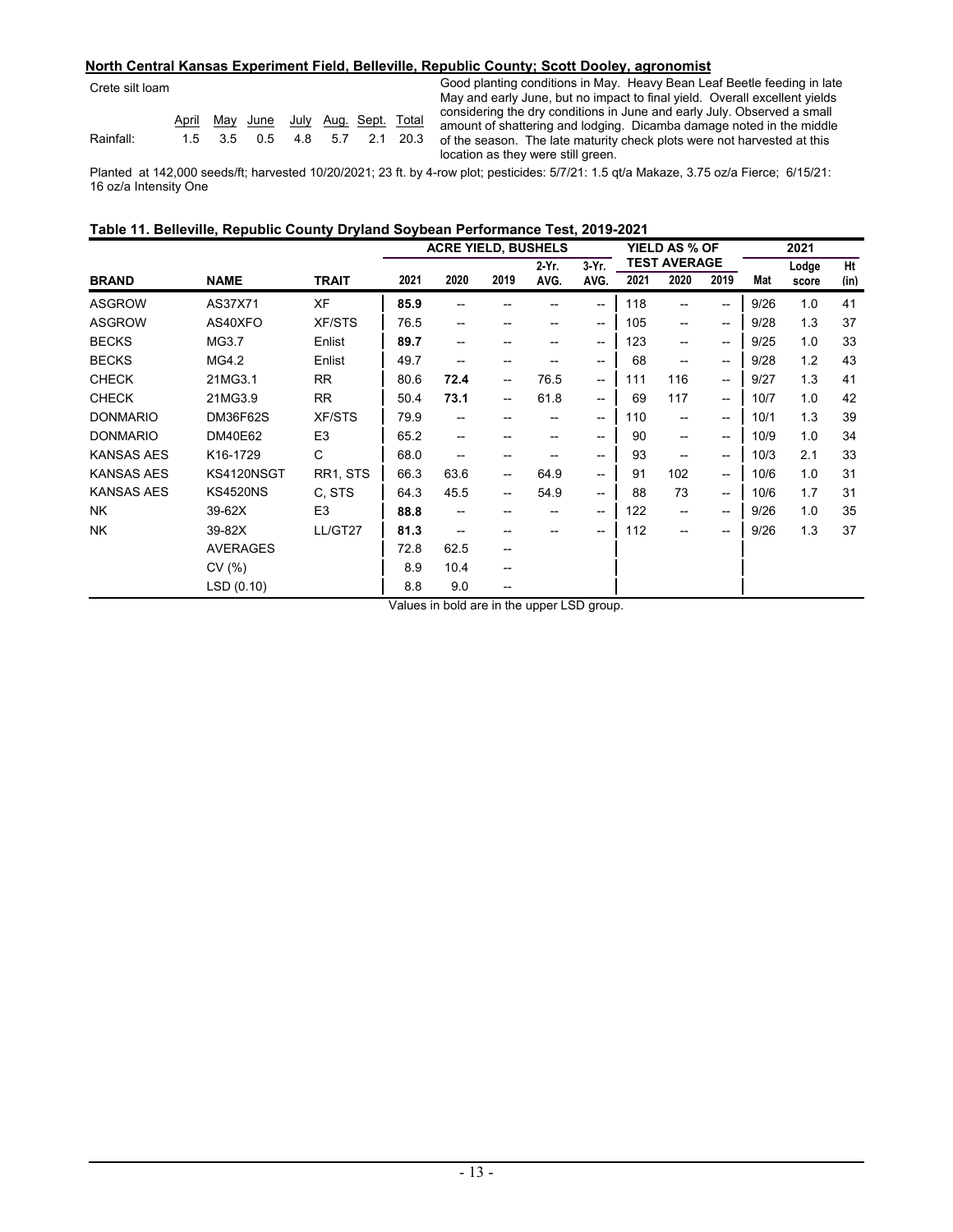#### **Clayton Short Farm, Assaria, Saline County; Bill Schapaugh, agronomist**

Ladysmith silty clay loam

|           |  | April May June July Aug Sept Total |  |  |  |
|-----------|--|------------------------------------|--|--|--|
| Rainfall: |  | 3.4 5.3 2.0 1.8 4.3 3.0 21.8       |  |  |  |

Dry conditions at planting with a hard crust which required a deeper planting depth. Limited residue at planting from a light cover crop. The crop stuggled with moisture and heat stress for most of June and July. Some rain in August gave stess relief and allowed the soybeans to complete seed fill.

Planted 6/14/2021 at 155000 seeds/ft; harvested 10/16/2021; 12 ft. by 4-row plot; pesticides: 5/25/2021 Paraquat 32 oz/a; Warrant 48 oz/a; 6/5/2021 Round up 32 oz/a; Authority Supreme 10 oz/a

#### **Table 12. Assaria, Saline County Dryland Soybean Performance Test, 2019-2021**

|                     |                 |                 |      | <b>ACRE YIELD, BUSHELS</b> |      |          |                          |      | YIELD AS % OF            |                          |      | 2021  |      |
|---------------------|-----------------|-----------------|------|----------------------------|------|----------|--------------------------|------|--------------------------|--------------------------|------|-------|------|
|                     |                 |                 |      |                            |      | $2-Yr$ . | $3-Yr$ .                 |      | <b>TEST AVERAGE</b>      |                          |      | Lodge | Ht   |
| <b>BRAND</b>        | <b>NAME</b>     | <b>TRAIT</b>    | 2021 | 2020                       | 2019 | AVG.     | AVG.                     | 2021 | 2020                     | 2019                     | Mat  | score | (in) |
| <b>ASGROW</b>       | AS37X71         | <b>XF</b>       | 45.4 | --                         | --   | --       | --                       | 103  | $\overline{\phantom{a}}$ | $\overline{\phantom{a}}$ | 9/30 | 1.0   | 29   |
| <b>ASGROW</b>       | AS40XFO         | <b>XF/STS</b>   | 45.2 |                            | --   | --       | $\overline{\phantom{a}}$ | 102  | $\overline{\phantom{a}}$ | $\overline{\phantom{a}}$ | 10/1 | 1.0   | 30   |
| <b>BECKS</b>        | MG3.7           | Enlist          | 47.0 | --                         | --   | --       | $\overline{\phantom{a}}$ | 106  | --                       | $\overline{\phantom{a}}$ | 10/1 | 1.0   | 24   |
| <b>BECKS</b>        | MG4.2           | Enlist          | 47.9 | --                         | --   | --       | $\overline{\phantom{a}}$ | 108  | $\overline{\phantom{a}}$ | $\overline{\phantom{a}}$ | 10/6 | 1.0   | 34   |
| <b>CHECK</b>        | 21MG3.1         | <b>RR</b>       | 47.5 | 59.9                       | 52.3 | 53.7     | 53.2                     | 107  | 101                      | 89                       | 10/2 | 1.0   | 28   |
| <b>CHECK</b>        | 21MG3.9         | <b>RR</b>       | 47.7 | 59.8                       | 63.2 | 53.8     | 56.9                     | 108  | 101                      | 108                      | 10/5 | 1.0   | 32   |
| <b>DONMARIO</b>     | DM40E62         | E <sub>3</sub>  | 37.7 | --                         |      |          | $\overline{\phantom{a}}$ | 85   | --                       | $\overline{\phantom{a}}$ | 10/2 | 1.0   | 28   |
| <b>DONMARIO</b>     | DM42F62         | <b>XF</b>       | 47.1 | --                         | --   | --       | --                       | 107  | --                       | $\hspace{0.05cm}$        | 10/9 | 1.0   | 32   |
| <b>KANSAS AES</b>   | K16-1729        | C               | 45.6 |                            | --   |          | --                       | 103  | --                       | $\overline{\phantom{a}}$ | 9/30 | 1.0   | 26   |
| <b>KANSAS AES</b>   | K17-1532        | С               | 46.4 | --                         | --   | --       | --                       | 105  | $\overline{\phantom{a}}$ | $\overline{\phantom{a}}$ | 9/30 | 1.0   | 25   |
| <b>KANSAS AES</b>   | K17-6185        | C               | 41.4 |                            | --   |          | --                       | 94   |                          | --                       | 10/1 | 1.0   | 26   |
| <b>KANSAS AES</b>   | K17-6326        | C               | 42.9 | --                         | --   |          | $\overline{\phantom{a}}$ | 97   | $\overline{a}$           | $\overline{\phantom{a}}$ | 10/1 | 1.0   | 27   |
| <b>KANSAS AES</b>   | K17-6388        | C               | 48.8 |                            |      |          | --                       | 110  | $\overline{\phantom{0}}$ | $\overline{\phantom{a}}$ | 10/3 | 1.0   | 29   |
| <b>KANSAS AES</b>   | K17-6484        | C               | 42.3 | --                         |      |          | --                       | 96   | --                       | $\overline{\phantom{a}}$ | 10/1 | 1.0   | 25   |
| <b>KANSAS AES</b>   | K18-6766 GT     | RR <sub>1</sub> | 43.7 |                            |      |          | --                       | 99   | $\overline{\phantom{a}}$ | $\overline{\phantom{a}}$ | 10/3 | 1.0   | 24   |
| <b>KANSAS AES</b>   | K18-6776 GT     | RR <sub>1</sub> | 45.8 | --                         |      | --       | --                       | 104  | $\overline{\phantom{a}}$ | $\overline{\phantom{a}}$ | 10/1 | 1.0   | 24   |
| <b>KANSAS AES</b>   | K18-6777 GT     | RR <sub>1</sub> | 41.8 | --                         |      | --       | --                       | 95   | --                       | $\overline{\phantom{a}}$ | 10/1 | 1.0   | 24   |
| <b>KANSAS AES</b>   | K18-6782 GT     | RR <sub>1</sub> | 36.4 | --                         | --   | --       | $\overline{\phantom{a}}$ | 82   | $\overline{\phantom{0}}$ | $\overline{\phantom{a}}$ | 9/30 | 1.0   | 26   |
| <b>KANSAS AES</b>   | K18-6805 GT     | RR <sub>1</sub> | 42.9 |                            |      |          | --                       | 97   | $\overline{\phantom{a}}$ | $\overline{\phantom{a}}$ | 10/2 | 1.0   | 26   |
| <b>KANSAS AES</b>   | K18-6812 GT     | RR <sub>1</sub> | 46.1 | --                         | --   | --       | $\overline{\phantom{a}}$ | 104  | $\overline{\phantom{0}}$ | $\overline{\phantom{a}}$ | 9/30 | 1.0   | 25   |
| <b>KANSAS AES</b>   | K18-6860 GT     | RR <sub>1</sub> | 40.9 | --                         | --   |          | --                       | 93   | $\overline{\phantom{a}}$ | $\overline{\phantom{a}}$ | 10/1 | 1.0   | 27   |
| <b>KANSAS AES</b>   | K18-6882 GT     | RR <sub>1</sub> | 39.7 | --                         | --   | --       | $\overline{\phantom{a}}$ | 90   | $\overline{\phantom{a}}$ | $\overline{\phantom{a}}$ | 10/1 | 1.0   | 25   |
| <b>KANSAS AES</b>   | K18-6897 GT     | RR <sub>1</sub> | 45.3 | --                         | --   |          | --                       | 102  | --                       | $\overline{\phantom{a}}$ | 10/1 | 1.0   | 24   |
| <b>KANSAS AES</b>   | K18-6903 GT     | RR <sub>1</sub> | 40.8 | --                         | --   | --       | --                       | 92   | --                       | $\overline{\phantom{a}}$ | 10/4 | 1.0   | 25   |
| <b>KANSAS AES</b>   | K18-6908 GT     | RR <sub>1</sub> | 43.2 | --                         | --   |          | $\hspace{0.05cm}$        | 98   | --                       | $\hspace{0.05cm}$        | 10/1 | 1.0   | 25   |
| <b>KANSAS AES</b>   | K18-6974 GT     | RR <sub>1</sub> | 38.1 | --                         | --   |          | --                       | 86   | $\overline{\phantom{0}}$ | $\overline{\phantom{a}}$ | 9/30 | 1.0   | 24   |
| <b>KANSAS AES</b>   | KS4120NSGT      | RR1, STS        | 42.5 |                            | 64.0 |          | $\overline{\phantom{a}}$ | 96   | $\overline{\phantom{0}}$ | 98                       | 10/3 | 1.0   | 23   |
| <b>KANSAS AES</b>   | <b>KS4520NS</b> | C, STS          | 43.9 | $\overline{a}$             | 64.4 |          | $\overline{\phantom{a}}$ | 99   | $\overline{a}$           | 94                       | 10/4 | 1.0   | 26   |
| <b>VIRTUE SEEDS</b> | V4122S          | C/STS           | 45.4 | --                         |      |          | --                       | 103  |                          | $\overline{\phantom{a}}$ | 10/1 | 1.0   | 28   |
|                     | <b>AVERAGES</b> |                 | 44.2 | 59.3                       | 58.7 |          |                          |      |                          |                          |      |       |      |
|                     | CV(%)           |                 | 8.4  | 5.6                        | 4.8  |          |                          |      |                          |                          |      |       |      |
|                     | LSD(0.10)       |                 | 4.2  | 3.9                        | 3.3  |          |                          |      |                          |                          |      |       |      |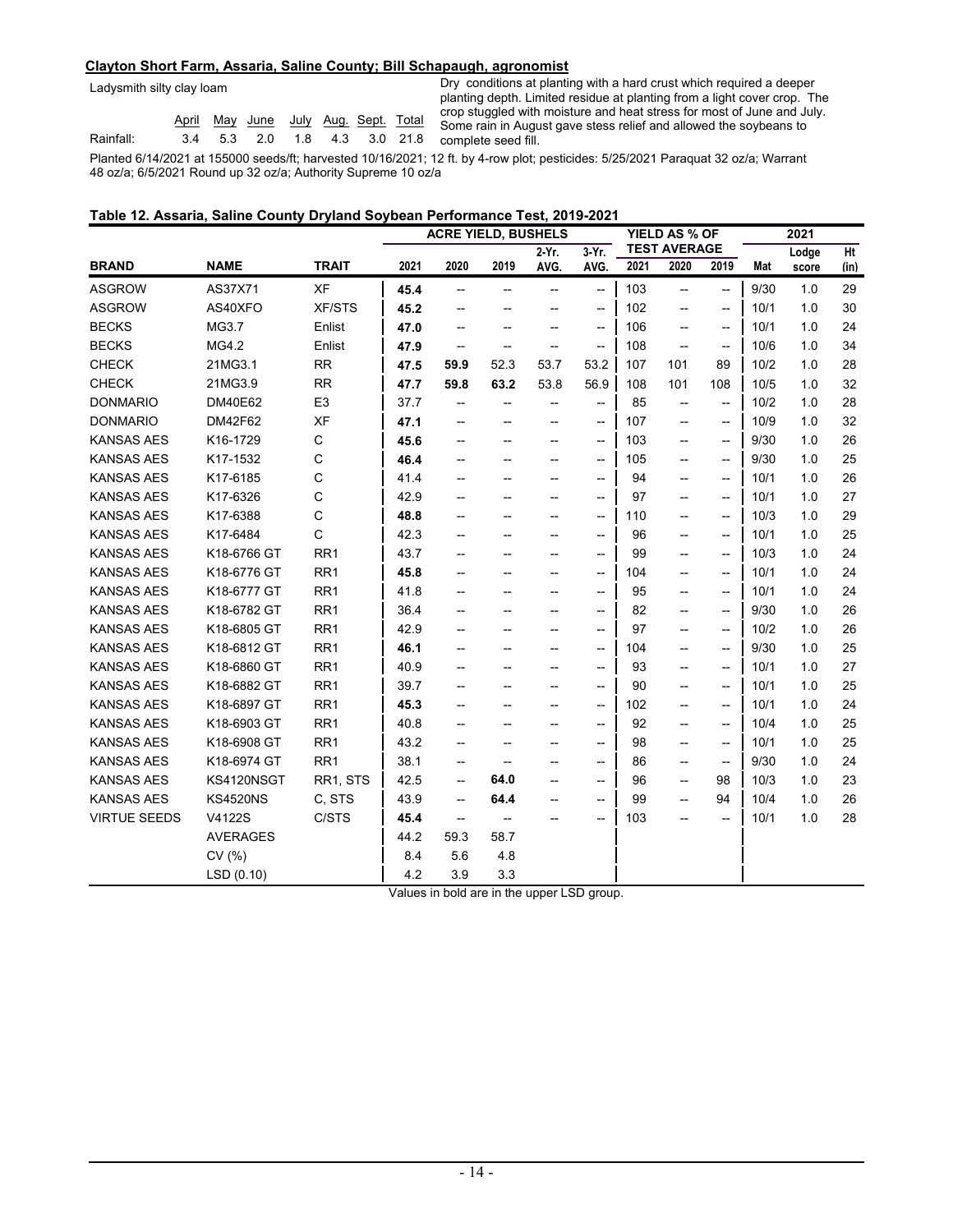#### **Northwest Research-Extension Center, Colby, Thomas County; Rob Aiken, agronomist; Freddie Lamm, irrigation**

Woolly bear infestation mid-August.

|             |  | April May June July Aug Sept. Total |          |  |      |
|-------------|--|-------------------------------------|----------|--|------|
| Rainfall:   |  | 0.8 5.6 1.3 2.1 1.3 1.7 13.3        |          |  |      |
| Irrigation: |  |                                     | 10 30 70 |  | 11.0 |

Planted 5/28/2021 at 180,000 seeds/ft; harvested 10/5/2021; 20 ft. by 2-row plot; pesticides: Authority Assist 10 oz/a, Buccaneer 5Extra 32 oz/a 3/11/2021Zidua 3 oz/a, Spartan Charge 8.5 oz/a, Charger basic 20 oz/a, Buccaneer 5 Extra 22 oz/a 5/28/2021

#### **Table 13. Colby, Thomas County Irrigated Soybean Performance Test, 2019-2021**

|                 |                |              |                          |           |          |                                    |                    |                                       |      |                                              | 2021  |      |
|-----------------|----------------|--------------|--------------------------|-----------|----------|------------------------------------|--------------------|---------------------------------------|------|----------------------------------------------|-------|------|
|                 |                |              |                          |           | $2-Yr$ . | $3-Yr$ .                           |                    |                                       |      |                                              | Lodge | Ht   |
|                 |                |              |                          |           |          |                                    |                    |                                       |      |                                              | score | (in) |
| MG3.7           | Enlist         | 77.5         |                          |           |          | --                                 | 100                | --                                    | --   |                                              |       | 30   |
| MG4.2           | Enlist         | 77.9         | --                       | --        | --       | $\overline{\phantom{a}}$           | 101                | $\hspace{0.05cm}$                     | --   | --                                           | --    | 37   |
| 21MG3.1         | <b>RR</b>      | 92.8         | $\hspace{0.05cm}$        | 63.0      | --       | $\hspace{0.05cm}$                  | 120                | $\overline{\phantom{a}}$              | 108  | --                                           | --    | 33   |
| 21MG3.9         | <b>RR</b>      | 75.0         | $\overline{\phantom{a}}$ | 56.4      | --       | $\hspace{0.05cm}$                  | 97                 | $\overline{\phantom{a}}$              | 97   | --                                           | --    | 34   |
| DM36F62S        | <b>XF/STS</b>  | 79.1         |                          | --        |          | $\hspace{0.05cm}$                  | 102                | --                                    | --   | --                                           | --    | 33   |
| <b>DM40E62</b>  | E <sub>3</sub> | 64.3         |                          |           |          | $\hspace{0.05cm}$                  | 83                 | $\hspace{0.05cm}$ – $\hspace{0.05cm}$ | --   |                                              |       | 30   |
| 39-82X          | LL/GT27        | 75.7         | --                       |           |          | --                                 | 98                 | --                                    |      |                                              |       | 35   |
| <b>AVERAGES</b> |                | 77.5         | $\hspace{0.05cm}$        | 58.1      |          |                                    |                    |                                       |      |                                              |       |      |
| CV(%)           |                | 10.0         | --                       | 6.6       |          |                                    |                    |                                       |      |                                              |       |      |
| LSD (0.10)      |                | 8.8          | $\hspace{0.05cm}$        | 4.5       |          |                                    |                    |                                       |      |                                              |       |      |
|                 | <b>NAME</b>    | <b>TRAIT</b> | 2021<br>.                | 2020<br>. | 2019     | <b>ACRE YIELD, BUSHELS</b><br>AVG. | AVG.<br>$\sim$ $-$ | 2021                                  | 2020 | YIELD AS % OF<br><b>TEST AVERAGE</b><br>2019 | Mat   |      |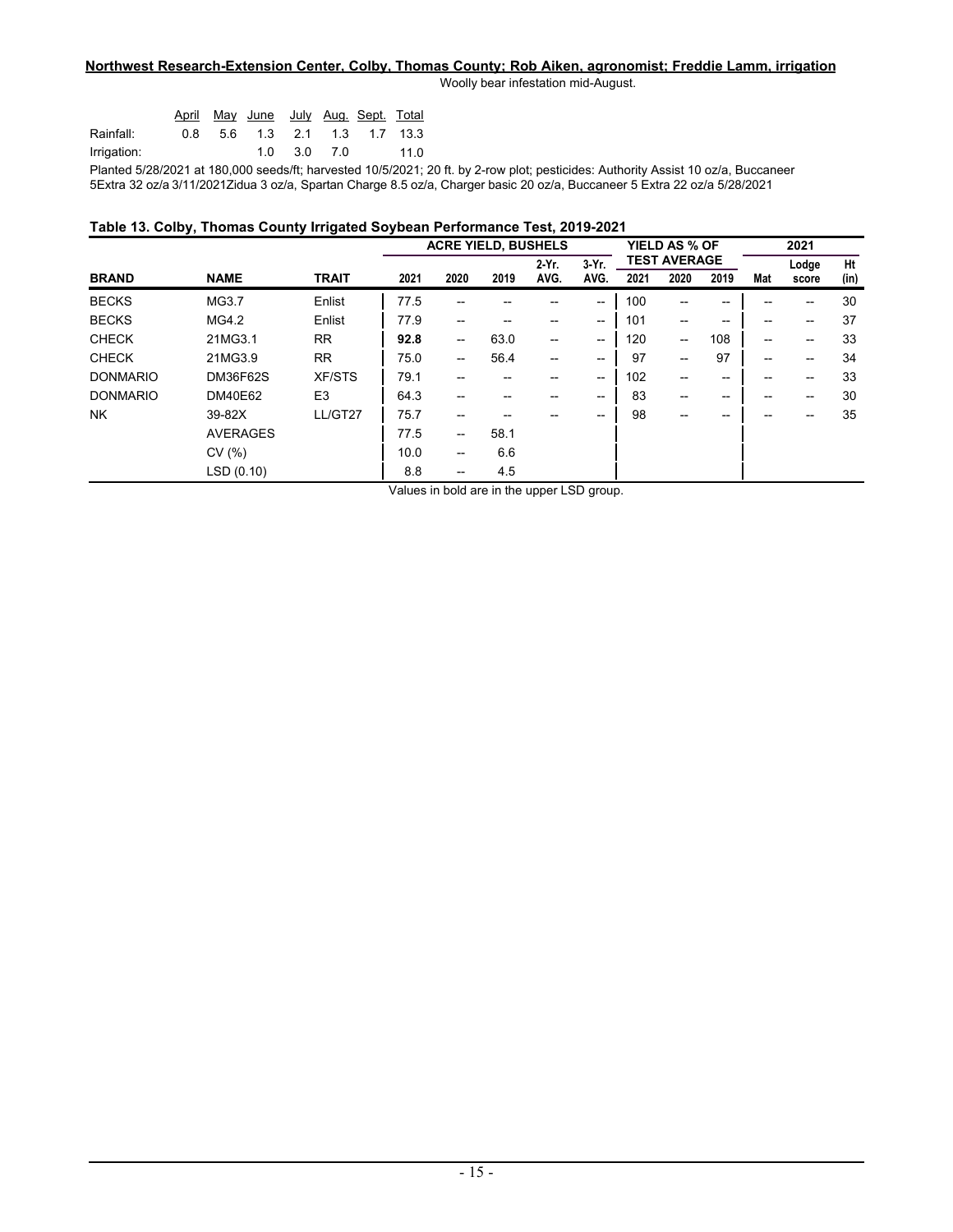| <b>BRAND/NAME</b>            | Riley                    |                          | Topeka Topeka<br>dryland irrigated | Ottawa<br>MG4            | MG5                      | <b>Parsons</b><br>MG 3-5 | <b>McCune</b> | Pittburg       | Scandia                  | Belle-<br>ville          | Assaria        | Colby          | <b>AVG</b> |
|------------------------------|--------------------------|--------------------------|------------------------------------|--------------------------|--------------------------|--------------------------|---------------|----------------|--------------------------|--------------------------|----------------|----------------|------------|
|                              |                          |                          |                                    |                          |                          |                          |               |                |                          |                          |                |                |            |
| <b>ARKANSAS</b><br>R13-13997 |                          |                          |                                    |                          | --                       | 83                       | 101           | 102            |                          |                          |                |                | 95         |
| R15-1587                     |                          |                          |                                    |                          | --                       | 102                      | 108           | 97             |                          | --                       |                | --             | 102        |
| R15-2422                     |                          |                          |                                    | --                       | --                       | 92                       | 96            | 94             |                          | $\overline{\phantom{a}}$ | --             | --             | 94         |
| R <sub>16</sub> -253         |                          |                          |                                    |                          | --                       | 91                       | 98            | --             |                          |                          |                | --             | 94         |
| <b>UA46i20C</b>              |                          |                          |                                    |                          | --                       | 110                      | 103           | 87             | --                       | --                       |                | --             | 100        |
| UA54i19GT                    |                          |                          | --                                 |                          | $\overline{a}$           | 100                      | 104           | 93             | $\overline{\phantom{a}}$ | $\overline{\phantom{a}}$ | $\overline{a}$ |                | 99         |
| <b>ASGROW</b>                |                          |                          |                                    |                          |                          |                          |               |                |                          |                          |                |                |            |
| AS37X71                      | 113                      | 103                      | 105                                | 108                      | $\overline{a}$           | --                       | --            | --             | 94                       | 118                      | 103            | $\overline{a}$ | 106        |
| AS40XFO                      | 105                      | 101                      | 107                                | 100                      | --                       | --                       | --            | $\overline{a}$ | 94                       | 105                      | 102            | --             | 102        |
| <b>BECKS</b><br>MG3.7        | 113                      | 111                      | 103                                | 98                       | $\overline{a}$           | --                       | --            | 97             | 110                      | 123                      | 106            | 100            | 107        |
| MG4.2                        | 102                      | 88                       | 89                                 | 105                      | $\overline{\phantom{a}}$ | 92                       | 101           | 103            | 96                       | 68                       | 108            | 101            | 96         |
| MG4.8                        | --                       | $\overline{\phantom{a}}$ | $\overline{\phantom{a}}$           | $\overline{\phantom{a}}$ | 105                      | 104                      | 101           | 110            | $\overline{a}$           | --                       | --             | --             | 105        |
| MG5.1                        | --                       |                          | --                                 | --                       | 104                      | 100                      | 94            | 103            | --                       | --                       | --             | --             | 100        |
| <b>BIOMINERAL</b>            |                          |                          |                                    |                          |                          |                          |               |                |                          |                          |                |                |            |
| <b>BIOMINERAL-SO</b>         | $\overline{\phantom{a}}$ | 100                      |                                    |                          |                          |                          | --            |                |                          |                          |                | --             | 100        |
| <b>BIOMINERAL-SY</b>         | $\overline{\phantom{a}}$ | 100                      | $\overline{\phantom{a}}$           | --                       |                          | --                       | --            | $\overline{a}$ | --                       | --                       |                | --             | 100        |
| <b>CHECK</b><br>21MG3.1      | 113                      | 101                      | 100                                | 98                       | --                       | --                       | --            | 96             | --                       | 111                      | 107            | 120            | 106        |
| 21MG3.9                      | 95                       | 104                      | 99                                 | 99                       | $\overline{\phantom{a}}$ | 108                      | 101           | 107            | 104                      | 69                       | 108            | 97             | 99         |
| 21MG4.8                      | --                       | 92                       | 94                                 | --                       | 102                      | 99                       | 103           | 103            | $\overline{\phantom{a}}$ | --                       | --             | --             | 99         |
| <b>DONMARIO</b>              |                          |                          |                                    |                          |                          |                          |               |                |                          |                          |                |                |            |
| DM36F62S                     | 100                      | $\overline{\phantom{a}}$ | --                                 |                          |                          | --                       | --            | --             | $\qquad \qquad -$        | 110                      | --             | 102            | 104        |
| <b>DM38F42S</b>              | $\overline{\phantom{a}}$ | 105                      | $\overline{\phantom{a}}$           | --                       |                          | --                       | --            | $\overline{a}$ | 107                      | --                       | $\overline{a}$ | --             | 106        |
| DM40E62                      | 108                      | 109                      | 89                                 | 96                       | --                       | --                       | --            | $\overline{a}$ | 95                       | 90                       | 85             | 83             | 94         |
| DM42F62                      | --                       | $\overline{\phantom{a}}$ | 109                                | 103                      | $\overline{a}$           | --                       | --            | $\overline{a}$ | --                       | --                       | 107            | --             | 106        |
| DM46E62                      |                          |                          |                                    | --                       | --                       | 100                      | 99            | 103            |                          | --                       |                | $\overline{a}$ | 101        |
| DM46F62                      |                          |                          |                                    |                          | --                       | 99                       | 95            | 99             | --                       | $\overline{a}$           |                |                | 97         |

## **Table 14. Yield as a Percentage of Test Average from 2021 Soybean Tests**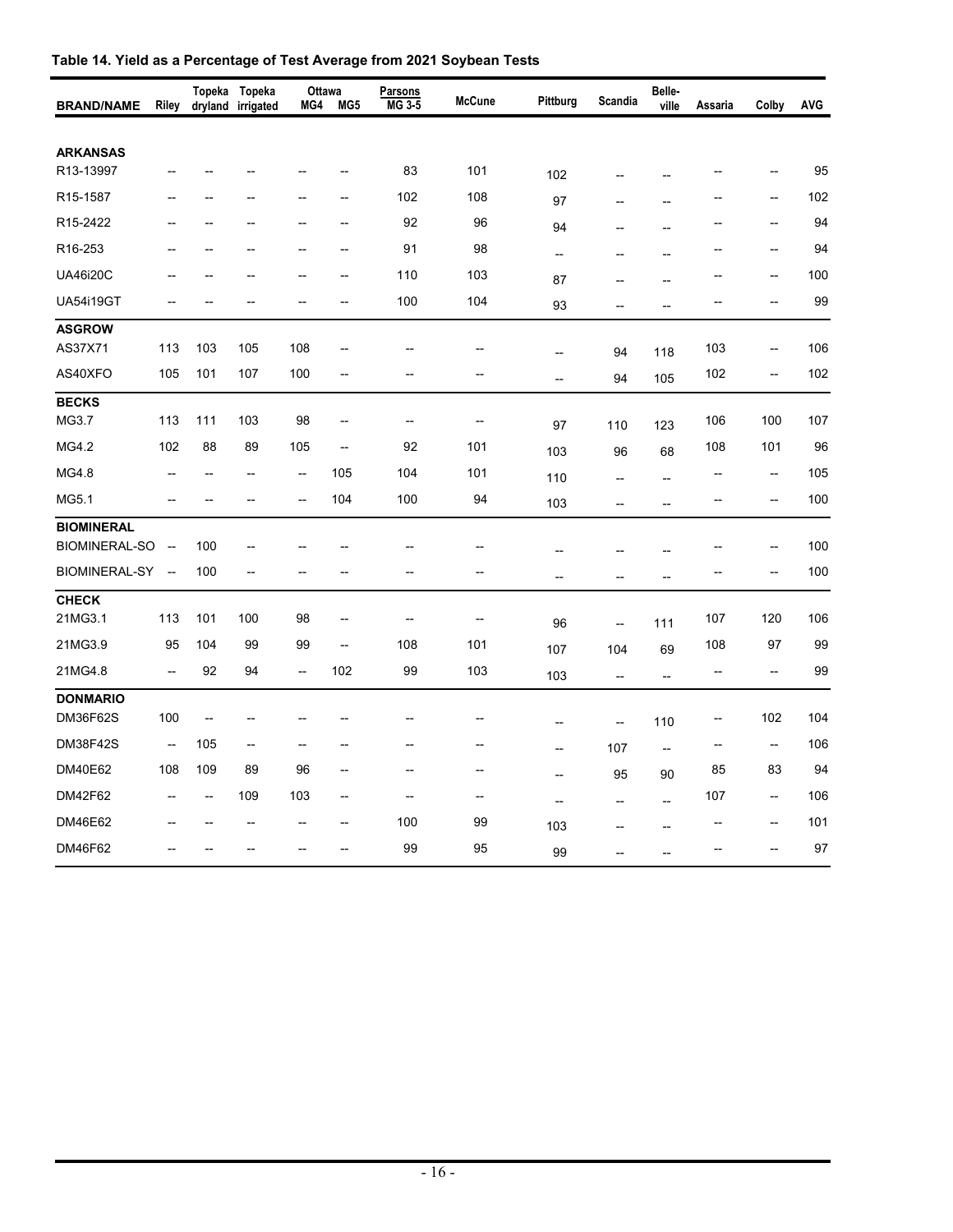| <b>BRAND/NAME</b>             | Riley                    | dryland                                             | Topeka Topeka<br>irrigated | MG4 | Ottawa<br>MG <sub>5</sub> | Parsons<br>MG 3-5 | <b>McCune</b> | Pittburg                 | Scandia                  | Belle-<br>ville          | Assaria                  | Colby                    | AVG     |
|-------------------------------|--------------------------|-----------------------------------------------------|----------------------------|-----|---------------------------|-------------------|---------------|--------------------------|--------------------------|--------------------------|--------------------------|--------------------------|---------|
|                               |                          |                                                     |                            |     |                           |                   |               |                          |                          |                          |                          |                          |         |
| <b>KANSAS AES</b><br>K15-1809 |                          |                                                     |                            | --  | 104                       | --                | 104           | 106                      | --                       |                          |                          |                          | 105     |
| K15-1874                      | --                       |                                                     |                            | --  | 94                        | --                | 102           | 96                       | --                       | $\overline{a}$           |                          | --                       | 97      |
| K16-1729                      | 90                       | 98                                                  | 97                         | 96  | --                        | 101               | --            | --                       | 99                       | 93                       | 103                      | --                       | 97      |
| K17-1532                      | 99                       | $\overline{\phantom{a}}$                            | $\overline{\phantom{a}}$   | --  | --                        | --                | --            | --                       | --                       | $\overline{a}$           | 105                      | --                       | 102     |
| K17-4406                      | --                       |                                                     | --                         | --  | --                        | --                | 97            | 101                      | --                       | $\overline{a}$           | --                       | --                       | 99      |
| K17-4973                      | --                       |                                                     |                            | --  | --                        | --                | 95            | 99                       | --                       | --                       | --                       | --                       | 97      |
| K17-6185                      | 117                      | --                                                  |                            |     |                           | --                | --            | --                       | --                       |                          | 94                       | --                       | 105     |
| K17-6326                      | 98                       | $\overline{\phantom{a}}$                            |                            |     | --                        | --                | --            | --                       | --                       | --                       | 97                       | --                       | 98      |
| K17-6388                      | 107                      | $\overline{\phantom{a}}$                            |                            |     | --                        | --                | --            | --                       | --                       | $-$                      | 110                      | $\overline{\phantom{a}}$ | 109     |
| K17-6484                      | 101                      | --                                                  |                            |     | --                        | -−                | --            | -−                       | н,                       | --                       | 96                       | --                       | 98      |
| K179236-1 GT                  | --                       | --                                                  | --                         | -−  | -−                        | --                | 98            | 98                       | --                       | --                       | $\overline{\phantom{a}}$ | $\overline{\phantom{a}}$ | 98      |
| K179247-8 GT                  | $\overline{\phantom{a}}$ |                                                     |                            | --  |                           | -−                | 104           | 102                      | --                       |                          | $\overline{\phantom{a}}$ | --                       | 103     |
| K18-6766 GT                   | 95                       |                                                     |                            |     |                           | --                | --            | --                       | --                       | $\overline{a}$           | 99                       | --                       | 97      |
| K18-6776 GT                   | 107                      | $\overline{\phantom{a}}$                            |                            |     | --                        | --                | --            | --                       | --                       | $\overline{\phantom{a}}$ | 104                      | $\overline{\phantom{a}}$ | 105     |
| K18-6777 GT                   | 94                       | $\overline{\phantom{a}}$                            |                            |     | --                        | --                | --            | $-$                      | --                       | $\overline{a}$           | 95                       | --                       | 94      |
| K18-6782 GT                   | 81                       | $\overline{\phantom{a}}$                            | --                         | --  | --                        | -−                | --            |                          | --                       | $-$                      | 82                       | $\overline{\phantom{a}}$ | 82      |
| K18-6805 GT                   | 90                       | --                                                  |                            |     |                           |                   | -−            |                          | --                       | $\overline{a}$           | 97                       | --                       | 94      |
| K18-6812 GT                   | 95                       | --                                                  |                            |     | --                        | --                | --            | --                       | $\overline{\phantom{a}}$ | $\overline{a}$           | 104                      | --                       | 100     |
| K18-6860 GT                   | 93                       | $\overline{\phantom{a}}$                            |                            | --  | --                        | --                | --            | --                       | --                       | $\overline{\phantom{a}}$ | 93                       | $\overline{\phantom{a}}$ | 93      |
| K18-6882 GT                   | 96                       | --                                                  | --                         | --  | --                        | --                | --            |                          | --                       | $\overline{a}$           | 90                       | $\overline{\phantom{a}}$ | 93      |
| K18-6897 GT                   | 92                       | --                                                  | --                         | --  | --                        | --                | --            |                          | --                       | --                       | 102                      | $\overline{\phantom{a}}$ | 97      |
| K18-6903 GT                   | 93                       |                                                     |                            |     |                           |                   |               |                          |                          |                          | 92                       | --                       | 93      |
| K18-6908 GT                   | 100                      |                                                     |                            |     |                           |                   |               |                          | --                       |                          | 98                       |                          | 99      |
| K18-6974 GT                   | 105                      |                                                     |                            |     |                           |                   |               | --                       |                          |                          | 86                       |                          | 96      |
| K18-6996 GT                   |                          |                                                     | --                         |     |                           | --                | 90            | 83                       |                          | --                       | --                       | $\overline{\phantom{a}}$ | 87      |
| K18-7024 GT                   |                          |                                                     |                            | −−  |                           | --                | 98            | $90\,$                   |                          | --                       |                          | --                       | 94      |
| K18-7069 GT                   | --                       | --                                                  | --                         | --  | --                        | --                | 95            | 95                       | --                       | --                       | --                       | $\qquad \qquad \cdots$   | 95      |
| <b>KS4117NS</b>               | 102                      | $\hspace{0.05cm} -\hspace{0.05cm} -\hspace{0.05cm}$ |                            |     |                           | 97                | --            | --                       | $\overline{\phantom{a}}$ | --                       |                          | $\qquad \qquad -$        | 100     |
| KS4120NSGT                    | 103                      | 97                                                  | 99                         | 90  | --                        | 104               | --            | $\overline{\phantom{a}}$ | 101                      | 91                       | 96                       | $\overline{\phantom{a}}$ | 98      |
| <b>KS4520NS</b>               | $90\,$                   | 103                                                 | 108                        | 95  | ۰.                        | 99                | 99            | --                       | 93                       | 88                       | 99                       | $\overline{\phantom{a}}$ | 97      |
| <b>KS4919N</b>                | --                       |                                                     | --                         | ⊷   | 93                        | --                | $97\,$        | 99                       | --                       | $\overline{\phantom{a}}$ | --                       | --                       | 96      |
| <b>KS5120NS</b>               |                          |                                                     |                            | --  | $95\,$                    | --                | 106           | 104                      | --                       | --                       | --                       | --                       | $102\,$ |

## **Table 14 continued. Yield as a Percentage of Test Average from 2021 Soybean Tests**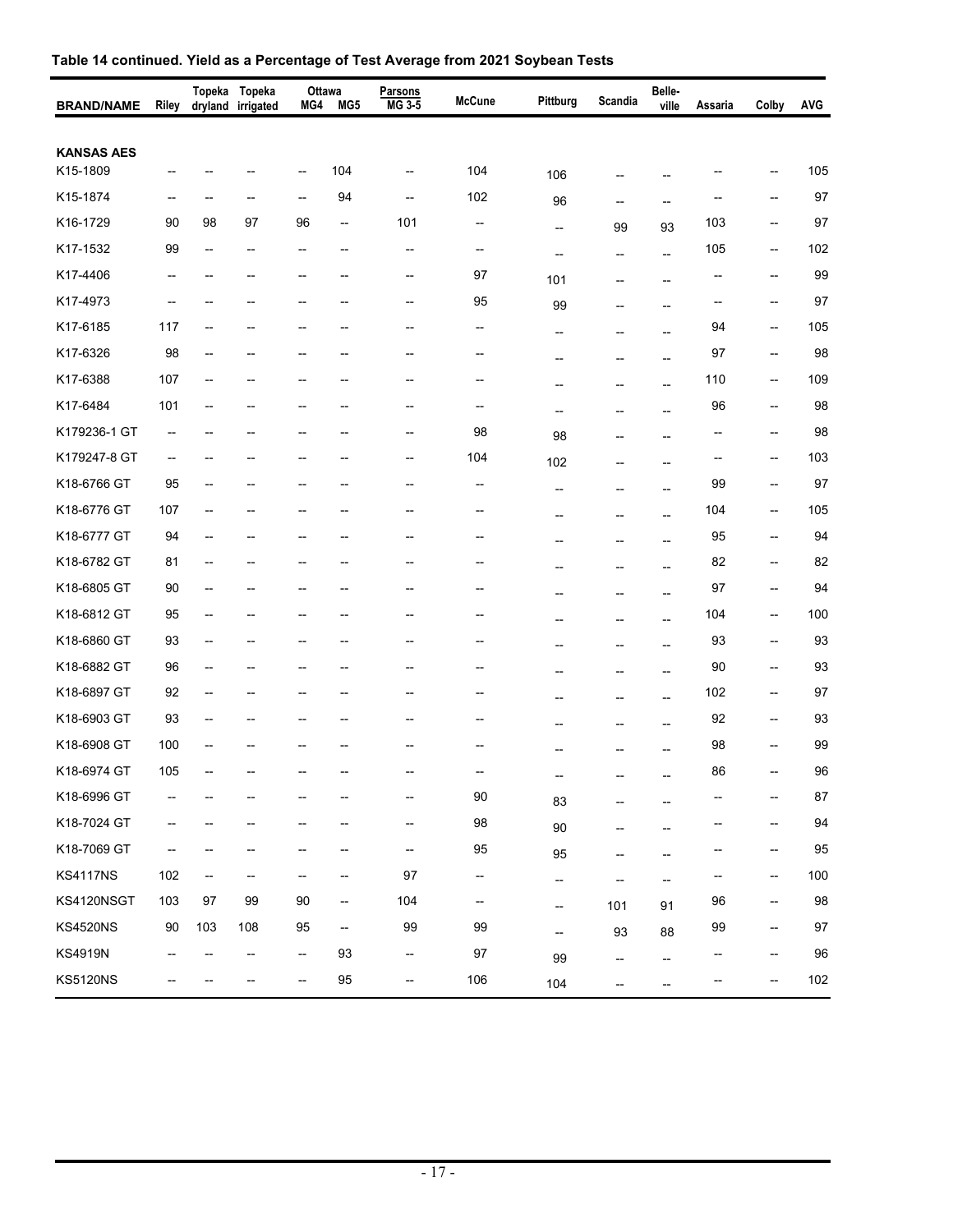| <b>BRAND/NAME</b>                | Riley                    |                | Topeka Topeka<br>dryland irrigated | Ottawa<br>MG4            | MG5                      | <b>Parsons</b><br>$MG3-5$ | <b>McCune</b> | Pittburg | Scandia                  | Belle-<br>ville | Assaria        | Colby          | <b>AVG</b> |
|----------------------------------|--------------------------|----------------|------------------------------------|--------------------------|--------------------------|---------------------------|---------------|----------|--------------------------|-----------------|----------------|----------------|------------|
|                                  |                          |                |                                    |                          |                          |                           |               |          |                          |                 |                |                |            |
| <b>MIDLAND</b><br>4412E3S        |                          |                |                                    |                          |                          | 102                       | 100           | 98       |                          |                 |                | --             | 100        |
| 4602E3S                          |                          |                |                                    |                          | --                       | 117                       | 94            | 99       | --                       | $\overline{a}$  |                | --             | 103        |
| 4621XFS                          |                          |                |                                    |                          | --                       | 102                       | 106           | 111      | $\overline{\phantom{a}}$ | $\overline{a}$  |                | $\overline{a}$ | 107        |
| 4677NXS                          |                          |                |                                    | --                       | $\overline{\phantom{0}}$ | 108                       | 102           | 110      |                          |                 |                | $\overline{a}$ | 107        |
| 4821XFS                          |                          |                |                                    |                          | --                       | 86                        | 93            | 106      | --                       | --              |                | --             | 95         |
| 4880E3S                          |                          |                |                                    |                          | --                       | 107                       | 105           | 98       | $\overline{a}$           |                 |                | --             | 103        |
| 4922XFS                          |                          |                |                                    | $\overline{a}$           | $\overline{\phantom{0}}$ | 107                       | 102           | 103      | $\overline{a}$           | $\overline{a}$  |                | $\overline{a}$ | 104        |
| <b>MISSOURI</b><br>S09-13608C    |                          |                |                                    |                          | --                       | 102                       | 95            | 98       |                          |                 |                | --             | 98         |
| S16-11644C                       |                          |                |                                    |                          | --                       | 100                       | 106           | 103      |                          |                 |                | $\overline{a}$ | 103        |
| S16-14801C                       |                          |                |                                    | $\overline{a}$           | --                       | 93                        | 104           | 103      | --                       | --              |                | --             | 100        |
| $\overline{\mathsf{NK}}$         |                          |                |                                    |                          |                          |                           |               |          |                          |                 |                |                |            |
| 39-62X                           | $\overline{\phantom{a}}$ | 106            | 110                                | 104                      | --                       | --                        | --            | --       | 98                       | 122             |                | --             | 108        |
| 39-82X                           | $-$                      | 96             | 109                                | 106                      | --                       | --                        | --            | 102      | 111                      | 112             |                | 98             | 105        |
| <b>VIRTUE SEEDS</b><br>V 4520S   | --                       | 92             | 104                                | --                       | --                       | --                        | --            | --       |                          |                 |                | --             | 98         |
| V 4921S                          | $\overline{a}$           | $\overline{a}$ | $\overline{a}$                     | --                       | --                       | --                        | --            | 114      |                          | --              | --             | --             | 114        |
| V4122S                           | 104                      | 94             | 103                                | 95                       | --                       | --                        | --            | --       | $\overline{a}$           | $\overline{a}$  | 103            | --             | 100        |
| V4720S                           | $\overline{\phantom{a}}$ | $\overline{a}$ | $\overline{\phantom{a}}$           | --                       | 99                       | 96                        | 105           | --       | --                       | $\overline{a}$  | $\overline{a}$ | --             | 100        |
| <b>WILLCROSS</b><br>WX1038NGT/LL | $\overline{\phantom{a}}$ | 105            | 95                                 | --                       | --                       | --                        |               | --       | --                       |                 |                |                | 100        |
| WX1748NLL                        | --                       | 101            | 108                                | --                       | 99                       | --                        | --            | 97       | $\overline{a}$           | $\overline{a}$  | --             | --             | 101        |
| <b>WX1839NLL</b>                 | $\overline{\phantom{a}}$ | 106            | 102                                | --                       | --                       | --                        | --            | --       | --                       | --              |                | $\overline{a}$ | 104        |
| <b>WXE8038NS</b>                 | $\overline{\phantom{a}}$ | 99             | 96                                 | $\overline{\phantom{a}}$ | $\overline{\phantom{a}}$ | --                        | --            | --       | --                       | --              | --             | --             | 98         |
| <b>WXE8043NS</b>                 | $\overline{\phantom{a}}$ | 108            | 113                                | --                       | 102                      | $\overline{\phantom{a}}$  | --            | --       | --                       | --              | --             | $\overline{a}$ | 108        |
| <b>WXE8146NS</b>                 | $\overline{\phantom{a}}$ | 97             | 83                                 | 108                      | --                       | --                        | --            | 92       |                          |                 |                | $\overline{a}$ | 95         |
| <b>WXE8148NS</b>                 | $-$                      | 84             | 78                                 | --                       | 103                      | $-$                       | --            | 94       |                          | $\overline{a}$  |                | $\overline{a}$ | 90         |
| WXR7878NS                        |                          |                |                                    |                          | --                       | --                        | --            | 110      | $\overline{a}$           | --              |                |                | 110        |

## **Table 14 continued. Yield as a Percentage of Test Average from 2021 Soybean Tests**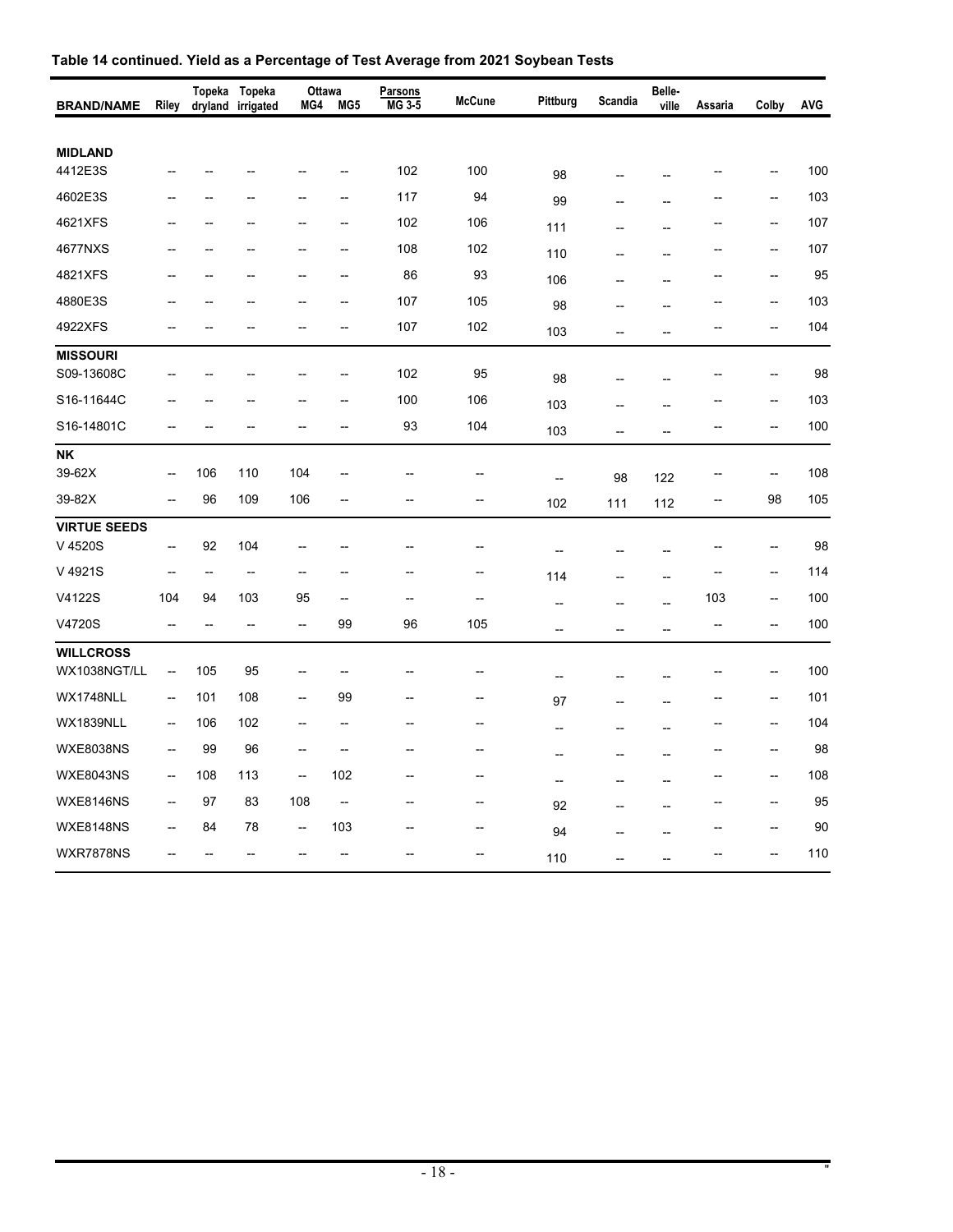| Table 15. Description of Entries in 2021 Soybean Performance Tests |  |  |  |
|--------------------------------------------------------------------|--|--|--|
|--------------------------------------------------------------------|--|--|--|

|                   |                      |                 | Maturity Flower Hilum |                          |                          | <b>SCN Resistance</b> |              |  |                          | Phytophthora             |           |                          |
|-------------------|----------------------|-----------------|-----------------------|--------------------------|--------------------------|-----------------------|--------------|--|--------------------------|--------------------------|-----------|--------------------------|
| <b>BRAND</b>      | <b>NAME</b>          | <b>TRAIT</b>    | Group                 | color                    | color                    |                       | R1 R3 R4 R14 |  |                          | Source                   | <b>RR</b> | <b>Tolerance</b>         |
| <b>ARKANSAS</b>   | R13-13997            | $\mathsf C$     | 5.4                   | M                        | $\overline{\phantom{a}}$ | --                    |              |  |                          | --                       | --        | $\overline{\phantom{a}}$ |
| <b>ARKANSAS</b>   | R15-1587             | C               | 5.1                   | P                        | $\overline{\phantom{a}}$ |                       |              |  |                          |                          |           | $\overline{\phantom{a}}$ |
| <b>ARKANSAS</b>   | R15-2422             | $\mathsf C$     | 4.7                   | P                        | $\overline{a}$           |                       |              |  |                          |                          | --        | --                       |
| <b>ARKANSAS</b>   | R16-253              | C               | 4.6                   | W                        | --                       |                       |              |  |                          |                          |           |                          |
| <b>ARKANSAS</b>   | <b>UA46i20C</b>      | E <sub>3</sub>  | 4.6                   | --                       | --                       |                       |              |  |                          | PI88788                  | --        |                          |
| <b>ARKANSAS</b>   | <b>UA54i19GT</b>     | С               | 5.4                   | W                        | --                       |                       |              |  |                          | --                       | --        | --                       |
| <b>ASGROW</b>     | AS37X71              | XF              | 3.7                   | $\overline{\phantom{a}}$ | $\overline{\phantom{a}}$ |                       |              |  |                          | --                       | --        | --                       |
| <b>ASGROW</b>     | AS40XFO              | <b>XF/STS</b>   | 4.0                   | $\overline{\phantom{a}}$ | $\overline{\phantom{a}}$ |                       |              |  |                          | --                       | --        | $\overline{a}$           |
| <b>BECKS</b>      | MG3.7                | Enlist          | 3.7                   | $\overline{\phantom{a}}$ | $\overline{\phantom{a}}$ |                       |              |  |                          | $\overline{\phantom{a}}$ | --        | $\overline{\phantom{a}}$ |
| <b>BECKS</b>      | MG4.2                | Enlist          | 4.2                   | P                        | BI                       |                       |              |  |                          |                          |           |                          |
| <b>BECKS</b>      | MG4.8                | Enlist          | 4.8                   | W                        | Bf                       |                       |              |  |                          |                          | --        | --                       |
| <b>BECKS</b>      | MG5.1                |                 | 5.1                   | P                        | $\overline{\phantom{a}}$ |                       |              |  |                          | --                       | --        | $\overline{\phantom{a}}$ |
| <b>BIOMINERAL</b> | <b>BIOMINERAL-SO</b> | C               | 2.7                   | $\overline{\phantom{a}}$ | $\overline{\phantom{a}}$ |                       |              |  |                          | --                       | --        | --                       |
| <b>BIOMINERAL</b> | <b>BIOMINERAL-SS</b> |                 | 2.7                   | $\overline{\phantom{a}}$ | $\overline{\phantom{a}}$ |                       |              |  |                          |                          | --        | $\overline{\phantom{a}}$ |
| <b>BIOMINERAL</b> | <b>BIOMINERAL-SY</b> | С               | 2.7                   | $\overline{\phantom{a}}$ | $\overline{\phantom{a}}$ | --                    |              |  |                          | --                       | --        | $\overline{\phantom{a}}$ |
| <b>CHECK</b>      | 21MG3.1              | <b>RR</b>       | 3.7                   | $\overline{\phantom{a}}$ | --                       |                       |              |  |                          | $\overline{\phantom{a}}$ | --        | $\overline{\phantom{a}}$ |
| <b>CHECK</b>      | 21MG3.9              | <b>RR</b>       | 4.0                   | $\overline{\phantom{a}}$ | --                       |                       |              |  |                          |                          | --        | $\overline{\phantom{a}}$ |
| <b>CHECK</b>      | 21MG4.8              | <b>RR</b>       | 5.0                   | $\overline{\phantom{a}}$ | $\overline{\phantom{a}}$ |                       |              |  |                          | --                       | --        | $\overline{\phantom{a}}$ |
| <b>DONMARIO</b>   | <b>DM36F62S</b>      | <b>XF/STS</b>   | 3.6                   | $\overline{\phantom{a}}$ | --                       |                       |              |  |                          | --                       | --        | $\overline{\phantom{a}}$ |
| <b>DONMARIO</b>   | <b>DM38F42S</b>      | <b>XF/STS</b>   | 3.8                   | $\overline{\phantom{a}}$ | --                       |                       |              |  |                          |                          | --        | $\overline{\phantom{a}}$ |
| <b>DONMARIO</b>   | DM40E62              | E <sub>3</sub>  | 4.0                   | $\overline{\phantom{a}}$ | --                       |                       |              |  | $\overline{\phantom{a}}$ | PI88788                  | --        | $\overline{\phantom{a}}$ |
| <b>DONMARIO</b>   | DM42F62              | XF              | 4.2                   | $\overline{\phantom{a}}$ | --                       |                       |              |  | $\overline{\phantom{a}}$ | PI88788                  | --        | --                       |
| <b>DONMARIO</b>   | DM46E62              | E <sub>3</sub>  | 4.6                   | $\overline{\phantom{a}}$ | --                       |                       |              |  |                          |                          | --        |                          |
| <b>DONMARIO</b>   | DM46F62              | XF              | 4.6                   | $\overline{\phantom{a}}$ | --                       |                       |              |  | $\overline{\phantom{a}}$ | PI88788                  | --        | $\overline{\phantom{a}}$ |
| <b>KANSAS AES</b> | K15-1809             | C, STS          | 5.0                   | P                        | Bf                       | --                    | MR           |  | $\overline{\phantom{a}}$ | $\overline{\phantom{a}}$ | --        | $\overline{\phantom{a}}$ |
| <b>KANSAS AES</b> | K15-1874             | C, STS          | 4.8                   | W                        | Br                       |                       | MR MR        |  |                          |                          |           |                          |
| <b>KANSAS AES</b> | K16-1729             | С               | 4.0                   | $\overline{\phantom{a}}$ | $\overline{\phantom{a}}$ | --                    | --           |  |                          | --                       | --        | $\overline{\phantom{a}}$ |
| KANSAS AES        | K17-1532             | С               | 4.0                   | $\overline{\phantom{a}}$ | --                       |                       |              |  |                          |                          |           | $\overline{\phantom{a}}$ |
| <b>KANSAS AES</b> | K17-4406             | C               | 5.0                   | $\overline{\phantom{a}}$ |                          |                       |              |  |                          |                          |           | --                       |
| <b>KANSAS AES</b> | K17-4973             | С               | 5.0                   | $\overline{\phantom{a}}$ | --                       |                       |              |  |                          |                          | --        | $\overline{\phantom{a}}$ |
| <b>KANSAS AES</b> | K17-6185             | С               | 4.0                   | --                       |                          |                       |              |  |                          |                          | --        | --                       |
| <b>KANSAS AES</b> | K17-6326             | С               | 4.0                   | --                       |                          |                       |              |  |                          |                          |           |                          |
| <b>KANSAS AES</b> | K17-6388             | С               | 4.0                   | $\overline{\phantom{a}}$ |                          |                       |              |  |                          |                          | --        | --                       |
| <b>KANSAS AES</b> | K17-6484             | C               | 4.0                   | $\overline{\phantom{a}}$ |                          |                       |              |  |                          |                          | --        | $\overline{\phantom{a}}$ |
| <b>KANSAS AES</b> | K179236-1 GT         | RR <sub>1</sub> | 5.0                   | --                       |                          |                       |              |  |                          |                          |           |                          |
| <b>KANSAS AES</b> | K179247-8 GT         | RR <sub>1</sub> | 5.0                   |                          |                          |                       |              |  |                          |                          |           |                          |
| <b>KANSAS AES</b> | K179248-1 GT         | RR <sub>1</sub> | 5.0                   | --                       |                          |                       |              |  |                          |                          |           |                          |
| <b>KANSAS AES</b> | K18-6766 GT          | RR <sub>1</sub> | 4.0                   | --                       |                          |                       |              |  |                          |                          |           |                          |
| <b>KANSAS AES</b> | K18-6776 GT          | RR <sub>1</sub> | 4.0                   | $\overline{\phantom{a}}$ |                          |                       |              |  |                          |                          |           |                          |
| <b>KANSAS AES</b> | K18-6777 GT          | RR <sub>1</sub> | 4.0                   |                          |                          |                       |              |  |                          |                          |           |                          |
| <b>KANSAS AES</b> |                      |                 |                       |                          |                          |                       |              |  |                          |                          |           |                          |
|                   | K18-6782 GT          | RR <sub>1</sub> | 4.0                   | --                       |                          |                       |              |  |                          |                          |           |                          |
| <b>KANSAS AES</b> | K18-6805 GT          | RR <sub>1</sub> | 4.0                   |                          |                          |                       |              |  |                          |                          |           |                          |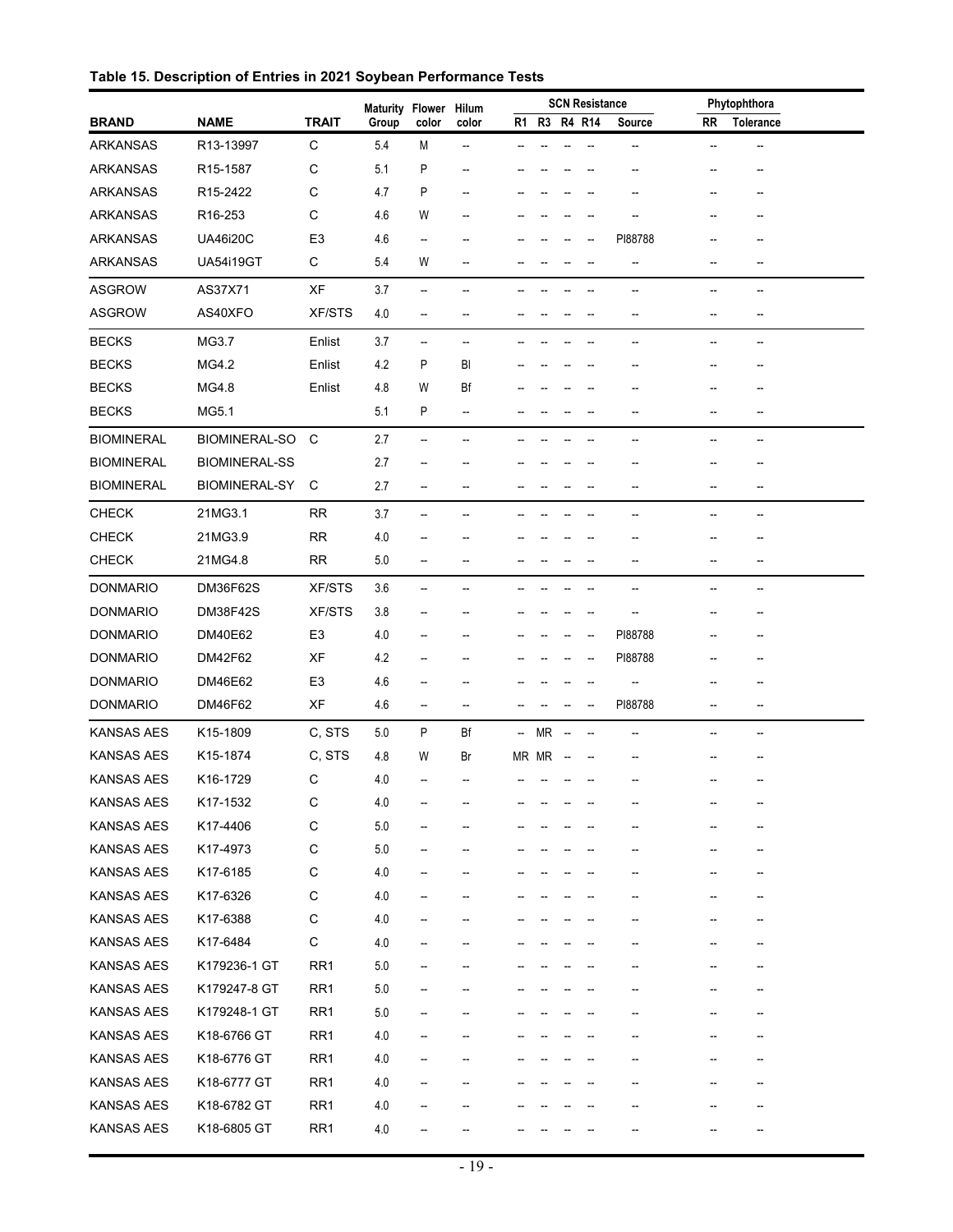| Table 15 continued. Description of Entries in 2021 Soybean Performance Tests |  |  |
|------------------------------------------------------------------------------|--|--|
|                                                                              |  |  |

|                     |                  |                   | Maturity Flower |                          | Hilum                    |                          |           |                          | <b>SCN Resistance</b>    |         | Phytophthora |                          |  |
|---------------------|------------------|-------------------|-----------------|--------------------------|--------------------------|--------------------------|-----------|--------------------------|--------------------------|---------|--------------|--------------------------|--|
| <b>BRAND</b>        | <b>NAME</b>      | <b>TRAIT</b>      | Group           | color                    | color                    | R1                       |           |                          | R3 R4 R14                | Source  | <b>RR</b>    | <b>Tolerance</b>         |  |
| <b>KANSAS AES</b>   | K18-6812 GT      | RR <sub>1</sub>   | 4.0             | --                       | --                       |                          |           |                          |                          |         |              | $\overline{\phantom{a}}$ |  |
| <b>KANSAS AES</b>   | K18-6860 GT      | RR <sub>1</sub>   | 4.0             | $\overline{\phantom{a}}$ | $\overline{\phantom{a}}$ |                          |           |                          |                          |         |              | --                       |  |
| <b>KANSAS AES</b>   | K18-6882 GT      | RR <sub>1</sub>   | 4.0             | $\overline{a}$           |                          |                          |           |                          |                          |         |              |                          |  |
| <b>KANSAS AES</b>   | K18-6897 GT      | RR <sub>1</sub>   | 4.0             | --                       | --                       |                          |           |                          |                          |         |              |                          |  |
| <b>KANSAS AES</b>   | K18-6903 GT      | RR <sub>1</sub>   | 4.0             | --                       |                          |                          |           |                          |                          |         |              |                          |  |
| <b>KANSAS AES</b>   | K18-6908 GT      | RR <sub>1</sub>   | 4.0             | $\overline{\phantom{a}}$ | $\overline{\phantom{a}}$ |                          |           |                          |                          |         |              | --                       |  |
| KANSAS AES          | K18-6974 GT      | RR <sub>1</sub>   | 4.0             | $\overline{a}$           |                          |                          |           |                          |                          |         |              |                          |  |
| <b>KANSAS AES</b>   | K18-6996 GT      | RR <sub>1</sub>   | 5.0             | $\overline{\phantom{a}}$ | --                       |                          |           |                          |                          |         |              |                          |  |
| <b>KANSAS AES</b>   | K18-7024 GT      | RR <sub>1</sub>   | 5.0             | $\overline{\phantom{a}}$ | --                       |                          |           |                          |                          |         |              |                          |  |
| <b>KANSAS AES</b>   | K18-7069 GT      | RR <sub>1</sub>   | 5.0             | $\overline{\phantom{a}}$ | $\overline{\phantom{a}}$ |                          |           |                          |                          |         |              | --                       |  |
| KANSAS AES          | <b>KS4117NS</b>  | C, STS            | 4.0             | P                        | BI                       | Ξ.                       | <b>MR</b> |                          |                          |         |              |                          |  |
| <b>KANSAS AES</b>   | KS4120NSGT       | RR1, ST           | 4.1             | P                        | BI                       | $\overline{\phantom{a}}$ | <b>MR</b> |                          |                          |         |              |                          |  |
| <b>KANSAS AES</b>   | <b>KS4520NS</b>  | C, STS            | 4.0             | P                        | BI                       | $\overline{\phantom{a}}$ | <b>MR</b> |                          |                          |         |              |                          |  |
| <b>KANSAS AES</b>   | <b>KS4919N</b>   | C                 | 5.0             | W                        | BI                       | <b>MR</b>                | MR MR     |                          | $\overline{\phantom{a}}$ |         |              |                          |  |
| <b>KANSAS AES</b>   | <b>KS5120NS</b>  | C, STS            | 5.0             | W                        | Br                       | --                       | MR        | $\overline{\phantom{a}}$ |                          |         |              |                          |  |
| <b>MIDLAND</b>      | 4412E3S          | E <sub>3</sub>    | 4.4             | $\qquad \qquad -$        | $\overline{\phantom{a}}$ |                          |           |                          |                          |         |              | $\overline{a}$           |  |
| <b>MIDLAND</b>      | 4602E3S          | E <sub>3</sub>    | 4.6             | P                        | lb                       |                          |           |                          | $\overline{\phantom{a}}$ | PI88788 | --           | $\overline{\phantom{a}}$ |  |
| <b>MIDLAND</b>      | 4621XFS          | XF                | 4.6             | P                        | BI                       |                          |           |                          | --                       | PI88788 |              | $\overline{a}$           |  |
| <b>MIDLAND</b>      | 4677NXS          | RR2X/S            | 4.6             | $\overline{\phantom{a}}$ | --                       |                          | R         | $\overline{\phantom{a}}$ | <b>MR</b>                | PI88788 | --           | 2.0                      |  |
| <b>MIDLAND</b>      | 4821XFS          | XF                | 4.8             | W                        | BI                       |                          |           |                          |                          | PI88788 | --           | --                       |  |
| <b>MIDLAND</b>      | 4880E3S          | RR <sub>2</sub> X | 4.8             | $\overline{\phantom{a}}$ | --                       |                          |           |                          |                          |         | --           | --                       |  |
| <b>MIDLAND</b>      | 4922XFS          | XH                | 4.9             | W                        | Ib                       |                          |           |                          |                          | PI88788 | --           | --                       |  |
| <b>MISSOURI</b>     | S09-13608C       | $\mathsf C$       | 4.7             | W                        | BI                       |                          |           |                          |                          | --      | --           | $\overline{\phantom{a}}$ |  |
| <b>MISSOURI</b>     | S16-11644C       | C                 | 4.9             | W                        | Br                       | $\overline{\phantom{a}}$ | ΜR        |                          |                          | --      | --           | 1.0                      |  |
| <b>MISSOURI</b>     | S16-14801C       | C                 | 5.0             | P                        | Bf                       | S                        |           |                          |                          | --      | --           | --                       |  |
| NK                  | 39-62X           | E <sub>3</sub>    | 3.9             | $\overline{\phantom{a}}$ | --                       |                          |           |                          |                          |         |              | --                       |  |
| NΚ                  | 39-82X           | LL/GT27           | 3.9             | $\overline{\phantom{a}}$ | $\overline{\phantom{a}}$ |                          |           |                          |                          |         | --           | $\qquad \qquad \cdots$   |  |
| <b>VIRTUE SEEDS</b> | V 4520S          | C                 | 4.5             | $\overline{\phantom{a}}$ |                          |                          |           |                          |                          |         |              | --                       |  |
| <b>VIRTUE SEEDS</b> | V 4921S          | С                 | 4.9             |                          |                          |                          |           |                          |                          |         |              |                          |  |
| <b>VIRTUE SEEDS</b> | V4122S           | C/STS             | 4.1             | --                       |                          |                          |           |                          |                          | PI88788 | --           |                          |  |
| <b>VIRTUE SEEDS</b> | V4720S           | C/STS             | 4.7             | --                       | $\overline{\phantom{a}}$ |                          |           |                          |                          | --      | --           | --                       |  |
| <b>WILLCROSS</b>    | WX1038NGT/LL     | <b>RR</b>         | 3.8             | P                        | $\qquad \qquad -$        |                          |           |                          |                          | --      | --           | $\qquad \qquad \cdots$   |  |
| <b>WILLCROSS</b>    | WX1748NLL        | LL.               | 4.8             | W                        | BI                       |                          |           |                          |                          |         |              | --                       |  |
| <b>WILLCROSS</b>    | WX1839NLL        | LL                | 3.9             | $\qquad \qquad \cdots$   | $\overline{\phantom{a}}$ |                          |           |                          |                          |         | --           | --                       |  |
| <b>WILLCROSS</b>    | <b>WXE8038NS</b> | RR/LL             | $3.8\,$         | W                        | $\overline{\phantom{a}}$ |                          |           |                          |                          |         | --           | $\overline{\phantom{a}}$ |  |
| <b>WILLCROSS</b>    | <b>WXE8043NS</b> | RR/LL             | 4.7             | W                        | --                       |                          |           |                          |                          |         |              |                          |  |
| <b>WILLCROSS</b>    | <b>WXE8146NS</b> | Enlist            | 4.6             | Ρ                        | BI                       |                          |           |                          |                          |         |              |                          |  |
| <b>WILLCROSS</b>    | <b>WXE8148NS</b> | Enlist            | 4.8             | W                        | Bf                       |                          |           |                          |                          |         |              |                          |  |
| <b>WILLCROSS</b>    | <b>WXR7878NS</b> | <b>RR</b>         | 4.8             | W                        | В                        |                          |           |                          |                          |         |              | --                       |  |